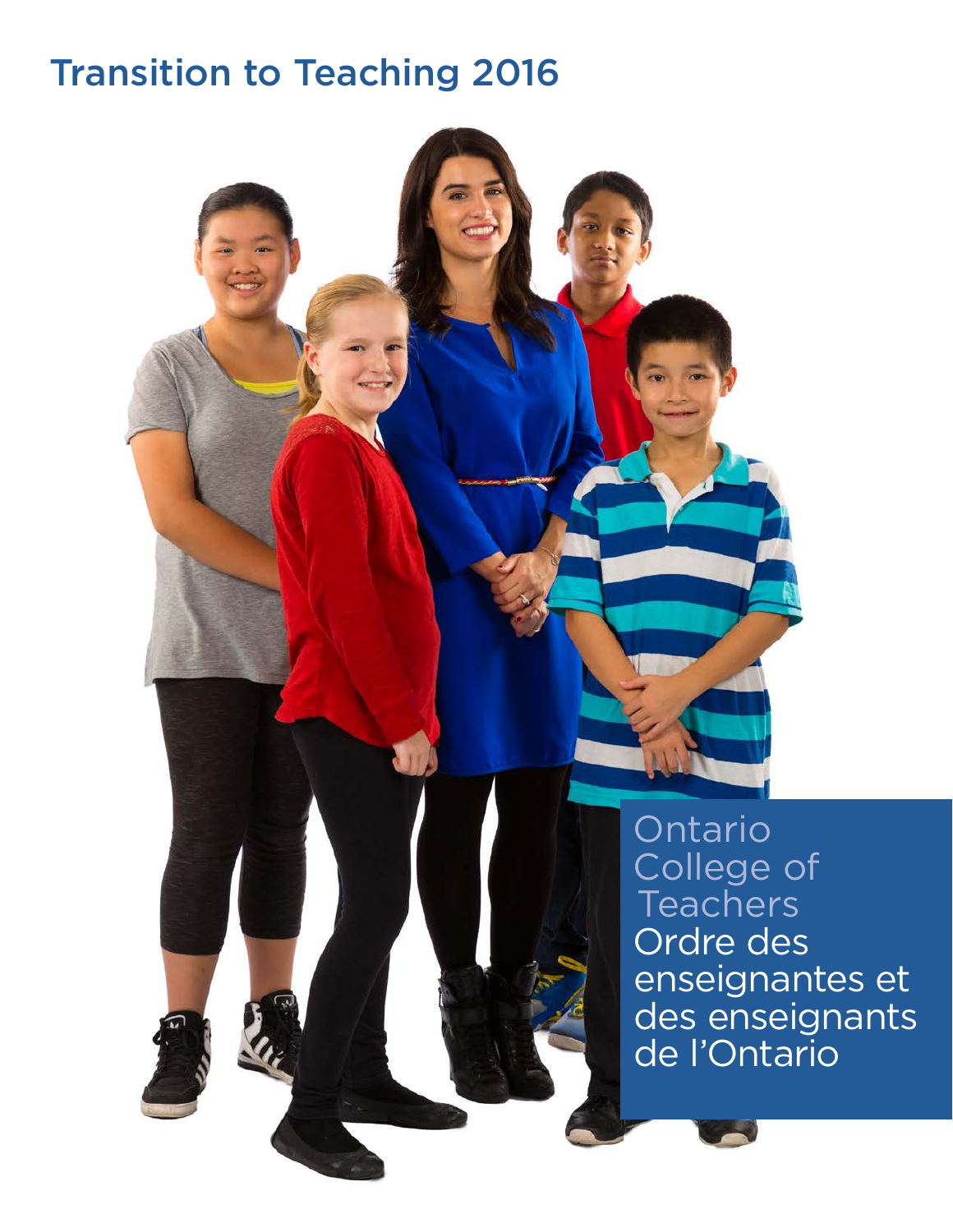### Transition to Teaching 2016

Substantial, but temporary, increase in new teacher licences issued in 2015 slowed but did not reverse the overall trend of improved early-career employment outcomes for Ontario teachers.

French as a second language and French first language teachers are again in high demand. English-language education graduates also report improved job outcomes although higher than normal unemployment continues for many qualifications.

Annual supply of new Ontario teachers will fall sharply and teacher retirements will rise gradually over the remainder of this decade. This should lead to further strengthening of new teacher employment outcomes in the years ahead.

> Frank McIntyre fmcintyre@oct.ca



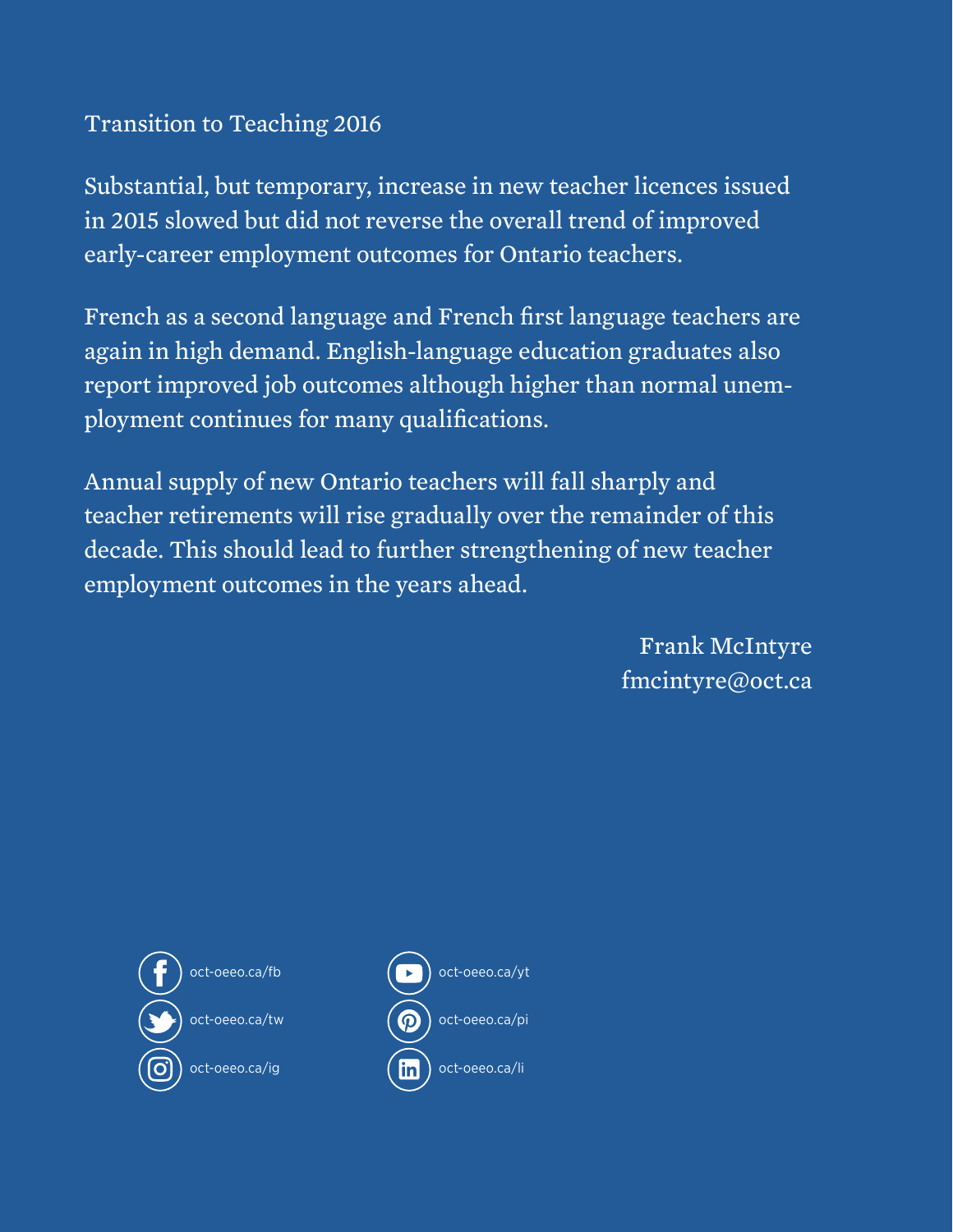### Table of Contents

#### 1 1. [Executive summary](#page-4-0)

- [Comprehensive study of Ontario's newly-licensed teachers](#page-4-0)
- [Recent history of teacher supply and teacher demand in Ontario](#page-4-0)
- [New teacher supply declines, rises briefly again in 2015, then drops sharply](#page-7-0)  [in 2016 and to end of decade](#page-7-0)
- [2016 study highlights](#page-8-0)
- [Hiring process context](#page-11-0)

#### 2. [Employment outcomes](#page-12-0)

- [Full employment reports improve, even as unemployment edges up slightly](#page-12-0)
- [Early-career unemployment rates well below 2014 and earlier years](#page-17-0)
- [Time needed to achieve full employment shrinks again in 2016](#page-19-0)
- [Many supplement income in other occupations, some as preferred](#page-20-0)  [alternative career path](#page-20-0)
- [Surpluses are over for French-language program graduates and for](#page-22-0)  [FSL teachers](#page-22-0)
- 22 Job outcomes vary widely across language and qualification types
- [Fewer teachers seek jobs in other provinces and internationally](#page-28-0)
- [Northern and eastern Ontario job outcomes stronger than other regions](#page-29-0)
- [New-Canadian job outcomes still far behind other newly licensed teachers](#page-32-0)

#### 3. [Job seeking and competition](#page-35-0)

- [Many newly licensed teachers open to relocate and to varied employers](#page-35-0)
- [First-year teacher job competition vigorous across province](#page-38-0)

#### 4. [Teaching experience in the early-career years](#page-40-0)

- [Varied first-year teaching assignments, daily supply roster typical](#page-40-0)
- [Generally appropriate first-year assignments](#page-40-0)
- [Early-career teachers insecure in jobs, positive about teaching](#page-41-0)

#### 5. [Initial teacher education, induction and professional development](#page-43-0)

- [Recent graduates generally positive about teacher education, some key](#page-43-0)  [knowledge and pedagogical skills flagged for enhancement](#page-43-0)
- [Induction program highly valued](#page-46-0)
- [New teachers highly engaged in professional development](#page-48-0)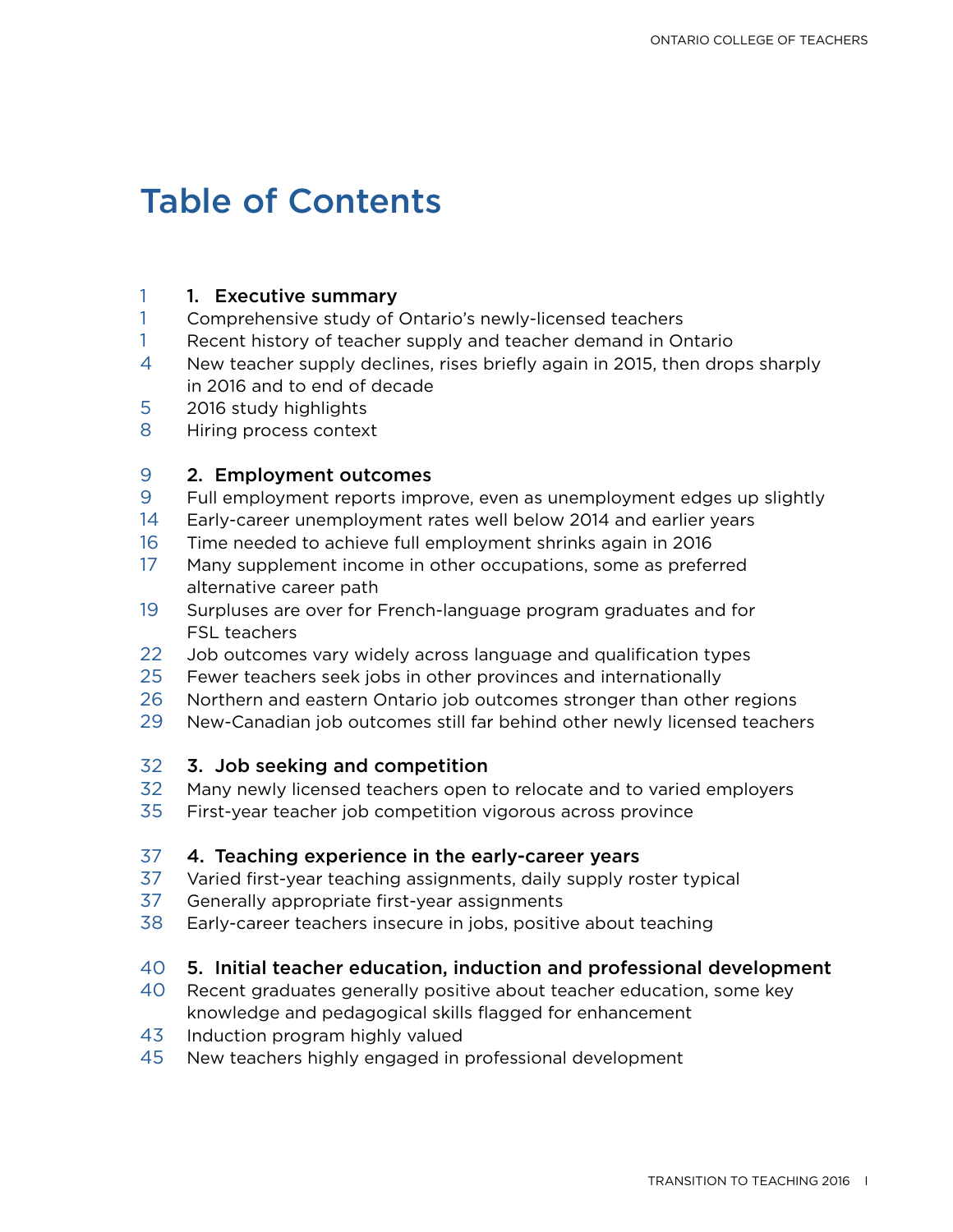#### 6. [Daily supply teaching](#page-50-0)

- [Majority start careers on daily supply rosters and many continue so for one,](#page-50-0)  [two or more years](#page-50-0)
- 48 Many who gain access to supply rosters are satisfied with number of [teaching days assigned](#page-51-0)
- [Meager professional development support available to supply teachers](#page-53-0)

#### 7. [Attachment to profession](#page-56-0)

[Rate of non-renewal of College membership continues to rise](#page-56-0)

#### 8. [Conclusion](#page-59-0)

#### 9. [Methodology](#page-61-0)

- [Purposes and sponsorship of study](#page-61-0)
- [Survey design and delivery](#page-61-0)
- [Sampling and survey administration](#page-62-0)
- [Response rates and margins of error](#page-62-0)

#### [10.Demographics](#page-64-0)

- [Ontario Graduates](#page-64-0)
- [2015 certified Ontario graduate indigenous teacher survey group highlights](#page-71-0)

#### 11. [Glossary of terms](#page-72-0)

#### 12. [Appendix 1](#page-74-0)

[Ratings on foundational professional knowledge and pedagogical skills](#page-74-0)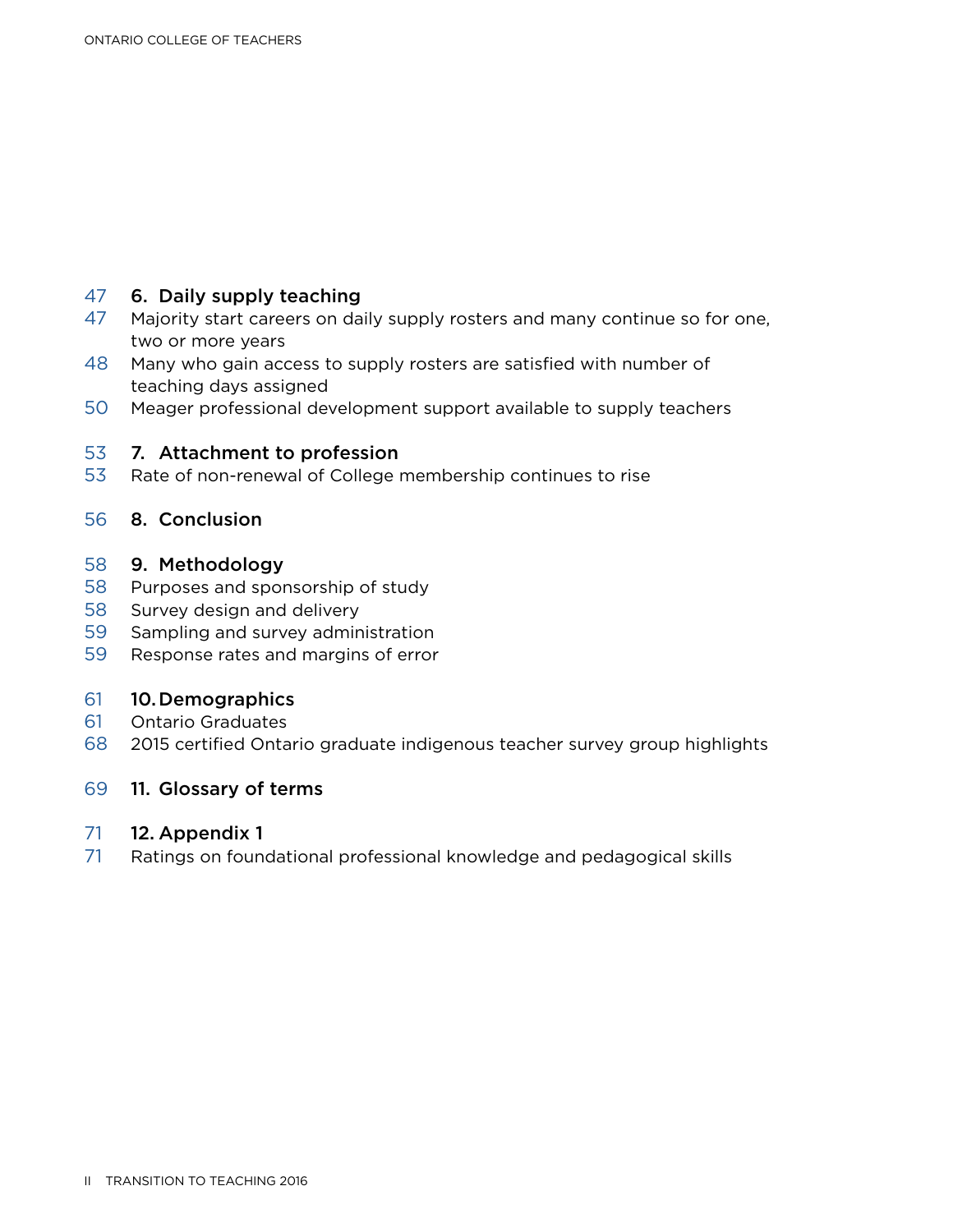### <span id="page-4-0"></span>1. Executive summary

#### Comprehensive study of Ontario's newly-licensed teachers

The *Transition to Teaching* surveys include samples of all individuals recently licensed to teach in the province of Ontario. This includes those who complete their teacher education through:

- Ontario's university faculties of education,
- Ontario-based teacher education programs specially permitted by the Ontario Ministry of Advanced Education and Skills Development, and
- teacher education programs in other provinces and other countries.

In May 2016, web-based surveys were distributed to large samples of teachers who the College certified in 2006 and in the years 2011 through 2015 and who maintained their licences in good standing at the time of the survey. 5,528 teachers responded. Response rates varied from 16 to 27 per cent of the samples, with an average 21 per cent return overall. The accuracy rate is 1.9 per cent overall and 1.8 to 4.7 per cent for the individual survey components, 19 times out of 20.

This report looks at teachers resident in Ontario as well as those living in other provinces and internationally. It looks at employment and related experiences in Ontario publicly funded schools, private schools and other school authorities. It also addresses the experiences and plans of those who say they are not participating in the

teacher employment market at the time of the survey.

For example, at the highest level of analysis of Ontario graduates licensed in 2015, outcomes are presented on unemployment and underemployment rates for the full group of respondents actively seeking teacher employment in the 2015-2016 school year, regardless of whether they reside in Ontario or elsewhere and whether they sought teaching employment in the province, elsewhere or both. Greater detail is then given for graduates of Ontario-based teacher education programs resident in the province at the time of the survey and actively teaching or looking for teaching jobs within the province.

Throughout the report care is taken to identify which population or respondent sub-group the data in charts and analyses describe.

#### Recent history of teacher supply and teacher demand in Ontario

Ontario school boards experienced a shortterm, retirement-driven teacher shortage that started in 1998 and lasted for about five years. By 2005, however, an emerging teacher surplus became apparent as increasingly more teachers were certified each year than there were teaching jobs available. This surplus grew steadily with peak unemployment and underemployment of early-career teachers reached in 2013.

Surveys in 2014 and 2015 revealed a new trend with unemployment rates starting to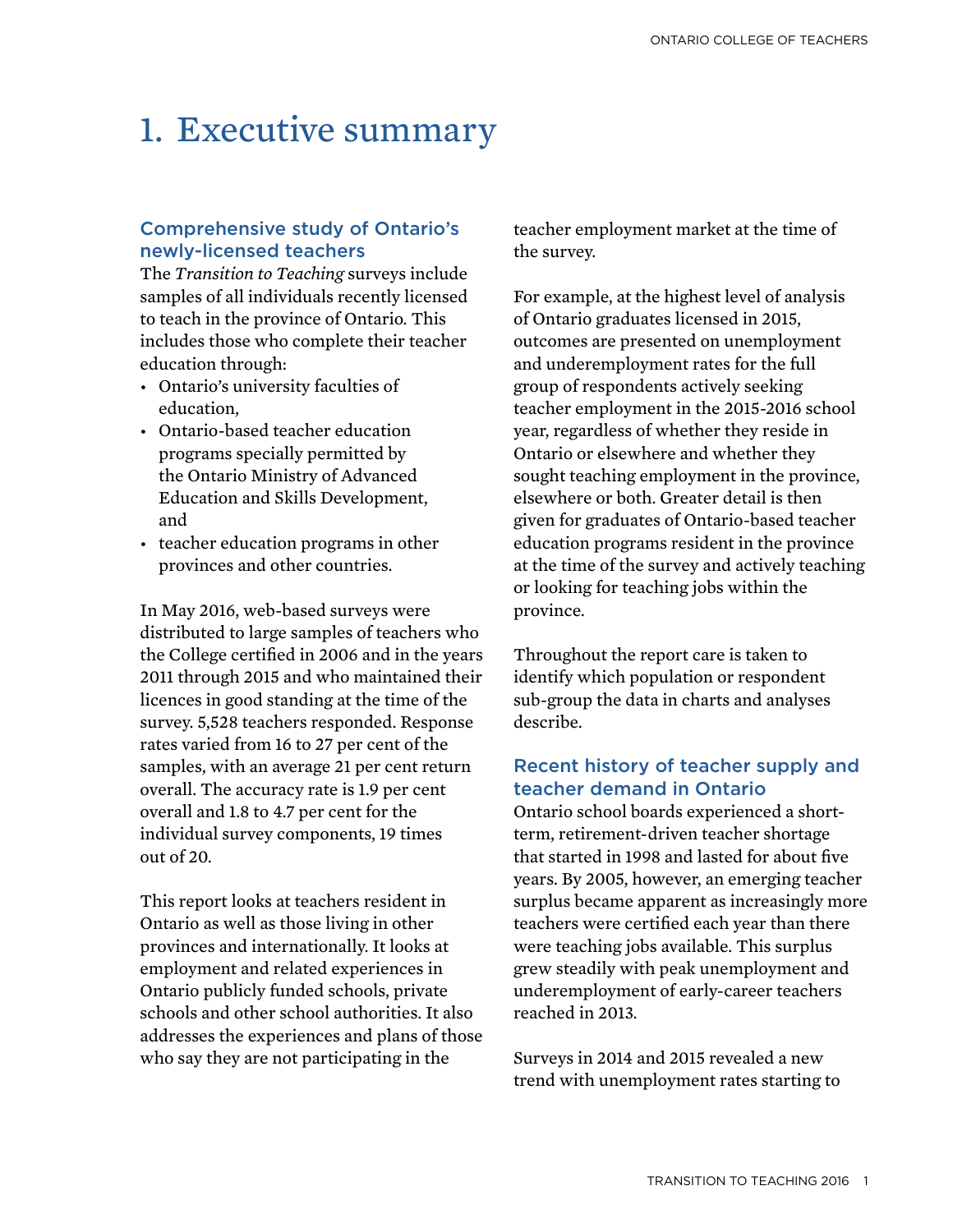decline. For French-language teachers, it appeared that the surplus was over and a new shortage era could be emerging.

Teacher retirements are the source of most job openings in Ontario schools. To a lesser extent, pre-retirement teacher departures, changes in government policy and school board funding, and the rise and fall in elementary and secondary enrolment also affect the number of jobs available for earlycareer teachers.

Policy and student demographic changes in recent years have tended to balance and moderate their collective contributions to the overall number of teaching jobs available across the province. And former teachers who return to active service in the province replace some of the workforce losses each year from pre-retirement departures. Accordingly, the major driver of annual demand for new teachers<sup>1</sup> is the number of teacher retirements.

Sharply increased teacher retirements<sup>2</sup> from 1998 to 2002 generated a surge in Ontario teaching job openings.School boards, concerned about the teacher shortage relative to demand, vigorously recruited former teachers back to the profession. Most new teachers secured permanent teaching jobs<sup>3</sup>

relatively easily and early in their careers across all regions of the province.

Over the five year period 1998 through 2002 Ontario had record-high teacher retirements, on average about 7,200 annually. Teachers hired in historic high numbers through the 1960s and 1970s were approaching retirement age. This retirement wave, embedded in underlying teacher age demographics, got compressed into a five-year span because of enhanced early retirement provisions first made available to Ontario Teachers' Pension Plan members in 1998. At that time, comparatively low numbers of new teachers joined the profession each year.

Most French- and English-language school boards, at both elementary and secondary levels, and in every region of the province, had higher than normal numbers of retirementdriven teacher vacancies. This wave of retirements created many job openings for the then annual average of about 9,200 newly licensed Ontario teachers. This resulted in a relative balance of teacher demand and teacher supply across the province.

From 2003 onwards, retirement numbers fell as the age bulge in Ontario teacher demographics passed. At the same time, the supply of new teachers increased substantially – from Ontario faculties of

<sup>1 &</sup>quot;New teachers" refers to newly certified members of the Ontario College of Teachers, including new Ontario graduates and teachers educated in other jurisdictions who gain Ontario certification.

<sup>2 &</sup>quot;Teacher retirements" refers to Ontario Teachers' Pension Plan (OTPP) reports on Ontario teachers who are plan members and retire or are forecast to retire annually. Some other teachers in independent schools who are not members of the OTPP also retire each year and are included in future retirement forecasts below.

<sup>3 &</sup>quot;Permanent teaching job" refers to a regular teaching position, part-time or full-time, on a contract that does not have a defined ending date.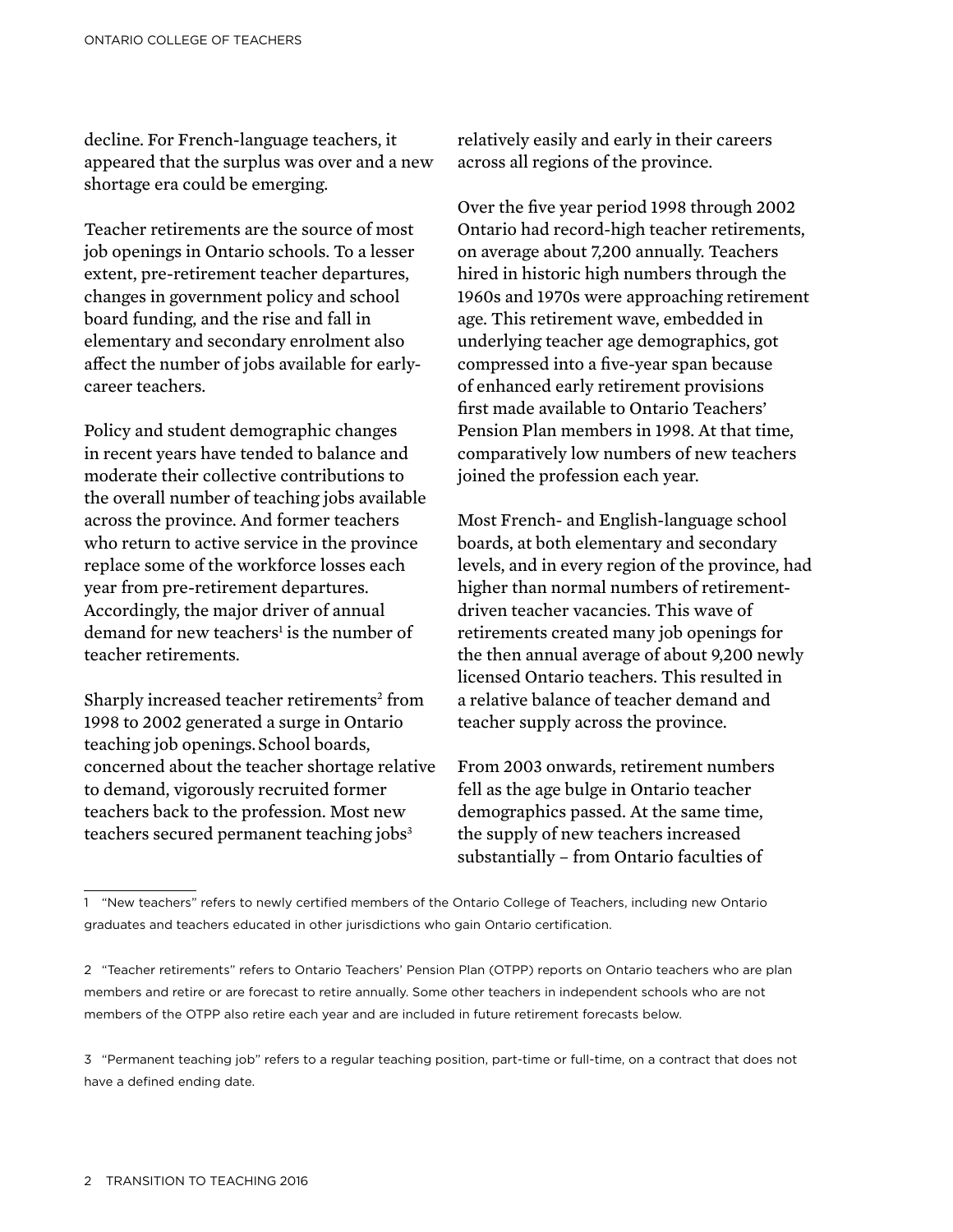education, from teacher education programs with special ministerial consent to operate in Ontario, from US border colleges offering programs designed for and marketed to Ontarians, from Ontarians who pursued teacher education in Australia and elsewhere abroad, and also with more teachers migrating to Ontario from other provinces and countries.

The English-language teacher job market got increasingly competitive from about 2005 onwards as job openings for new teachers, especially those with Primary-Junior qualifications, were quite limited relative to the steadily growing new teacher supply each year.

Every year more new teachers were unemployed and more took longer to move from daily supply assignments to term contracts and permanent jobs, as well as moving from partial to full-time contracts. As the underemployed teachers from earlier years continued to seek more daily supply teaching days, long-term occasional and permanent teaching contracts, each successive cohort of education graduates and other newly licensed Ontario teachers faced an increasingly saturated job market. The market became ever more competitive over time for a relative scarcity of jobs.

Annual average retirement numbers dropped substantially from 2003 through 2007 and even further in years 2008 to 2011. Numbers of newly licensed teachers in Ontario rose steadily over the same periods. The average supply and demand difference of just 2,000 more new teachers than retirees in 1998

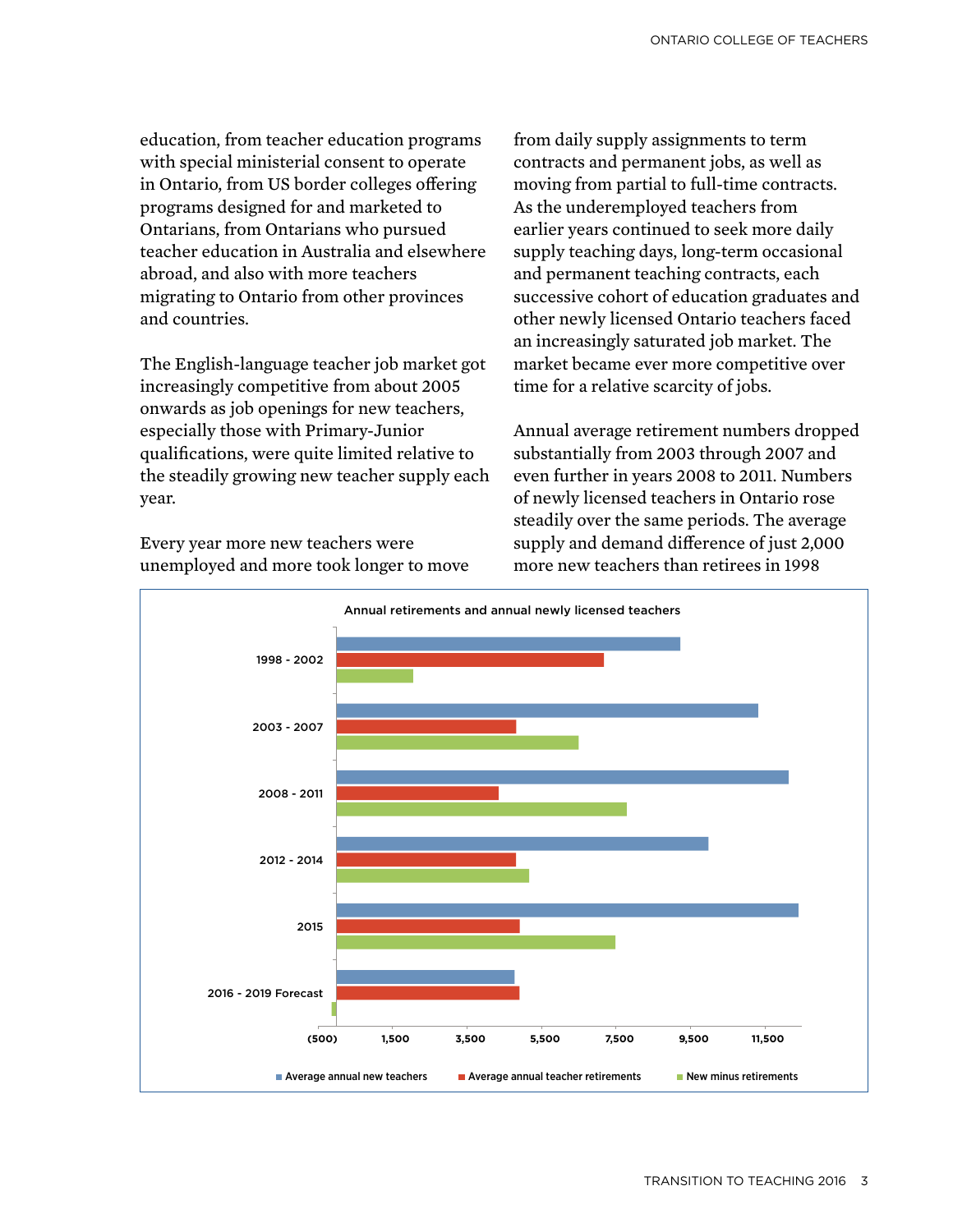<span id="page-7-0"></span>through 2002 grew dramatically to 6,500 through the middle of the past decade and reached almost 7,800 annually in 2008 through 2011 – almost four times greater than a decade previous.

The teacher surplus and its early career teacher employment impact eventually moved beyond Primary-Junior English-language teachers to encompass secondary teachers, including sciences and mathematics, and also French first language and French as a second language teachers.

Meanwhile, with heightened awareness of the more competitive teacher employment market in Ontario, the number of applicants to Ontario's consecutive teacher education programs fell sharply. From a peak of about 16,500 applicants in 2007 annual applicant numbers fell to under 9,500 by 2013 and 2014. And with the introduction of the enhanced requirements for teacher education, annual applicant numbers fell again by more than half to about 4,300 in 2015 and 2016.

#### New teacher supply declines, rises briefly again in 2015, then drops sharply in 2016 and to end of decade

Years 2012 through 2014 heralded a change in direction for Ontario annual new teacher supply after a decade of steady growth. Newly licensed Ontario education graduate numbers declined almost 10 per cent from the average of the preceding four years. Annual new teachers from US border-colleges plummeted more than 60 per cent. And newly licensed teachers educated elsewhere in other provinces and countries dropped by more than 40 per cent.

On average, about 2,150 fewer individuals gained Ontario teaching licences in each of the years 2012 to 2014 than the annual average in 2008 through 2011.

Teacher retirements, meantime, rose somewhat during those three years – an average of 450 more retirements than in the previous four year period. As a consequence of this decrease in new teacher supply and slight increase in retirement-driven demand, the annual surplus of new teachers fell from an average of almost 7,800 in the preceding period to about 5,170 on average in the years 2012 through 2014.

2015 was a transition year in Ontario's requirements for teacher education as the province moved from a two semester program to four semesters. The enhanced and extended teacher education program began in September 2015 for both consecutive and concurrent program candidates. Graduates who had completed their programs (or substantially so for those in multi-year program formats) and had applied for their Ontario certification by the end of August 2015 were grand parented under the previous two semester requirements.

Many education graduates from earlier years deferred teaching careers and had not applied for an Ontario teaching licence prior to 2015. Large numbers of this deferral group applied in 2015 under the pre-enhanced teacher education requirements and very few of the 2015 graduates failed to apply for licences that year. This resulted in a one-time sharp jump in newly licensed Ontario teachers in 2015 compared with the previous three years.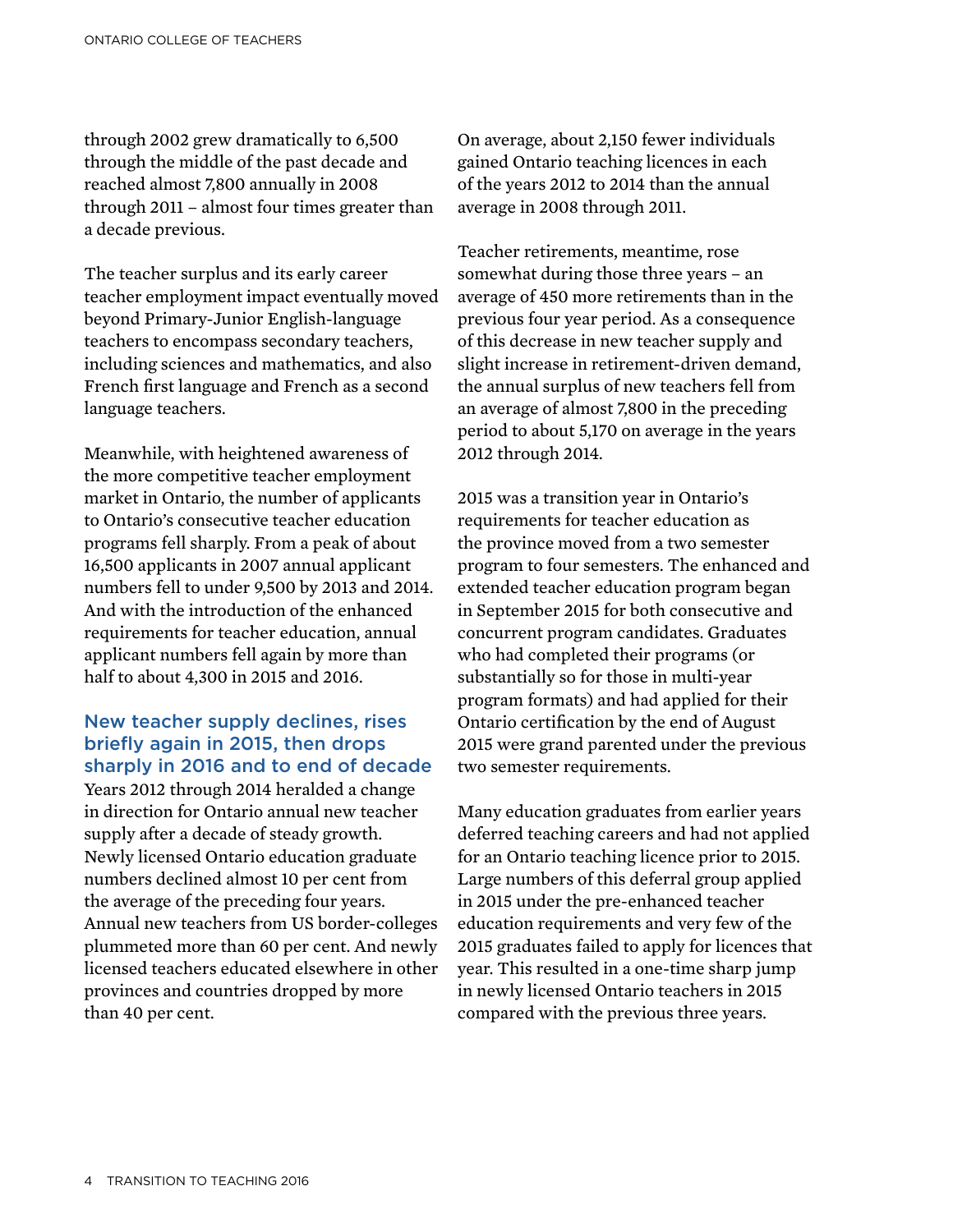| Years        | New teachers<br>licensed annually |
|--------------|-----------------------------------|
| 2008 to 2011 | 12,138 (actual)                   |
| 2012 to 2014 | 9,987 (actual)                    |
| 2015         | 12,399 (actual)                   |
| 2016         | 3,600 (actual)                    |
| 2017         | 5,390 (forecast)                  |
| 2018         | 5,340 (forecast)                  |
| 2019         | 4,790 (forecast)                  |

#### <span id="page-8-0"></span>Newly licensed teachers (Ontario faculties and other)

Along with the new program requirements, Ontario faculty of education annual intake of education candidates fell by more than half compared with pre-2015 levels. The two-year rollout of the new program – with a first full graduating class in 2017 – means a transitional low number of Ontario teachers newly licensed in calendar 2016. This reduced new teacher supply sharply for 2016-2017 school board recruitment. And newly licensed Ontario teachers in subsequent years will settle at levels far below recent years.

Teacher retirements throughout the remainder of this decade are forecast at an average of about 5,000 annually. Accordingly, Ontario's annual new teacher supply and teacher demand will no longer be in surplus. Indeed, it appears that there will likely be fewer new teachers (both from Ontario faculties and from other sources) than teacher retirements in the four years 2016 to 2019. This will likely result in a seller's job market not seen since 1998-2002.

In focusing on this historic deficit of annual new teachers in relation to annual teacher retirements, it is important to recall, however, that there remains a substantial number of

unemployed and underemployed teachers from many years of annual surpluses, especially among English-language teachers. The sharp drop in the annual number of new teachers should provide opportunities for many of these still underemployed surplus teachers from prior years to finally gain fulltime employment.

#### 2016 study highlights

The positive trend of improved first-year teacher employment outcomes evident in our 2014 and 2015 surveys took a pause in 2016, very likely a one-year phenomenon rather than a trend reversal.

After many years of increases and resultant higher unemployment rates, lower new member numbers from 2012 through 2014 decreased somewhat the early-career competition for teaching jobs across the province. In 2015, however, there was a large increase in new members associated with current and former education graduates ensuring they obtained an Ontario teaching licence prior to expiry of the two-semester regulations replaced that year. Although some of these new members appear not to have immediately joined the teaching job market, enough did so that more first-year teachers crowded the job market in 2015-16 than had been the case for the previous couple of years.

The consequence of this temporary adjustment was somewhat mixed employment outcomes. After two years of significant decline in unemployment among first-year teachers from Ontario programs (from 38 per cent in 2013 to 22 per cent in 2015), the rate edged up somewhat to 24 per cent in 2016. On the other hand, reported underemployment fell for the third year in a row. The overall trend thus continued of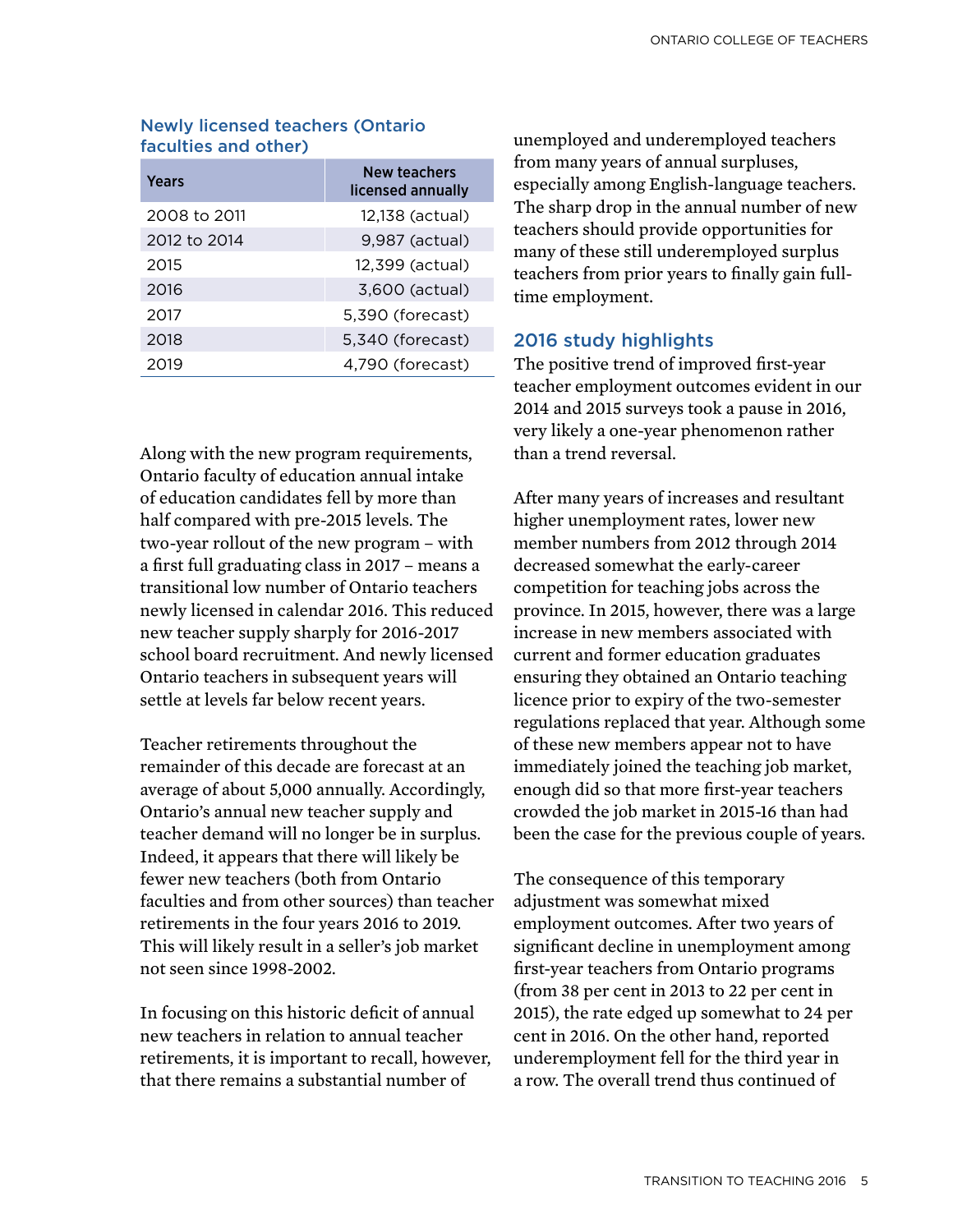more teachers reporting they were as fully employed as they wanted in their first-year. From a low of 28 per cent of all first-year Ontario graduate new members in 2013, more than half (52 per cent) now report full employment.

These mixed findings for the full cohort of new first-year teachers are also evident when we drill down to the subset who were Ontario-resident at the time of the survey. And large differences continue in the outcomes for Ontario-resident French- versus English-language teachers.

Unemployment among first-year Ontarioresident French-language program graduates stands at 9 per cent and, for those qualified to teach French as a Second language, five per cent. These one in 10 and one in 20 unemployment rates are far below the one in three (34 per cent) reported unemployment among English-language first-year teachers.

Both French- and English-language first-year teachers in Ontario experienced increases in unemployment this year – likely an impact of the higher number of new members in 2015. The 2016 rates, however, continue to be well below unemployment levels back in 2012 and 2013. And each group reported lowered underemployment in 2016 such that the overall positive trend of increasing full employment continued for French-language program graduates, for FSL qualified teachers and for English language teachers resident in Ontario.

About half of first-year Ontario-resident members in each division report that they gained as much employment as they wanted in the 2015-16 school year. Unemployment rates are up somewhat among Primary-Junior and Junior-Intermediate qualified members. Unemployment is highest among Primary-Junior qualified teachers.

Underemployment declined across all four divisions this year.

Among the province's English-language first-year teachers, Intermediate-Senior outcomes are much stronger than Primary-Junior and Junior-Intermediate. Those with Intermediate-Senior math, science and/ or computer studies qualifications report the best outcomes, with unemployment improving further this year to just one in six for these English-language Ontario teachers compared with more than one in four unemployed among those lacking these relatively higher demand teaching subjects.

Despite the improvements, many Ontario teacher education graduates still do not reach full employment quickly. In 2016 we see just over half report full employment in the first and second years. And one in three take four years to do so.

Many who gained some teaching employment in the 2015-16 school year were limited to piecework teaching4 and/or had precarious employment contracts.5 Only about one in five secured permanent teaching contracts by school year end. Some of this

<sup>4</sup> Piecework teaching refers to daily supply, multiple schools and/or part-time teaching.

<sup>5</sup> Precarious teaching contracts are arrangements that have definite end dates and/or do not specify number of teaching days from week to week.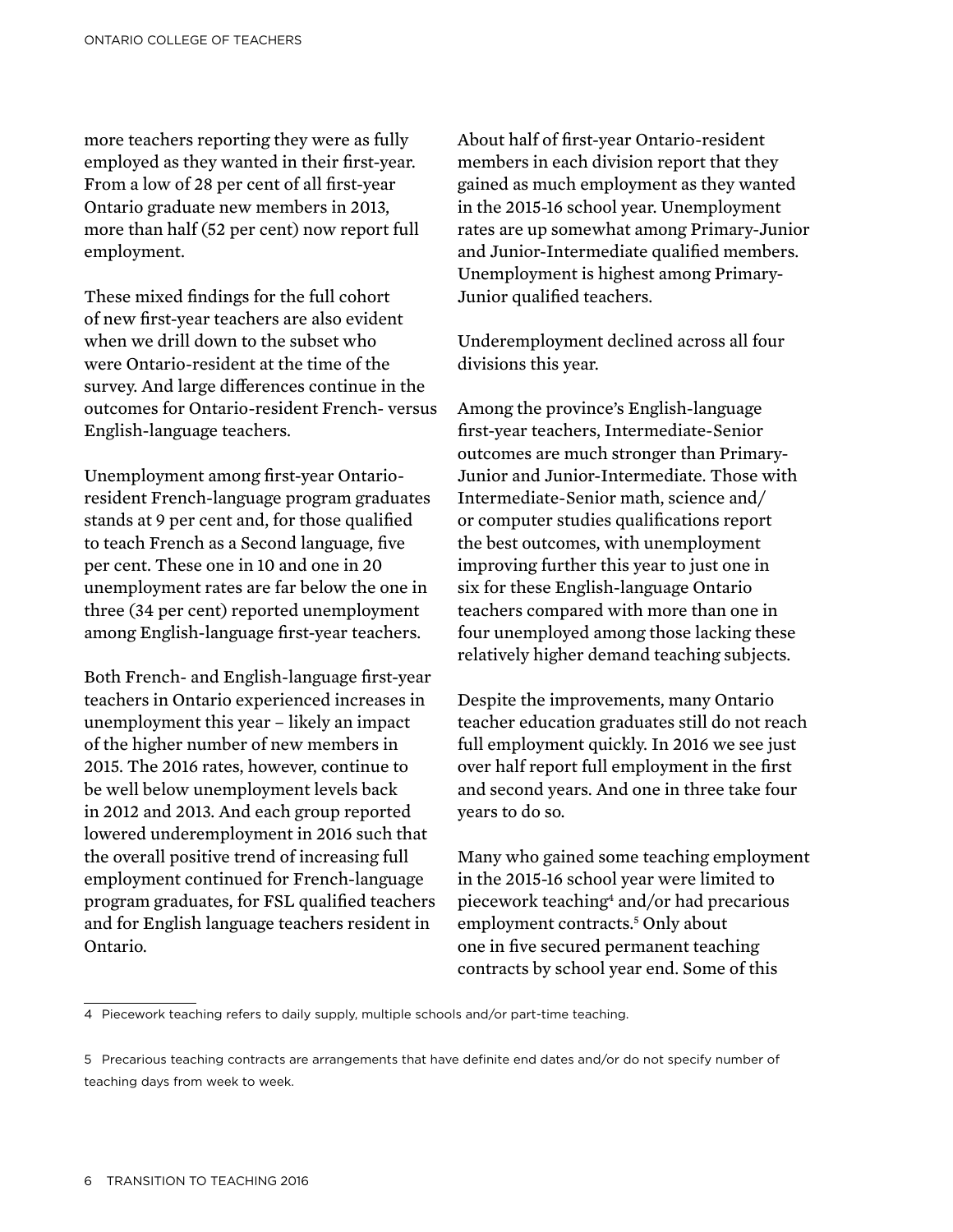employment landscape for first-year teachers is explained by the staged daily supply, LTO and permanent position entry process for Ontario's publicly funded school boards.

Many first-year teachers are willing to move to gain first teaching jobs. Two of the top three priorities identified with respect to job searching are to secure a permanent contract as soon as possible and to work anywhere a teaching job can be found. As the local employment market has improved somewhat over the past several years, however, fewer newly licensed Ontario graduates look beyond the province for teaching jobs.

Since our 2013 survey, new teacher education graduates applying for teaching jobs outside Ontario fell from one in four (24 per cent) to just one in six (16 per cent). Similarly, fewer now plan to teach outside the province in the second year following certification.

Those who do leave Ontario report better employment outcomes than Ontario-resident teachers, likely accounted for, in part at least, by the phenomenon of many leaving the province only in circumstances where they have an employment offer or good prospects of a job.

Despite improvements in publicly funded school board teaching job opportunities, Ontario independent schools continue to employ first-year teachers at rates disproportionate to their share of the province's education sector.

More than one in four graduates licensed in 2015 from English-language programs applied to Ontario independent schools. One in eight newly licensed graduates hired in Ontario for the 2015-16 school year taught at independent

schools. And the independent school share of permanent teaching jobs was even more disproportionate, with these schools providing almost one in four of the permanent teaching contracts province-wide.

The majority of first-year teachers work – mostly part-time – in occupations that do not require Ontario teacher certification. They say they do so because of financial necessity and either in place of or to supplement insufficient teaching income. Many pursue work with children and youth, tutoring, after school programming or other jobs related to education. About one in eight say they are pursuing this other work as a preferred career alternative to elementary or secondary teaching

The teaching job market varies across the province, with reported first-year unemployment highest in central Ontario and Toronto and lowest in the north.

The strengthening teacher employment market over the past several years resulted in some gains for newly Ontario-licensed teachers educated outside the province. Ontario university education graduates, however, continue to enjoy higher rates of full employment in the first-year as Ontario licensed teachers than newly licensed teachers from most other sources. Ontario licensed teachers who completed their teacher education in other provinces are an exception, with reported outcomes even stronger than those from Ontario university program graduates.

The majority of first-year teachers who are graduates of Ontario university teacher education programs rate their practice teaching and course work highly. They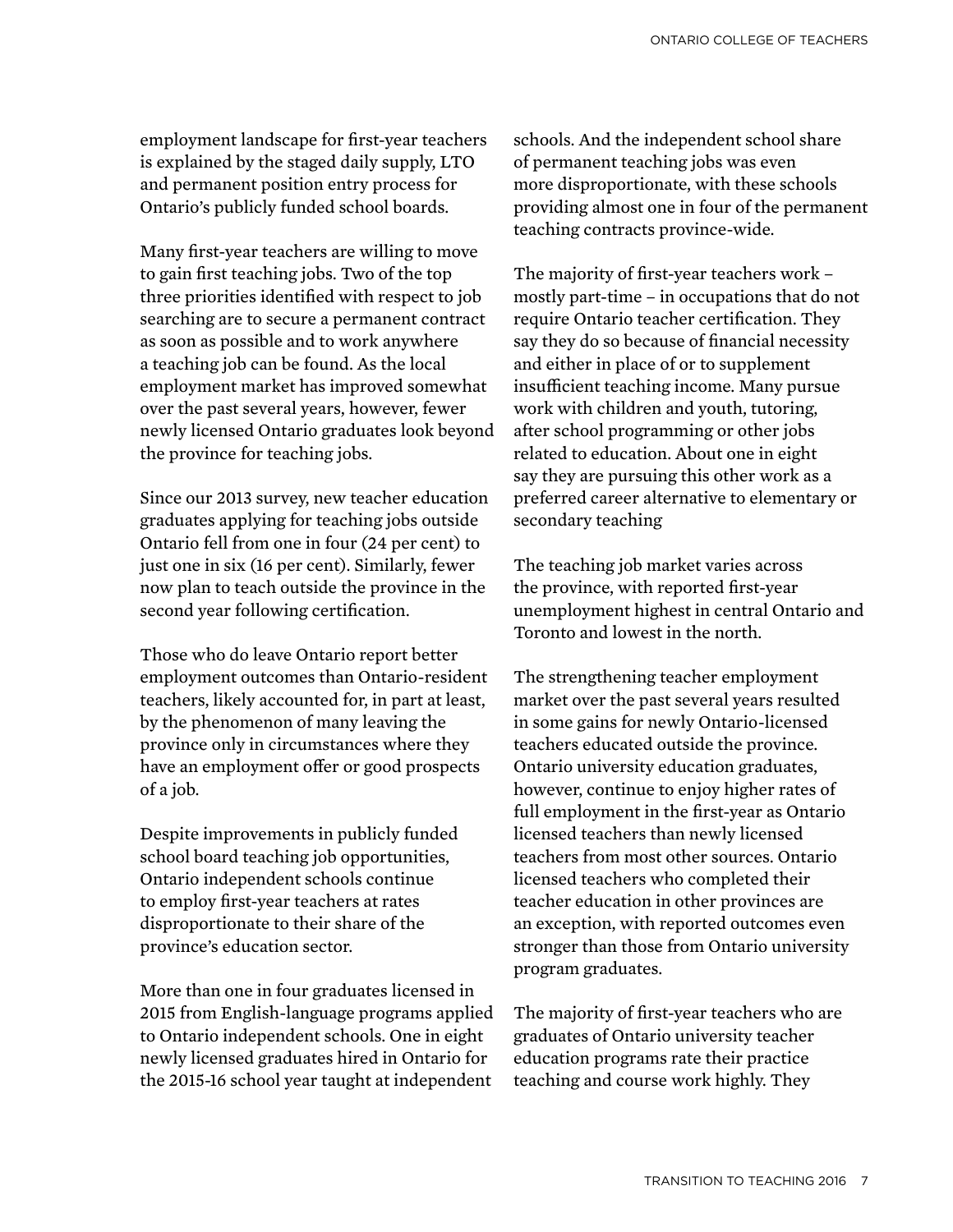<span id="page-11-0"></span>identify a range of foundational professional knowledge and pedagogical skills for which they were not as well prepared and/or which are high on their priority lists for future professional development. These include special education, teaching students with special needs, supporting second language learners and mental health, addictions and well-being, among other areas addressed in the enhanced teacher education regulations introduced last year.

Most Ontario education graduates engage in significant and varied professional development in their early years of teaching. Those with permanent teaching contracts in Ontario publicly funded school boards, and almost half of those with long term occasional (LTO) contracts, participate in and value the supports available through the New Teacher Induction Program (NTIP).

Early-career teachers in daily supply roles engage in far less professional development than those in permanent and LTO jobs. Most miss out on the extensive formal and informal school-based professional development, orientation, mentoring and principal evaluations. And they engage far less with other educators in subject or specialist associations, in collaborative learning and in teacher enquiry. Many do pursue Additional Qualifications courses, however, on their own time and using their own financial resources.

The now receding Ontario teacher surplus left a legacy of continuing negative impacts on career commitment. Early-career teachers allow their Ontario teaching licences to lapse in much greater numbers than before – and French-language program graduates to a much greater extent than Englishlanguage grads.

#### Hiring process context

Legislation first introduced in fall 2012 supports transparency in hiring by Ontario publicly funded school boards. Standardized procedures define a pathway to permanent employment that usually requires new teachers to start on daily supply rosters and short-term occasional teaching before gaining eligibility to apply for longer term occasional assignments and eventually to compete for permanent employment opportunities with a school board.

This context is important for understanding how an improving employment market is unfolding. As work opportunities increase for early-career teachers, the staged progress toward full employment continues for most new Ontario teachers. Most will still need to spend many months on daily supply rosters, although more of them will likely be able to do so on a near full-time basis as they work toward eligibility to move into LTO and permanent positions.

This hiring process legislation does not apply to Ontario independent school hiring. As of December 2015, the legislation also no longer applies to publicly funded French language school board hiring.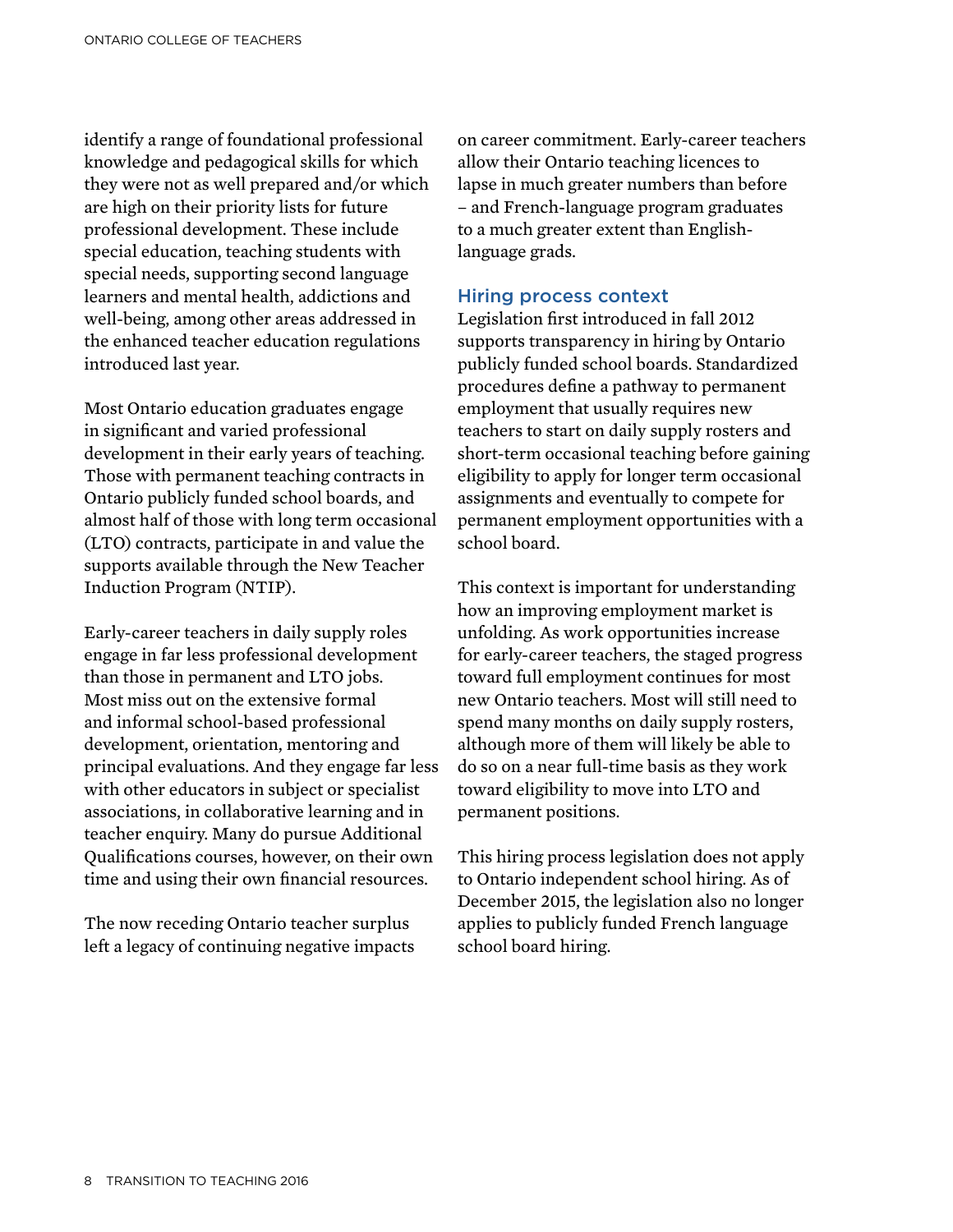### <span id="page-12-0"></span>2. Employment outcomes

#### Full employment reports improve, even as unemployment edges up slightly

For the third year in a row, more teachers graduating from Ontario-based initial teacher education programs report they view themselves as fully employed $6$  in their firstyear on the job market as Ontario licensed teachers. Although many do not yet have

permanent teaching jobs, they say they taught as much as they wanted in their first-year. *(See chart below)*

From a low of just 28 per cent reporting full employment in 2013, full employment reports now stand at more than half of first-year teachers (52 per cent).<sup>7</sup>



6 "Full employment" is a self-assessed status of those teachers who report they are employed and secured as much teaching as they wanted throughout the school year. They may be full-time or part-time and may be in permanent, LTO or daily supply teaching roles, in Ontario or elsewhere.

7 This chart and others throughout identify whether the data reported is for all Ontario graduates in the years referred to or for only those who are Ontario-resident.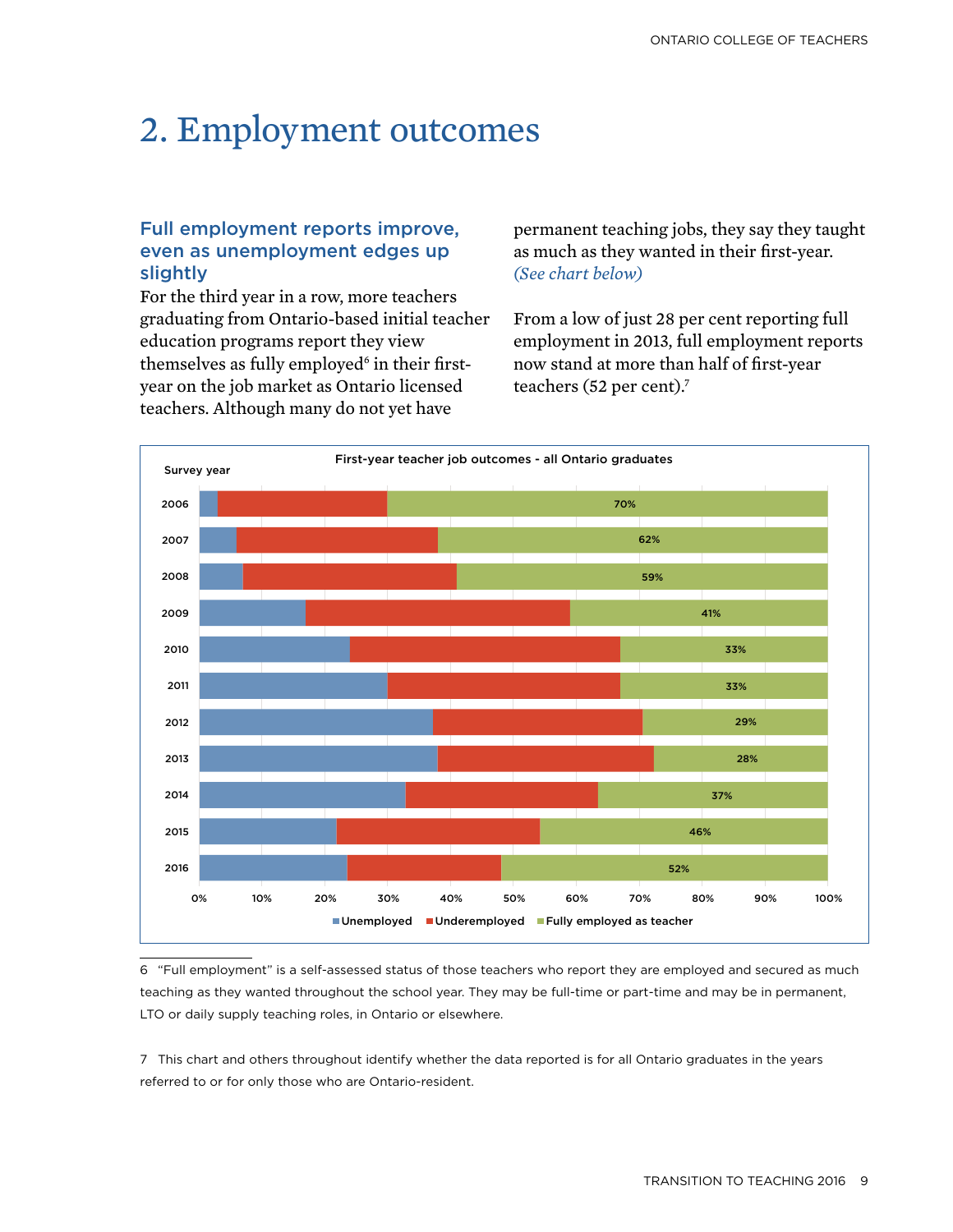

The two-year decline in reported unemployment, however, stalled this year. After falling from a peak 38 per cent in 2013 to just 22 per cent in 2015, the 2016 survey of first-year Ontario graduates found 24 per cent unemployed.

First-year teachers reporting they are underemployed<sup>8</sup> fell in 2016 from 32 to 25 per cent, thus accounting for the overall gain in fully employed first-year teachers.

Precarious employment contract terms continue as the norm for first-year teachers. The underemployed group includes many

who are limited to daily supply rosters, parttime and/or limited term contract jobs. Many teach in more than one school. And the gold standard permanent teaching contract is one or more years away for most of them.

Despite employment market improvements over the past three years, permanent teaching jobs remain far less common for today's new teachers than for the generation who entered the profession at the beginning of the previous decade. Only one in five (21 per cent) of all employed Ontario graduates licensed in 2015 secured permanent teaching jobs by school year end – far below the 70 per cent

<sup>8 &</sup>quot;Underemployed" refers to those who say they were employed as teachers to some extent, but wanted to be more fully employed during the school year.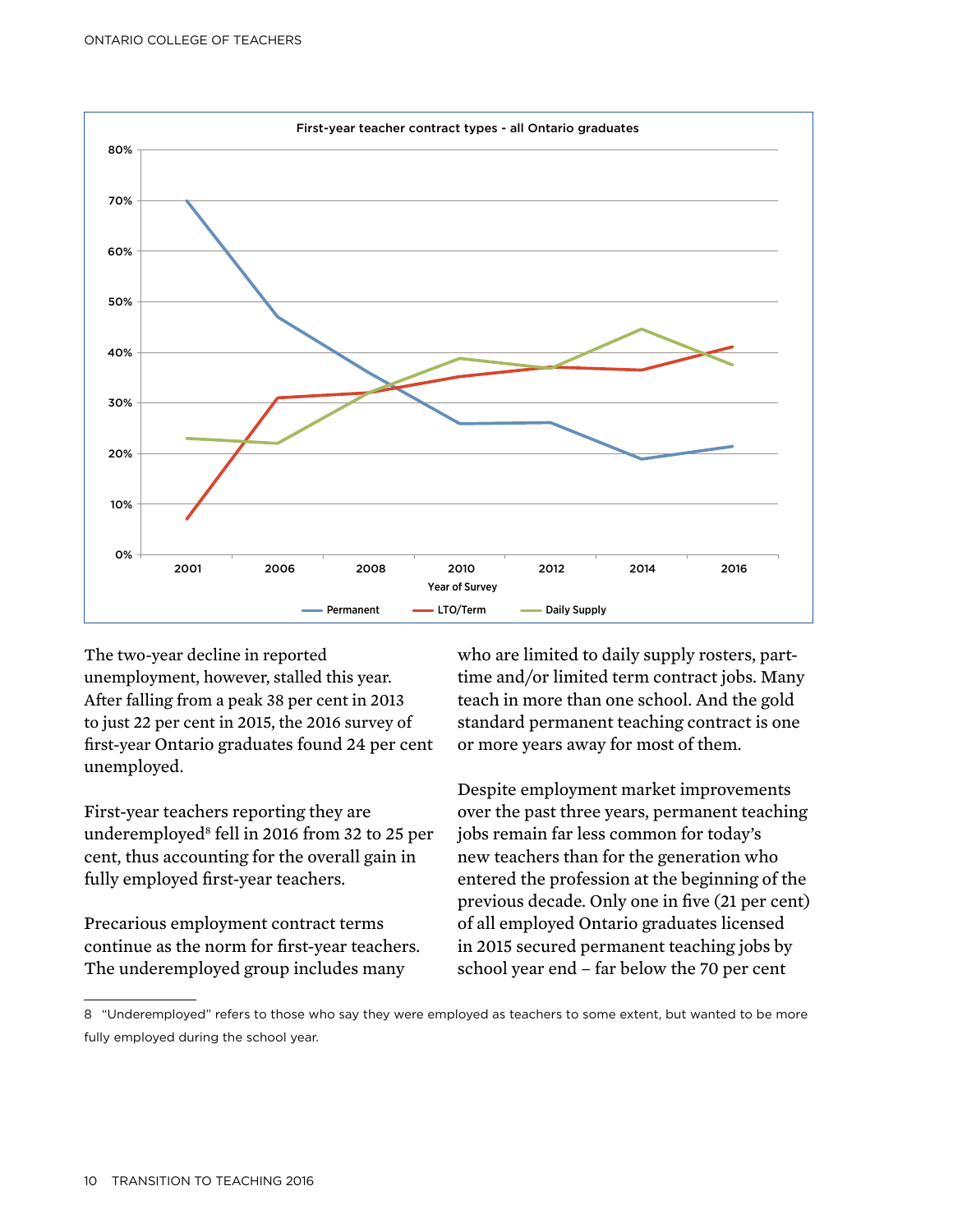first-year permanent contracts reported back in 2001 when the province was in the midst of its most recent teacher shortage. About two in five (41 per cent) report LTO or other term contracts and the remaining two in five (38 per cent) employed first-year teachers continued on daily supply rosters to the school year end.

*I was accepted on an Occasional Teacher roster right away and on a second list a few months later. The next hurdle for me is getting on the LTO list which will then allow me to apply for contract positions. The process of getting a contract in southern Ontario can take years and can be extremely discouraging.* 

> 2015 Intermediate-Senior history and music graduate supply teaching full-time in central Ontario

The preceding commentary describes the findings with respect to the entire set of firstyear respondents, whether living in Ontario

or elsewhere. We turn now to the findings for the sub-group of Ontario-resident graduates in their first-year.

First-year teachers resident in Ontario in 2016 report increased unemployment over last year. Unemployment for these teachers now stands at 27 per cent compared with 23 per cent reported in 2015. Although unemployment edged upward in 2016, the current rate is well below the 37 per cent unemployment reported by first-year Ontarioresident teachers back in 2014.

On the other hand, reported underemployment fell to 26 per cent in 2016 from 35 per cent the previous year. Despite this gain, about half of first-year teachers across all divisions are unemployed or underemployed in 2016. No divisional qualification sub-group reported permanent first-year teaching contracts for more than about one in six newly licensed teachers on the job market in 2015-2016.

| <b>Job Outcomes</b> | <b>Primary-Junior</b> | Junior-<br>Intermediate | Intermediate-<br><b>Senior</b> | <b>Technological</b><br><b>Education</b> |
|---------------------|-----------------------|-------------------------|--------------------------------|------------------------------------------|
| Unemployed          | 28 %                  | 22%                     | 20 %                           | 24 %                                     |
| Underemployed       | 25                    | 21                      | 29                             | 32                                       |
| Fully employed      | 47                    | 57                      | 51                             | 46                                       |
| Permanent contract* | 9                     | 13                      |                                |                                          |

#### First-year Ontario-resident job outcomes in 2015-16 by division

*\*Percentage of all teachers on job market, including those unemployed*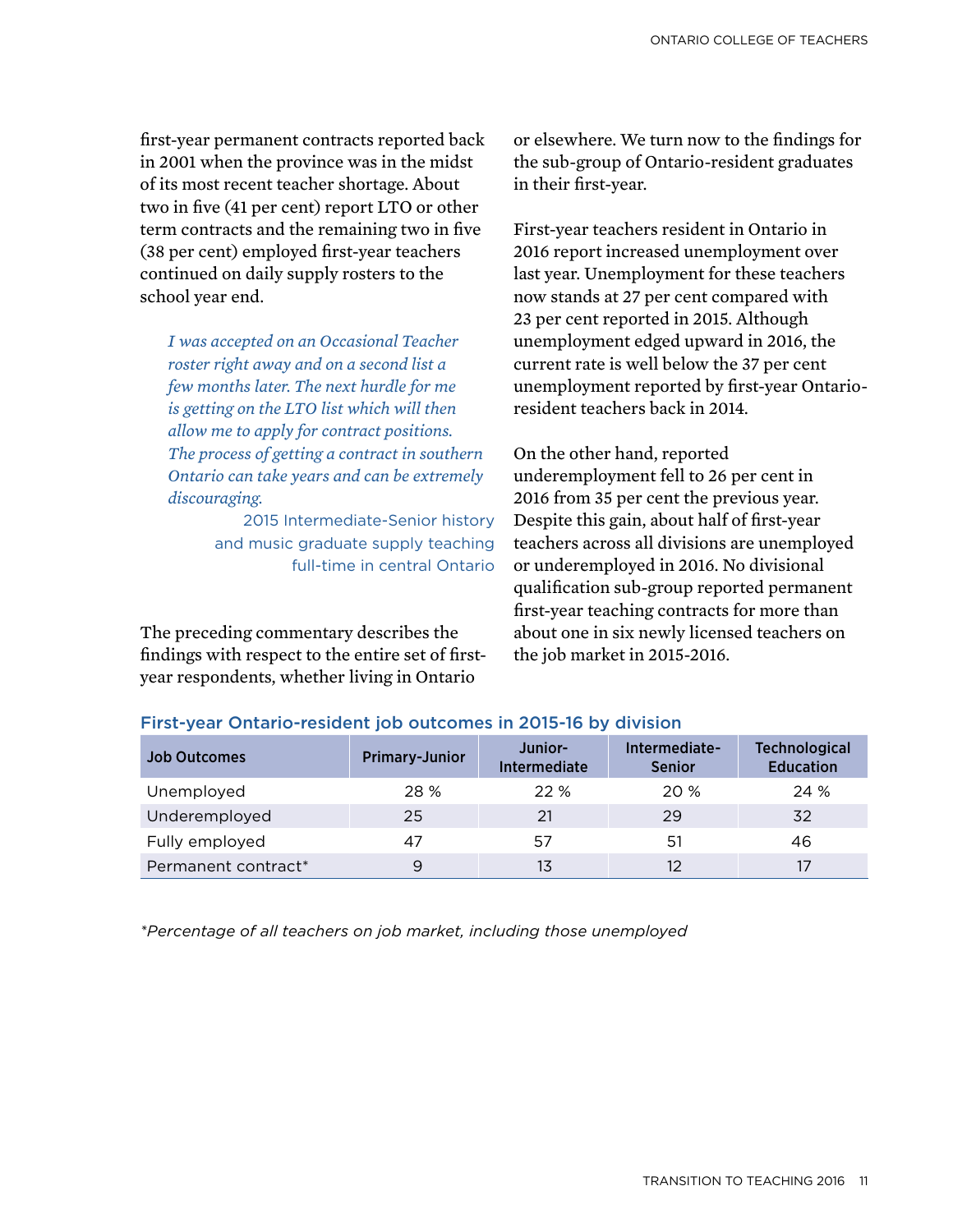The stability of teaching contracts by school year end declined somewhat for first-year teachers in Ontario in 2016. Permanent positions overall fell from 21 per cent to 17 per cent and LTO contracts in excess of 97 days dipped slightly from 33 to 31 per cent. More relied on daily supply teaching.

*Although the process of getting hired was easier than I expected, I still find the wait time between assignments daunting and may consider moving.*

2015 Junior-Intermediate social sciences graduate part-time supply teaching in eastern Ontario

Three in five new teachers (59 per cent) employed in Ontario report piecework teaching contracts. Almost half (47 per cent) at year end still teach part-time and similar proportions say they teach in multiple schools (48 per cent) and teach daily supply (45 per cent). Just one in six (17 per cent) of the firstyear teachers employed in Ontario publicly funded and independent schools say they secured a permanent teaching contract.

Employment contract quality indicators for new Ontario-licensed teachers who leave the province for jobs elsewhere are starkly different. They resort to daily supply, parttime and/or multiple school assignments much less frequently, with only 16 per cent of them limited to such piecework teaching. And two in five (39 per cent) find permanent teaching jobs.

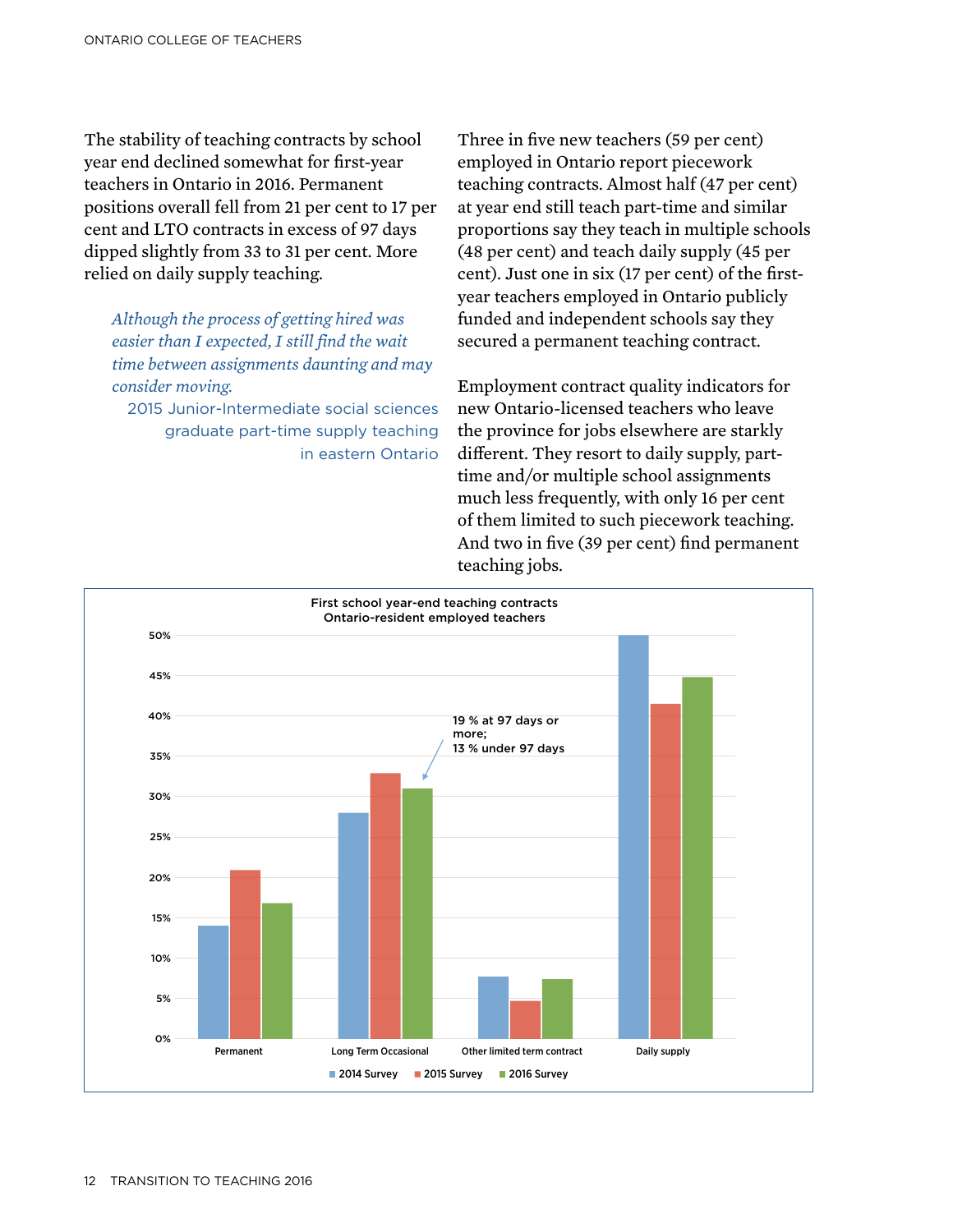*I am moving to Alberta for a permanent elementary position in the 2016-2017 school year because I was unable to obtain even supply work in Ontario. I cannot put my life on hold for years to teach in Ontario. It is disheartening that motivated, young teachers cannot find work.* 

> 2015 Primary-Junior graduate unemployed as a teacher in Toronto

As noted elsewhere, some of this difference is explained by the staged hiring process for new teachers in Ontario publicly funded school boards. School board entry processes normally start with daily supply teaching and only over time allow new teachers to compete for LTO and permanent teaching positions. Many of those who leave Ontario do so because they are offered jobs elsewhere or have good prospects of stable teaching positions. This selection bias improves the out-of-province outcomes.

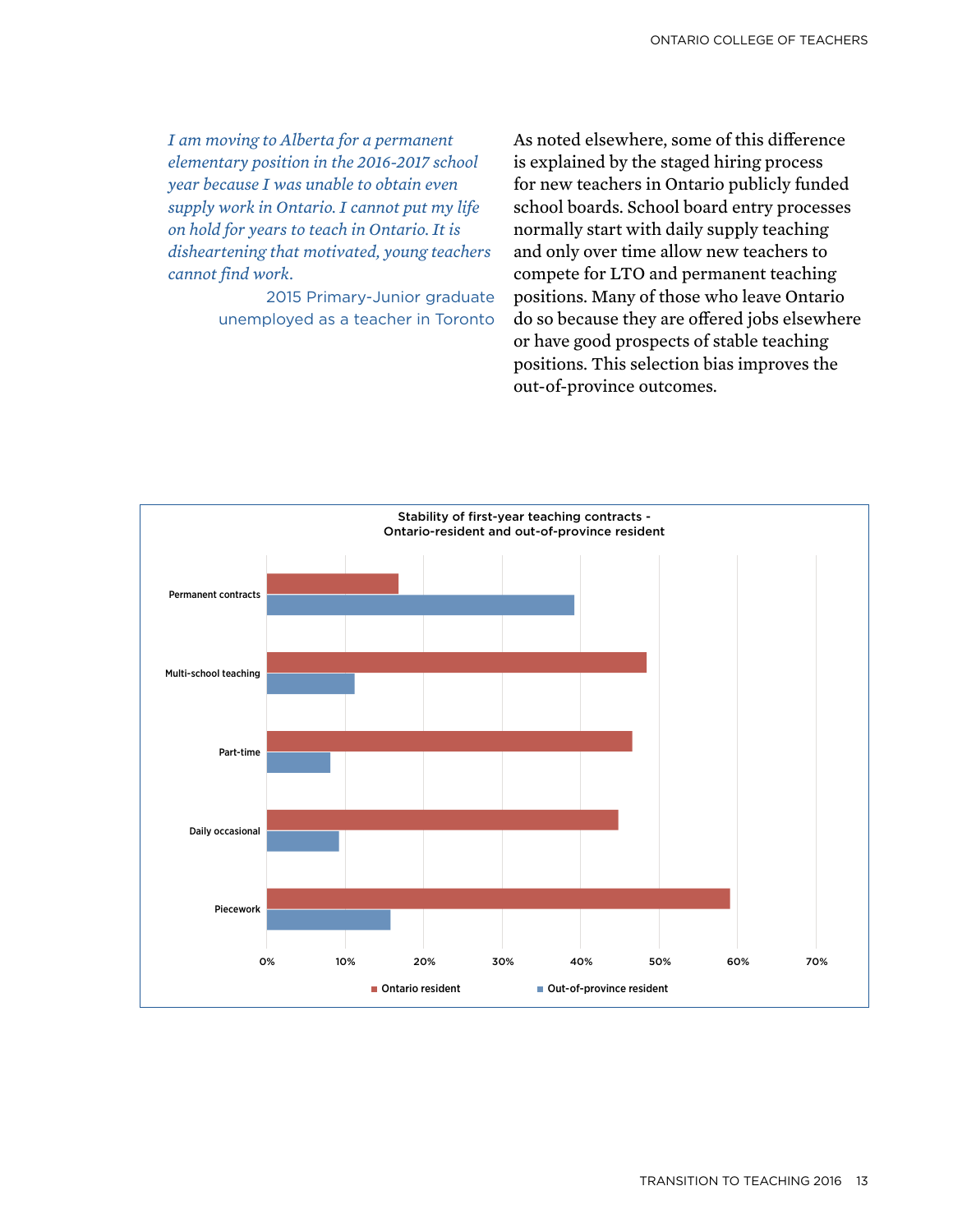#### <span id="page-17-0"></span>Early-career unemployment rates well below 2014 and earlier years

Despite the small rise in first-year unemployment in 2016, early-career unemployment continues well below 2013 and 2014 rates across the first five years as licensed teachers.

Many more early-career teachers today, however, are unemployed than back in 2008. The still quite high unemployment rates across the first two years (24 and 14 per cent in years one and two) discourage some of these early-career teachers.

*I find it very discouraging. I have not been contacted for an interview with any of the eight school boards I applied to. I have completed AQs and volunteer each week to keep up to date. I have references from many teachers I worked with. I work at three minimum wage jobs in the education field but I just cannot economically support this lifestyle for another year. I have such a strong passion for teaching and helping students learn and succeed, but I am losing hope and becoming discouraged.*

> 2014 Intermediate-Senior history and social sciences graduate unemployed as a teacher in central Ontario

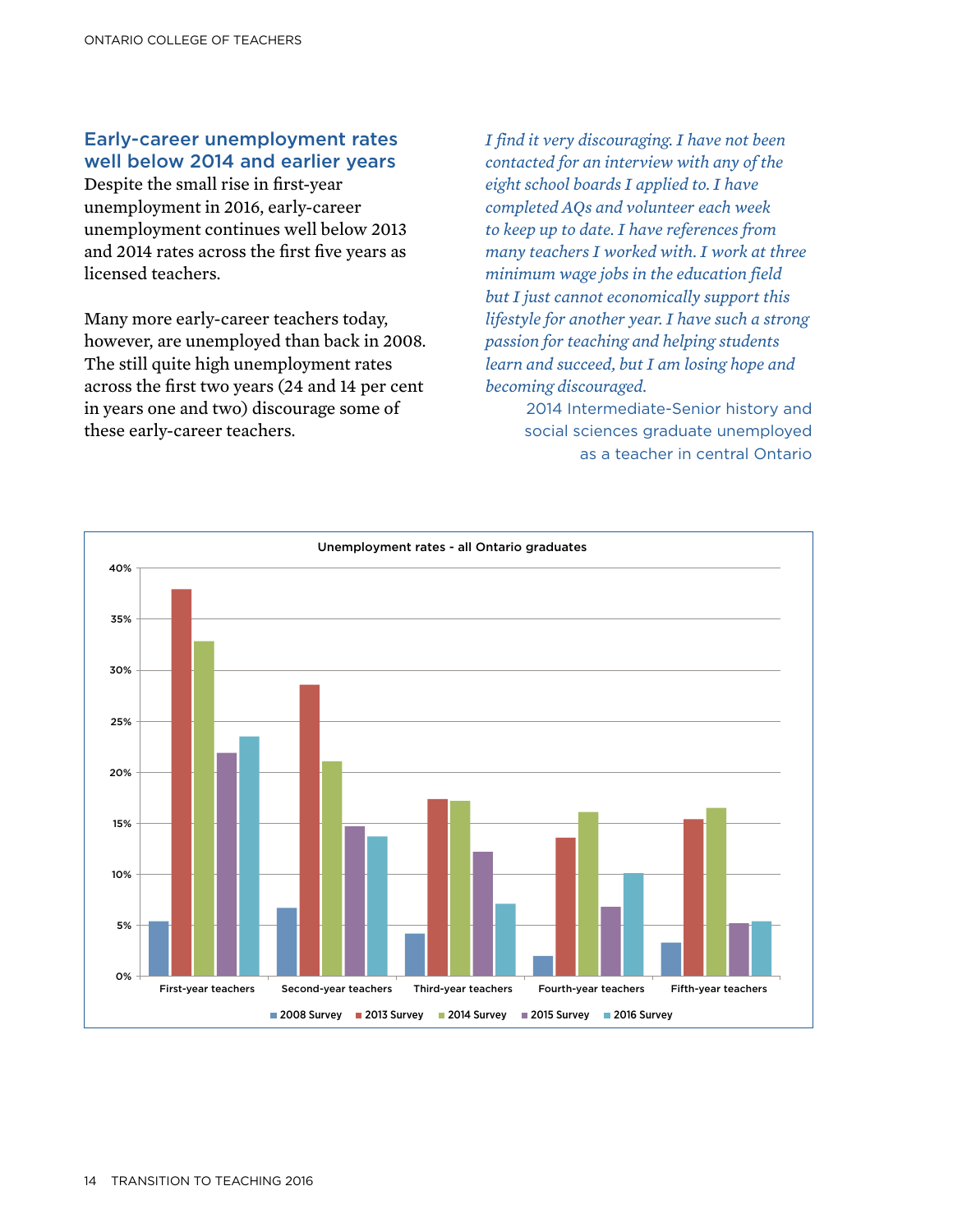Our surveys in 2016 show that early career teachers who maintain their commitment to the profession improve their teaching contract status over time. Daily supply teaching rates fall with each additional year of teaching. Three in five (61 per cent) say they are employed full-time in years one and two, rising to three in four (75 per cent) by year four.

And with each additional year, more gain permanent teaching jobs. Four years in, half of Ontario graduates licensed in 2012 (51 per cent) report they have permanent teaching contracts. Among the ten-year veterans now, those first licensed in 2006, nine in 10 report permanent teaching jobs and just six per cent teach on a daily supply basis.

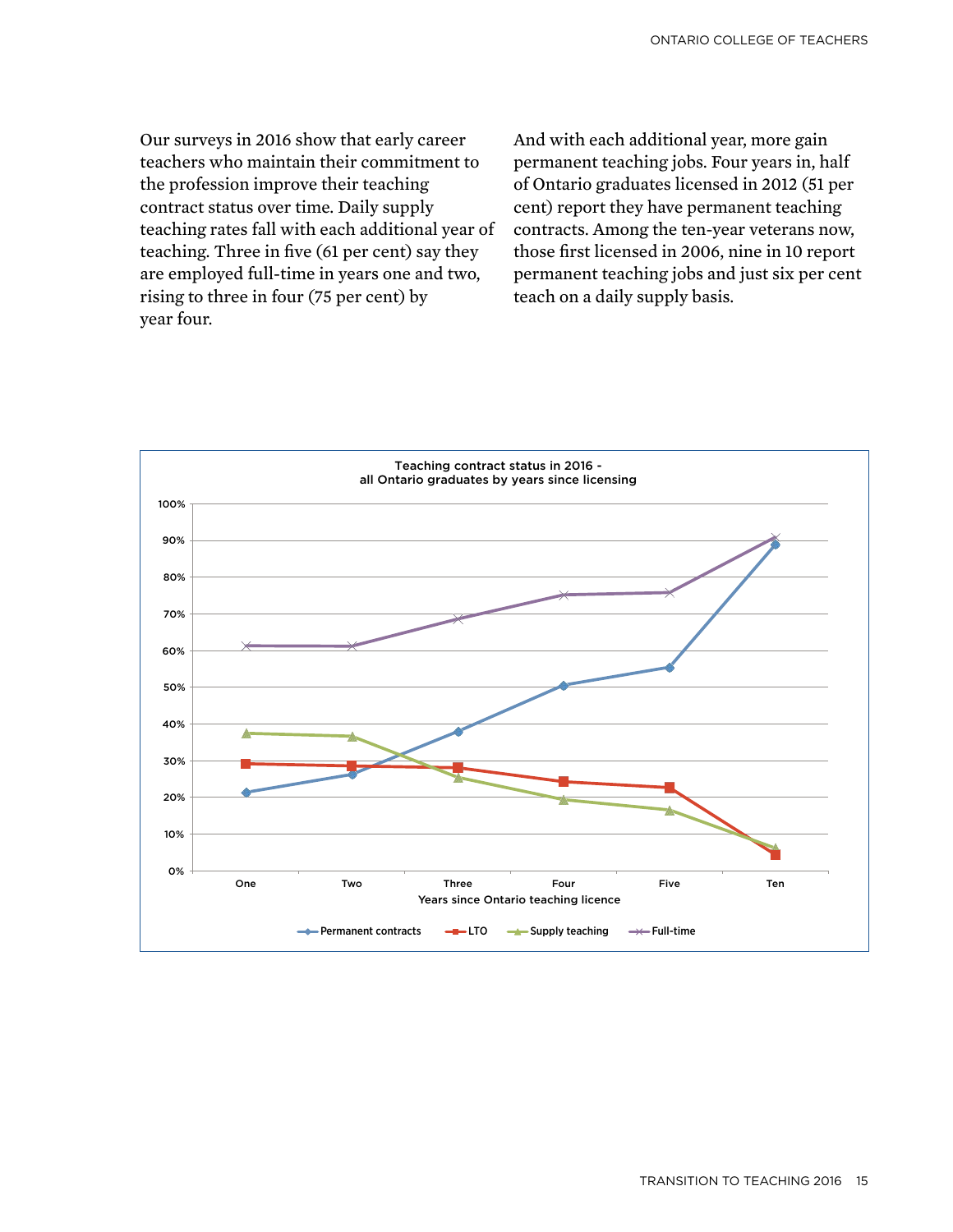#### <span id="page-19-0"></span>Time needed to achieve full employment shrinks again in 2016

Despite the small uptick in first-year unemployment in 2016 – likely an impact of the transitional bump in new members in 2015 – the decline in combined rate of unemployment and underemployment continued for a third year following the peak surplus years level reached in 2013. Today Ontario graduates are doing significantly better over their first five years after initial licensure than in the recent past.

Despite marked improvements, however, more than two in five of this generation of teachers are not fully employed two years into their teaching careers and one in three have still not achieved this goal in five years.

Some teachers seek part-time or occasional teaching by choice as they start their careers. Others take time out from teaching for further study, family or other reasons. This study defines full employment for teachers as the status of those who report:

- they are active in the job market and either working as or seeking work as elementary or secondary teachers,
- are employed to some extent as teachers during part or all of the school year, and
- say they secured as much teaching employment as they want throughout the school year.

Teachers who are in the market actively looking for work (including those who want to teach but say they do not apply for jobs because they are discouraged about teaching prospects) and are either unemployed for the whole school year or report finding less teaching work than they want in a particular

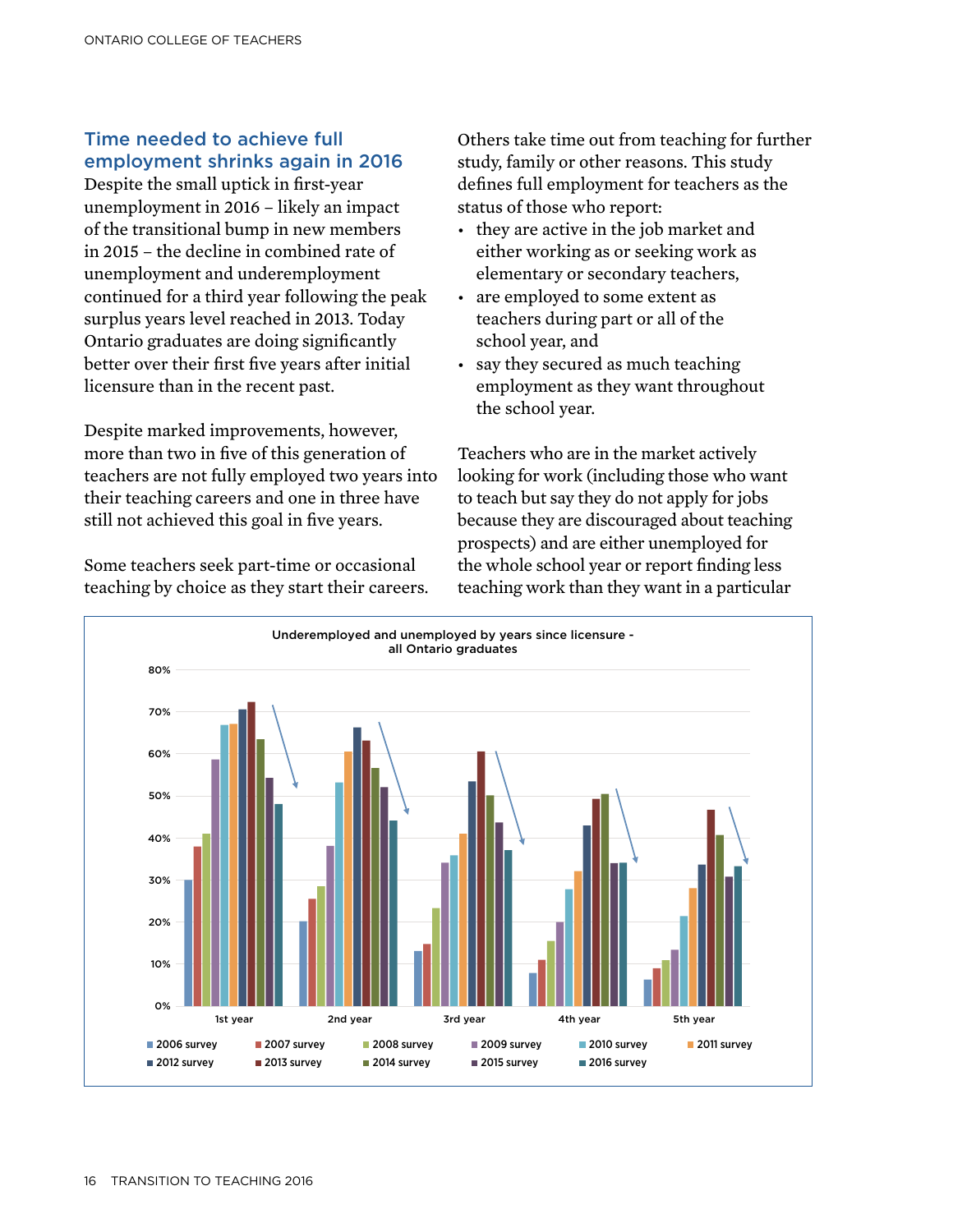<span id="page-20-0"></span>school year, are not fully employed. Those who say they voluntarily took the year off to do something else and did not seek employment as elementary or secondary teachers in Ontario or elsewhere are excluded from this analysis.

Using these definitions, time to full employment lengthened steadily and dramatically in Ontario 2006 to 2013. Then, the trend line reversed – and wait times are now much shorter than three years ago in each of the first five years of Ontario graduates' teaching careers.

Since 2006:

- the proportion of first-year teachers active on the job market but not fully employed increased from 30 to 72 per cent in 2013, and has now fallen back to 48 per cent
- second-year teachers grew from 20 to 66 per cent by 2012, falling back to 44 per cent in 2016
- third-year teachers from 13 to 61 per cent by 2013, down to 37 per cent in 2016
- fourth-year teachers from eight to 51 per cent in 2014, down to 34 per cent 2016, and
- fifth-year teachers from six to 47 per cent in 2013, down to 33 per cent in 2016.

The substantial reduction in number of new teachers anticipated for the remainder of this decade very likely means that the worst

job outcome effects of the teacher surplus peaked in 2013 and that better job outcomes lie ahead.

#### Many supplement income in other occupations, some as preferred alternative career path

With the still challenging teacher employment market for Ontario graduates, two in three (65 per cent) Ontario graduate first-year licensed teachers work in nonteaching jobs. They do this either as a preferred alternative to teaching or, more typically, as a fallback in the face of a failed teaching job search or to supplement parttime and/or occasional teaching. The majority of them (71 per cent) pursue this alternative work on a part-time basis.

Most first-year teachers who take on jobs for which they do not need an Ontario teaching licence work at teaching-related occupations. Two in three of all who report alternate work say they are engaged in something that uses their teaching skills. Most frequently they cite work as a tutor, either on a private basis or for a tutoring company. Many also report early childhood education jobs, child care, or after school program work. Others have post-secondary teaching jobs, or teach in museums or in other settings not requiring an Ontario Certified Teacher designation. Adult education, corporate training, coaching, recreation, and child and youth special service roles are other teaching related jobs reported.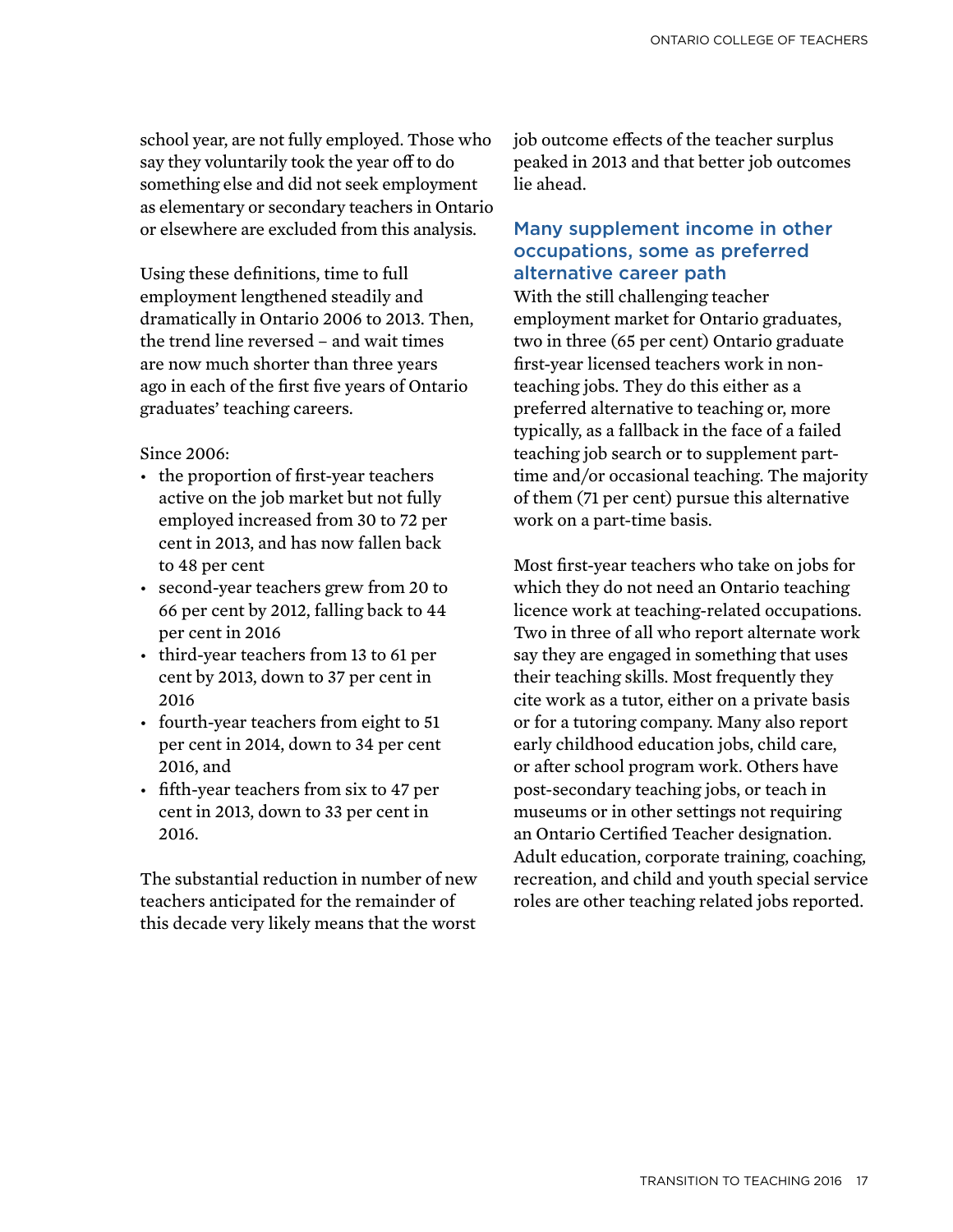| First-year Ontario-resident teacher alternate jobs                   | % reporting type of job |
|----------------------------------------------------------------------|-------------------------|
| Tutoring                                                             | 17%                     |
| Hospitality, service or retail roles                                 | 13                      |
| Teaching in another role or setting not requiring OCT<br>designation | 9                       |
| After school programing                                              | 9                       |
| ECE, childcare                                                       | 8                       |
| Administrative, financial services or clerical                       | 7                       |
| Post-secondary instruction                                           | 7                       |
| Recreation, coaching or personal training                            | 6                       |
| Education assistant                                                  | $\overline{4}$          |
| Adult education or corporate training                                | 4                       |
| Child and youth or special needs work                                | 3                       |
| Managerial or non-teacher professional                               | 3                       |
| Creative or performing arts                                          | 3                       |
| Trades, manufacturing or construction                                | $\overline{2}$          |
| Other                                                                | 7                       |

Many work in unrelated jobs in hospitality, service or retail, administrative, financial services or clerical roles, or work in creative or performing arts, trades, manufacturing or construction or non-education professions. Some respondents say they juggle more than one type of alternative work while continuing to look for teaching jobs.

About three in four consider non-teacher employment to be a temporary expedient to full-time teaching. Almost two in three say they need to take on this work to supplement teaching income. About half are continuing alternative work that supported them during their university studies. One in three report the alternative as a return to a career that preceded teacher education.

Two in five say they hope the alternative work will advance their future prospects for securing a teaching job. But one in four reports this employment as an obstacle to seeking and being available for teaching opportunities.

*I chose to work in Arts Education rather than in a school, not for lack of job availability but because that is where I would like to be at this stage in my career.*

> 2015 Primary-Junior graduate working in Manitoba

About one in eight of these first-year teachers in alternate occupations say they are actually pursuing this work as a preferred alternative to a career in elementary or secondary teaching.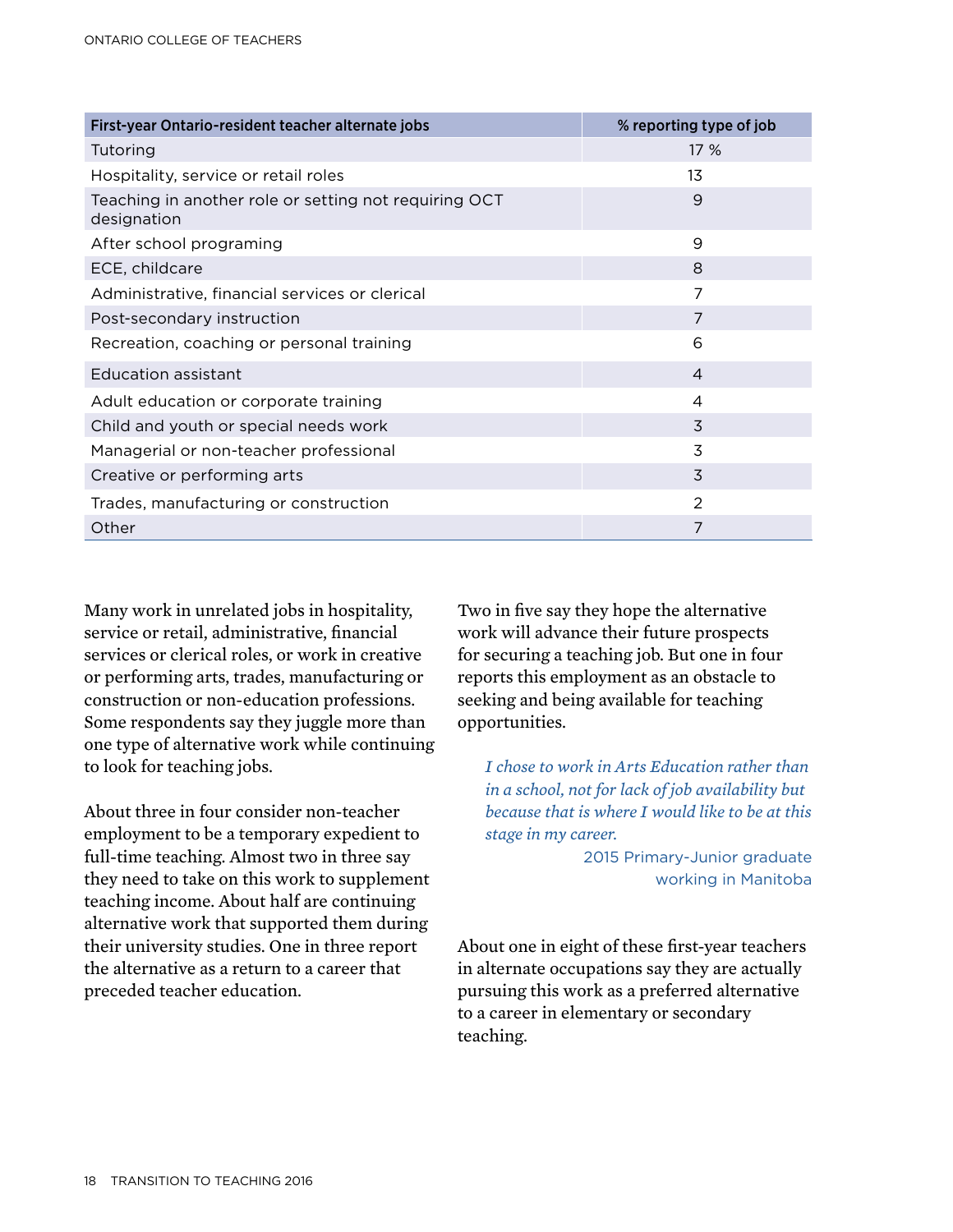<span id="page-22-0"></span>

| First-year teacher perspectives on their work in<br>non-teacher occupations                                                                     | % agree or strongly agree |
|-------------------------------------------------------------------------------------------------------------------------------------------------|---------------------------|
| This alternative work is just a temporary arrangement until I<br>am employed as a teacher                                                       | 73 %                      |
| I need to do this other work to supplement my teaching<br>income                                                                                | 64                        |
| Some or all of this other work is a continuation of part-time<br>and/or summer employment I had to support myself during<br>my university years | 54                        |
| I am pursuing this other work to increase my chances of<br>getting a teaching job                                                               | 43                        |
| Some or all of this other work is a return to a career I pursued<br>before I enrolled in teacher education                                      | 30                        |
| This work is an obstacle to searching for or being available for<br>teaching opportunities                                                      | 26                        |
| I am pursuing this other work as a preferred career alternative<br>to elementary or secondary teaching                                          | 13                        |

#### Surpluses are over for Frenchlanguage program graduates and for FSL teachers

Following a brief four years of substandard job outcomes for both French-language program graduates and French as a second language qualified teachers in the first school year after teacher licensing, the 2014, 2015 and now 2016 survey results confirm a return to early full employment as the norm for most Ontario graduates with these qualifications.

Over the past three years newly licensed French-language program graduates and FSL qualified teachers reporting full employment improved from just half of first-year teachers back in 2010 through 2013 to about seven in 10 by 2015 and 2016.

And only eight per cent of these teachers now report first-year unemployment – down from 18 per cent in our surveys in 2012 and 2013.

*I did not do any supply days because I went straight into an LTO position. It is very easy to get employed as a French second language teacher right now in Ontario. I graduated last year and I already have a permanent full-time position.*

2015 Primary-Junior graduate full-time FSL teacher in eastern Ontario

With reduced numbers of new teachers in 2016 and future years, most French-language qualified new teachers should expect early job success and Ontario school boards will likely need to plan for increased FSL and French first language teacher recruitment challenges.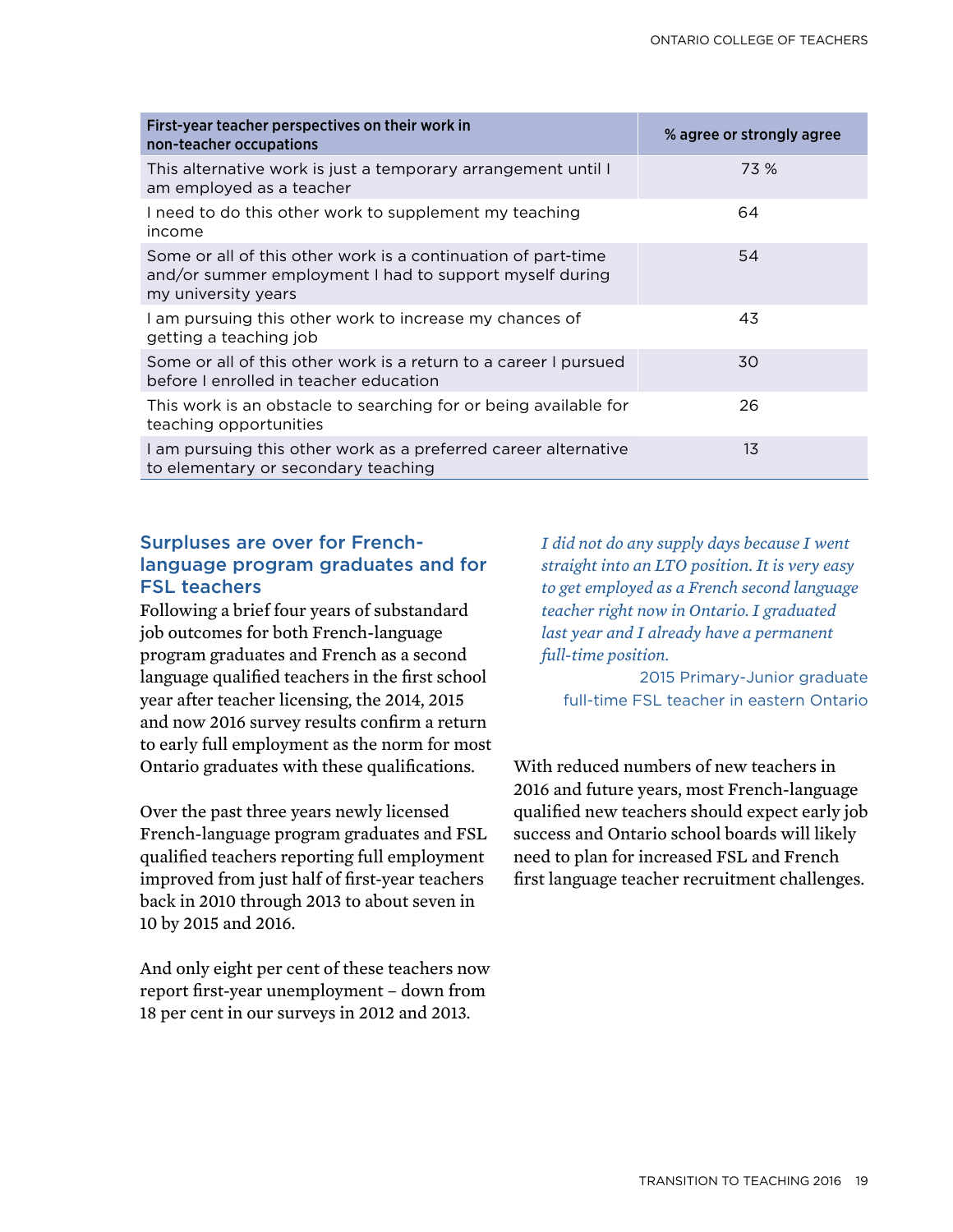Among all French-language teachers employed in the 2015-2016 school year, just one in four (26 per cent) say they secured permanent teaching contracts by school year end. This is down from 32 per cent in 2015, and still far below the 73 per cent rate at the beginning of the last decade. The continuing low rate of permanent first-year hires reflects in part the legislated changes to publicly funded school board hiring procedures.

French-language teachers include two distinct groups – graduates of Frenchlanguage teacher education programs and teacher education graduates qualified to teach French as a second language. Both Frenchlanguage teacher groups in Ontario reported low unemployment rates in 2015 and 2016.

Ontario French-language program graduates include significant numbers who seek employment outside Ontario, mainly in Québec. When we drill down to those Frenchlanguage teachers resident in Ontario, the improvements to the Ontario job market are also evident, although the one time jump in new College members in 2015 generated an uptick in unemployment among this subgroup this year.

*I supply taught immediately after graduating and by June had a permanent teaching contract for the 2015-16 school year in the French public board.*

2015 Intermediate-Senior math and French graduate of French-language program teaching in Ottawa

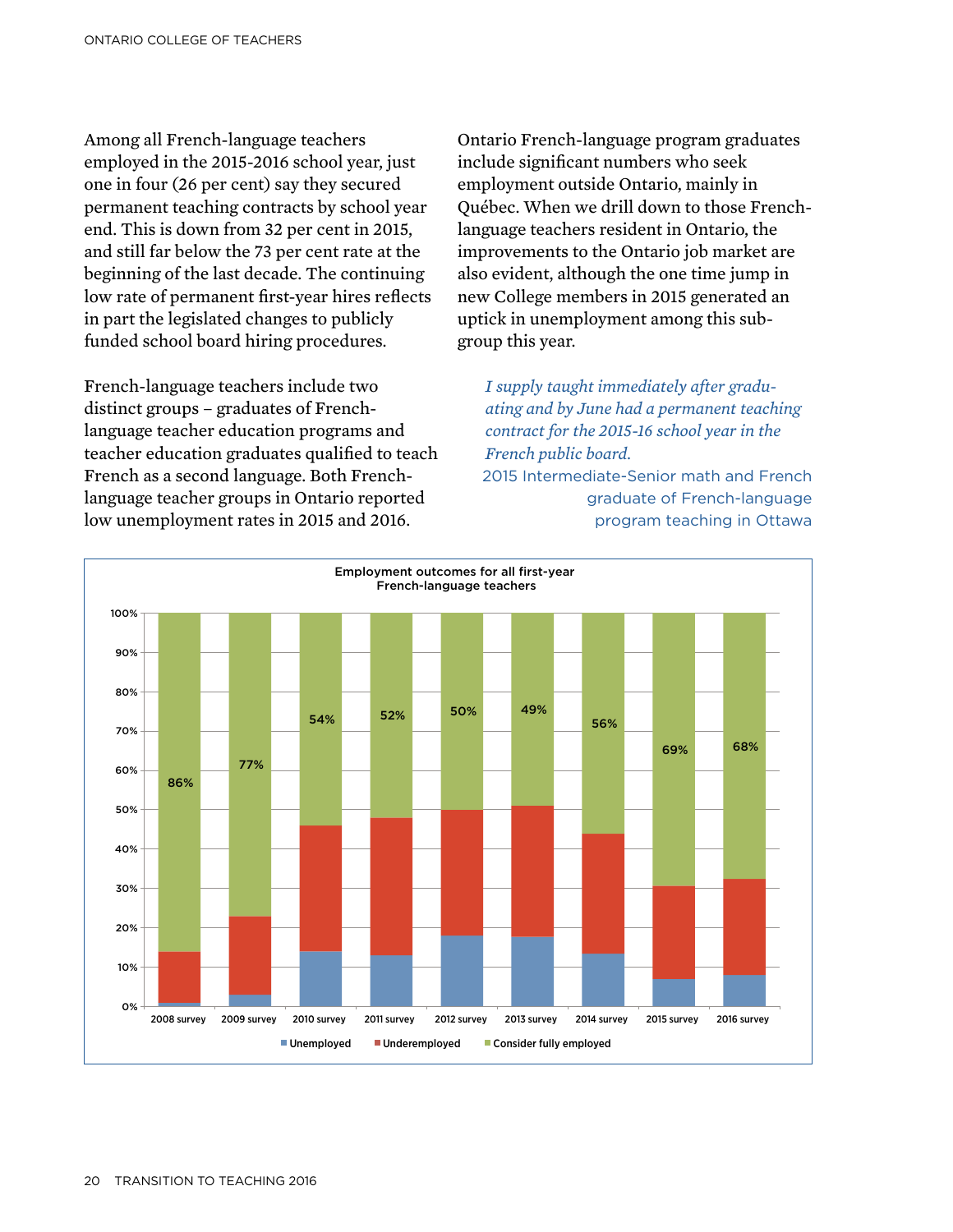FSL-qualified teacher unemployment fell to three and five per cent in 2015 and 2016 respectively, down sharply from a high of 17 per cent in 2013. And the rate for Ontarioresident graduates of French-language programs is now nine per cent – up from four per cent in 2015, but still significantly below the high of 18 per cent back in 2012.

Both French-language program graduates and FSL qualified teachers maintain their strong competitive advantages over Englishlanguage teachers, despite the improvement in the English-language market since 2013.

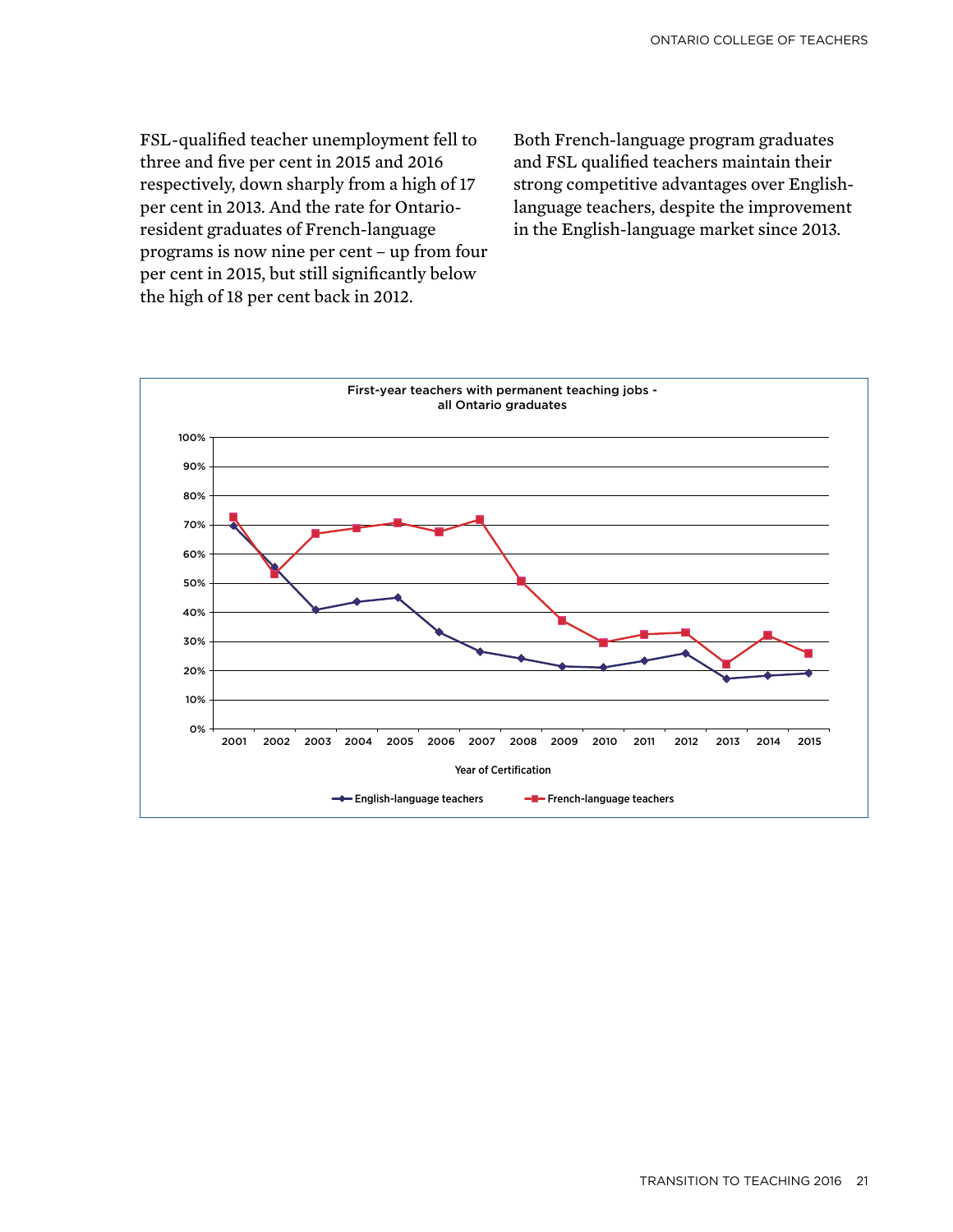#### <span id="page-25-0"></span>Job outcomes vary widely across language and qualification types

The chart below most clearly presents the striking differences between the English- and French-language teaching job markets in Ontario. Unemployment peaked in 2013 at 45 per cent among English-language teachers, two and a half times greater than the peak unemployment rates of 18 and 17 per cent for French-language program graduates and FSLqualified teachers.

The French- and English-language job markets both improved greatly since 2012 and 2013. The English-language teacher<sup>9</sup> group

continues to lag far behind French-language groups in the 2016 unemployment rates.

As noted in an earlier section of this report, about 2,400 more teachers gained Ontario teaching licences in 2015 than had been granted on average over the preceding three years. This bump was associated with the 2015 deadline to apply for an Ontario teaching licence under the regulations that preceded the enhanced teacher education program introduced that year.

Although some of these new teachers appear to have been hedging their bets for a possible future teaching career, did not renew their



<sup>9</sup> English-language teachers are graduates of English-language teacher education programs not employed or qualified to teach French as a second language or in French-language school programs.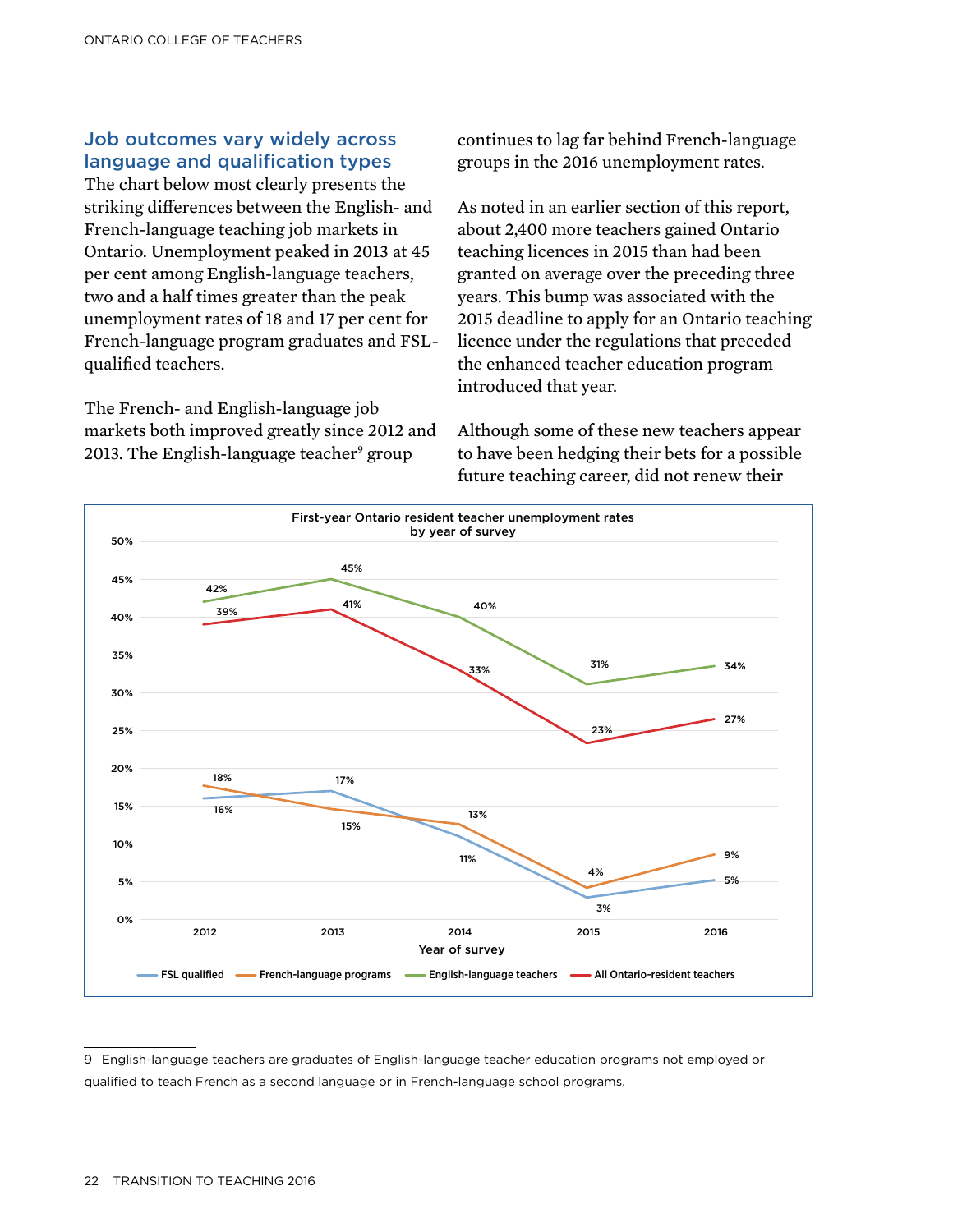licences in 2016 and were not active in the Ontario teaching job market, enough did so to temporarily increase the number of first-year teachers looking for jobs in the 2015-16 school year. The chart above records the impact of the increased competition across all three sub-groups of teachers.

With the substantial reduction in new teacher licences in 2016 and future years, it is expected that the uptick in unemployment rates for these several employment markets will revert to the downward trend of recent years.

English-language teachers continue to report much weaker job outcomes in Ontario than the two French-language groups across a

variety of other measures – lower rates of full employment, fewer permanent positions, and a higher proportion of piecework teaching contracts.

Among French-language teachers, the FSLqualified report lower unemployment but also higher underemployment and piecework teaching contracts than French-language program graduates. French-language program graduates report much higher rates of permanent first-year teaching contracts than the FSL-qualified group.

English-language teachers resident in Ontario report varied job outcomes in the first-year following licensure.

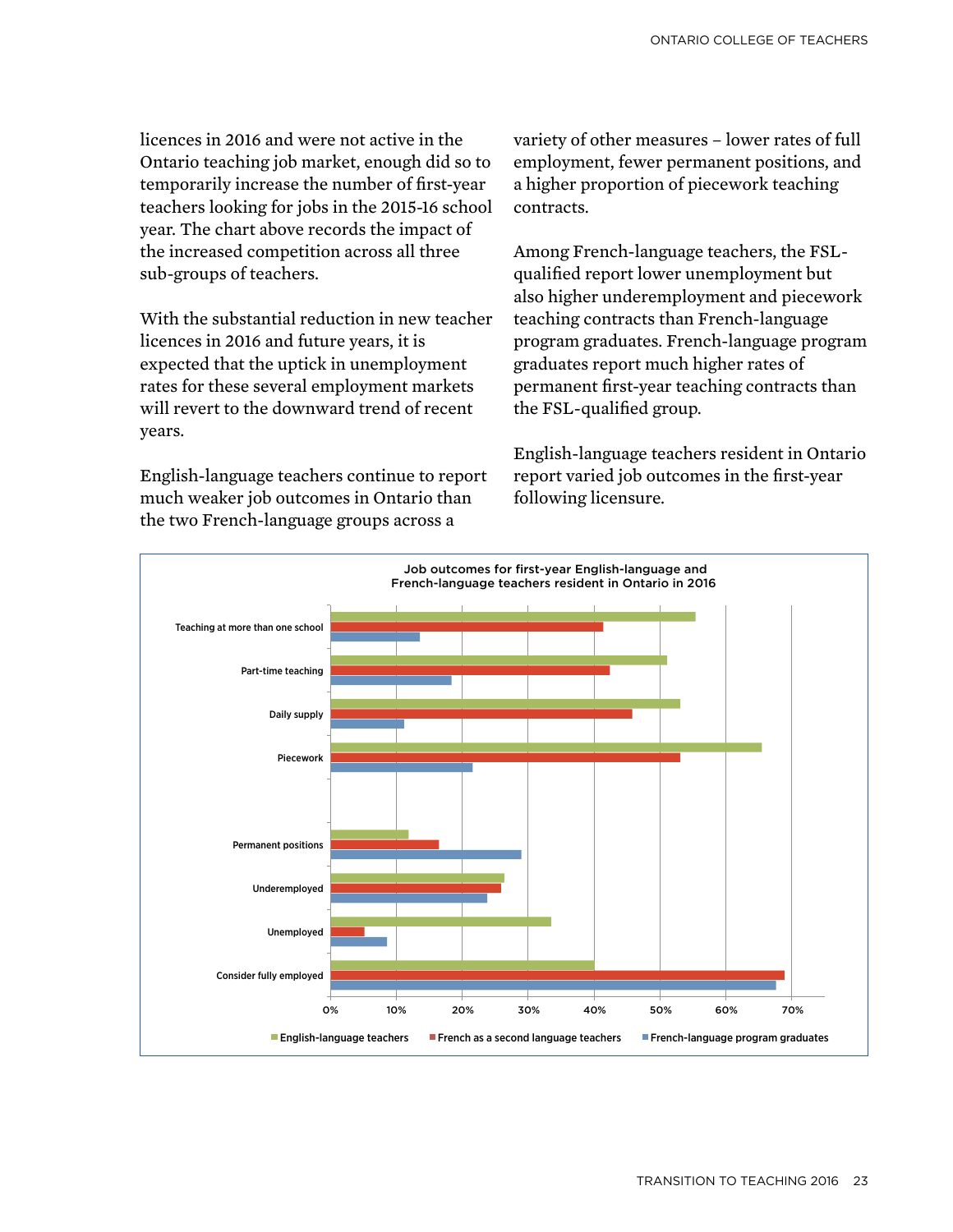

More than one in three Ontario-resident English-language Primary-Junior and Junior-Intermediate qualified teachers say they were unemployed throughout the first school year after licensing. And only about two in five say they considered themselves fully employed as teachers in that first-year.

English-language Intermediate-Senior employment reports are considerably stronger but also vary greatly based on teaching subject qualifications. Those with math, science and/ or computer studies qualifications report more success, with unemployment at just 16 per cent and more than half fully employed. Although this is not the success level of a decade ago, the outcomes are considerably better than the 34 per cent unemployment rate reported by this qualification sub-group just three years ago.

*After a few months on the occasional teacher list, I obtained a 67 per cent LTO contract to teach general science and physics. It was extended to full-time LTO for the second semester. I attribute this success to my physics teachable.*

> 2014 Intermediate-Senior math and physics graduate licensed in 2015 and teaching in central Ontario

Intermediate-Senior teachers lacking these relatively higher demand teaching subjects or French as a teaching subject continue to report higher unemployment (28 per cent) and just 45 per cent consider themselves fully employed teachers.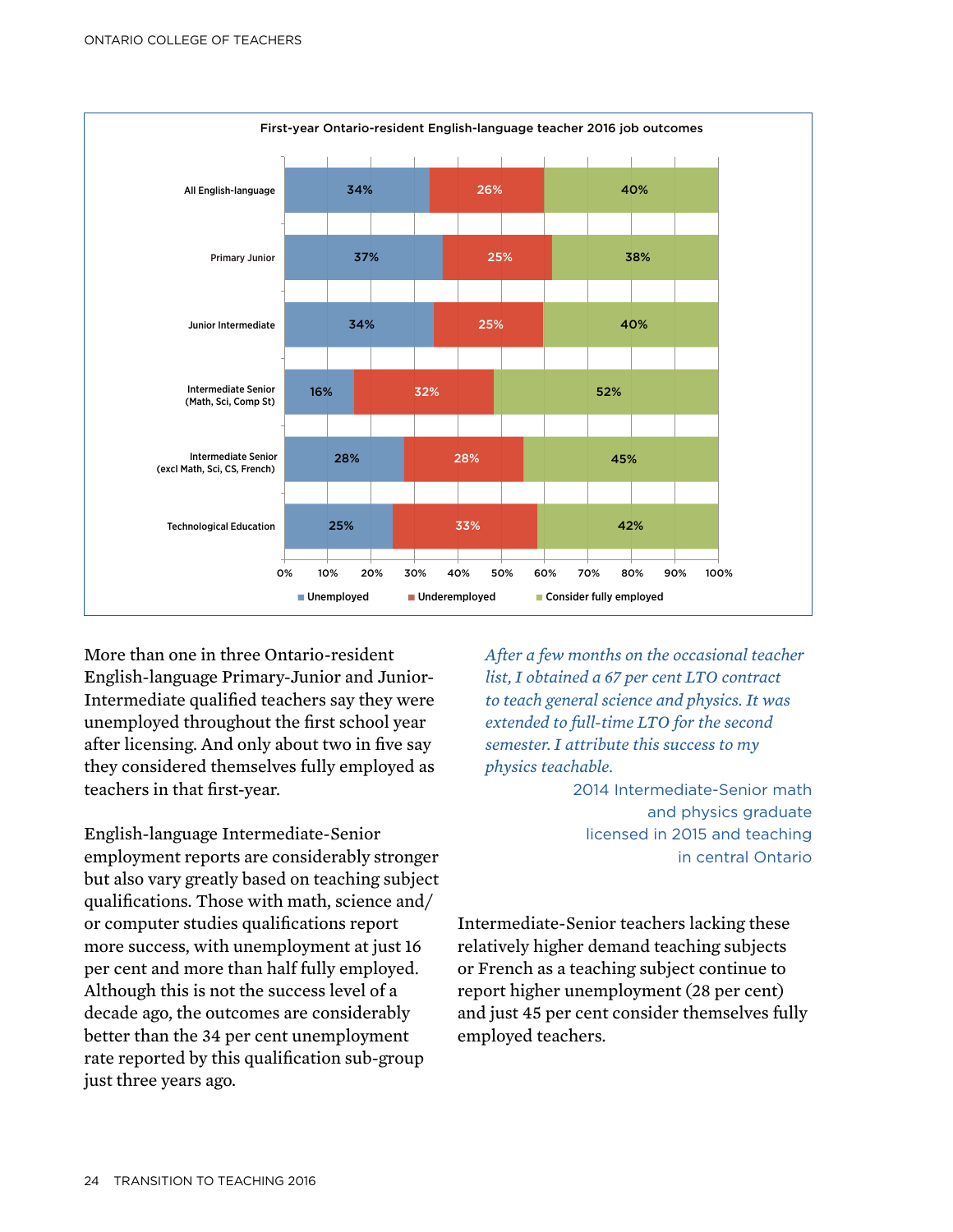<span id="page-28-0"></span>One in four first-year Technological Education qualified teachers report they are unemployed and just 42 per cent fully employed. Caution is urged in interpreting these findings because of the very low return rate (and population) of this sub-group.

These still comparatively high unemployment rates and low rates of full employment suggest that the improving employment situation for English-language teachers in Ontario continues to reflect an overall substantial cumulative teacher surplus. However, as job outcomes continue to improve for some Intermediate-Senior teaching subjects, the adequacy of supply of these qualifications warrants monitoring as the number of new teachers drops substantially in 2016 and the years ahead.

#### Fewer teachers seek jobs in other provinces and internationally

The strengthening Ontario teaching job market appears to reduce the level of interest in out-of-province job hunting among earlycareer teachers. Since 2013, new teacher education graduates who apply to teaching jobs outside the province decreased from 24 per cent to 16 per cent. And our 2016 survey also found 12 per cent of them actually held teaching jobs elsewhere in their first-year, down from 17 per cent in 2013. Similarly, fewer now plan to teach outside the province in the second year following Ontario licensing.

The combined group of first-year teachers either teaching outside Ontario in the firstyear or planning to do so in their second year has fallen by more than half in the past three years – from 31 per cent in 2013 to just 14 per cent in 2016.

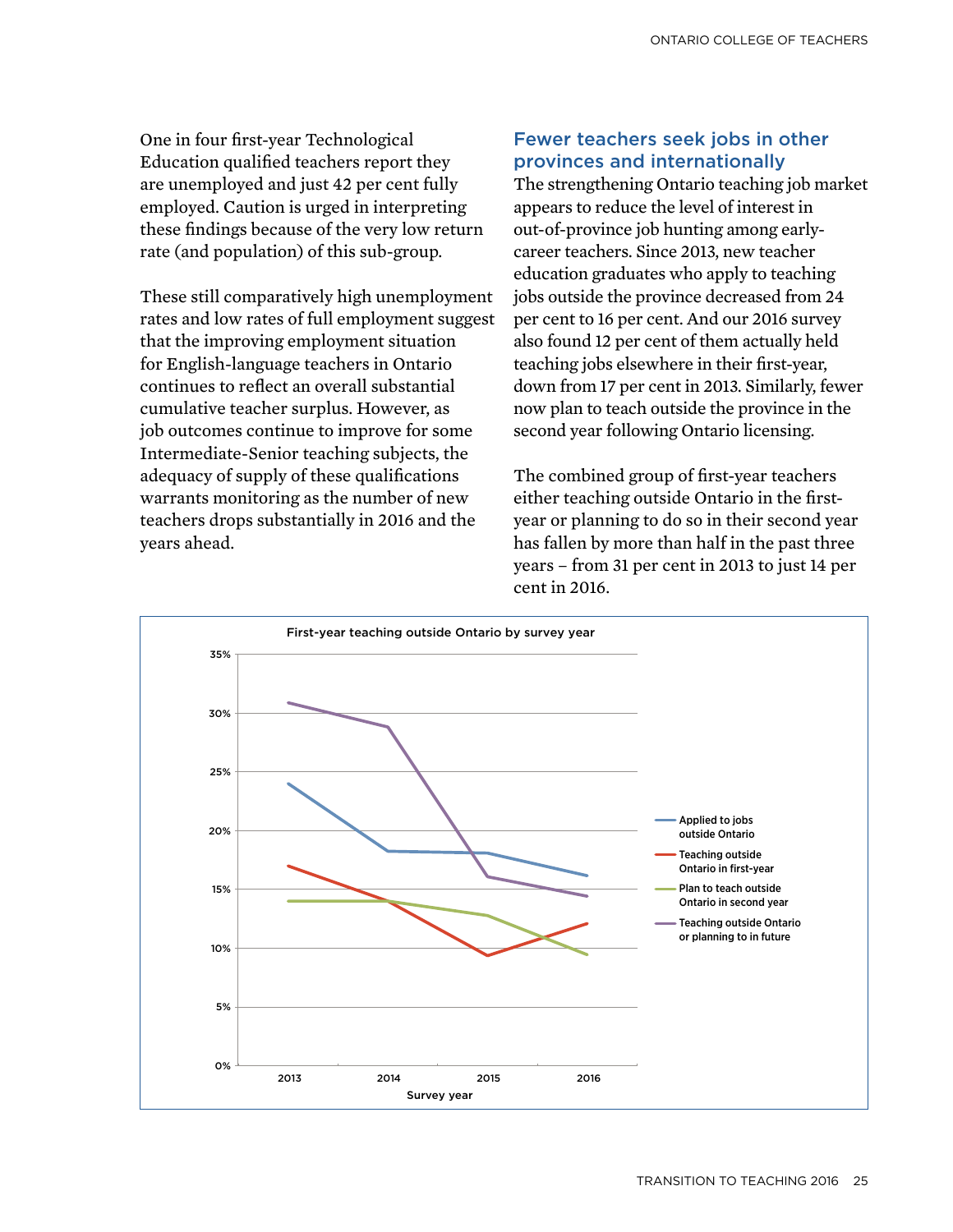<span id="page-29-0"></span>More than three in five (63 per cent) of the first-year group surveyed in 2016 who either teach elsewhere or plan to do so expect they will eventually return to Ontario to teach at some time in the future. One in six of them (17 per cent) say they likely or definitely have closed the door on a return. One in five are uncertain whether or not they will return.

*I chose to teach overseas in Australia as I am a passionate teacher and wanted to teach, rather than wade my way through the Ontario hiring process. The prospect of coming back is very daunting as I have three years of experience as a full-time high school mathematics and computer studies teacher and will likely return to working as an Occasional Teacher at best. Regardless of seniority, the best candidate should be able to apply.* 

> 2013 Intermediate-Senior math and computer studies graduate teaching full-time on contract in Australia

#### Northern and eastern Ontario job outcomes stronger than other regions

The proportion of first-year teachers in Ontario saying they are fully employed has grown from just one in four (24 per cent) in 2013 to almost half (47 per cent) in 2016. Nonetheless, unemployment and underemployment are common across all regions of the province. Only in northern and eastern Ontario do more than half of the survey respondents report full employment.

Unemployment among first-year teachers is highest in central Ontario and Toronto (34 and 29 per cent respectively). Northern Ontario enjoys the lowest rate of unemployment (10 per cent).

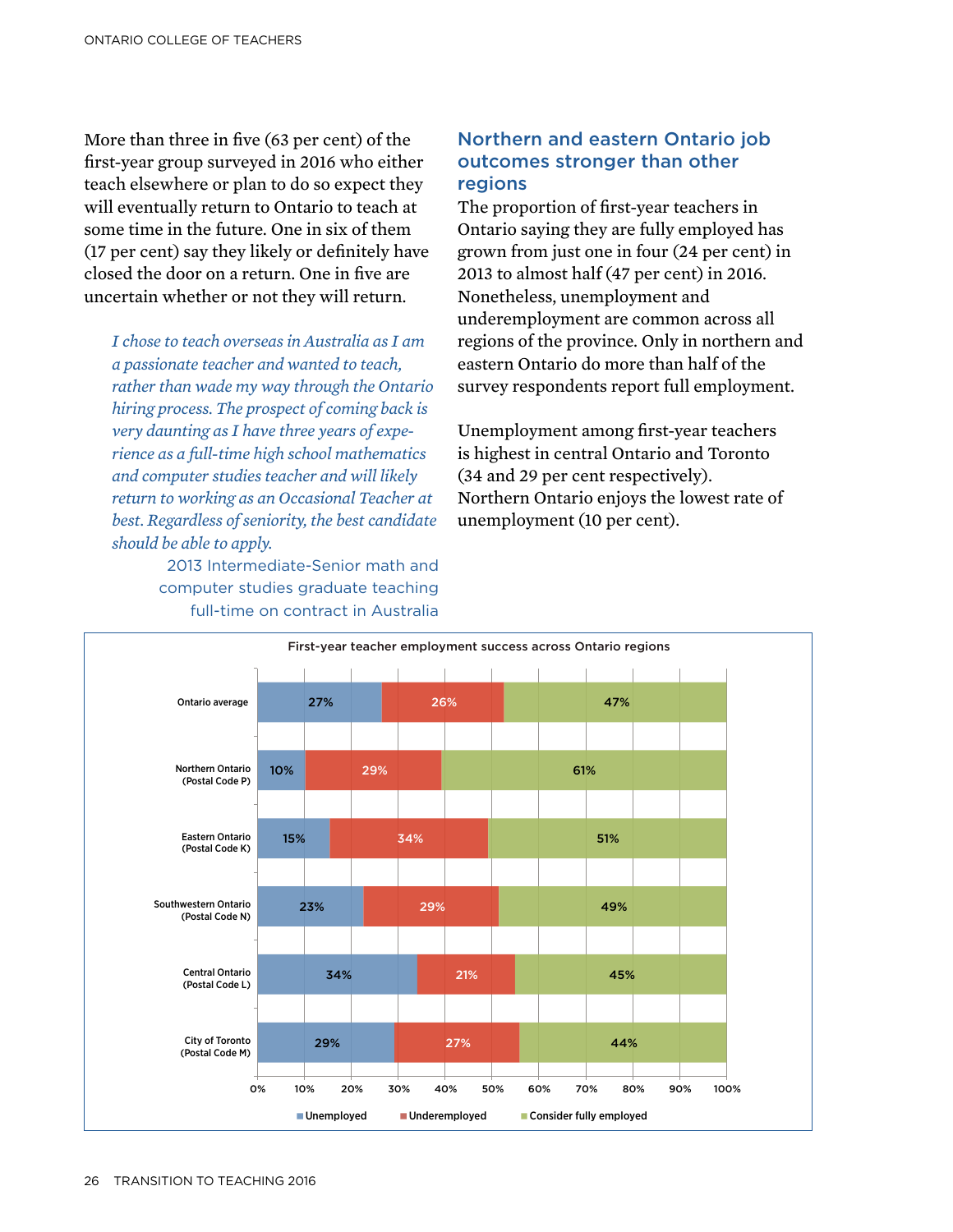*It was discouraging hearing the job market was going to be very tough. However, the work I put into my post-secondary education and my passion for education has paid off as I now have a contract with the school board I was hoping for.*

> 2015 Primary-Junior graduate supply teaching in northwestern Ontario

Among employed teachers, northern Ontario residents report the highest rates of permanent and LTO (97+ days) teaching contracts and lowest rates of daily supply teaching by first school year end. Eastern Ontario and Toronto teachers have the lowest rate of permanent contracts.10

*The only reason I have a teaching job this year is because I moved to an isolated northern community.* 2015 Primary-Junior graduate permanent

elementary teacher in First Nation school



<sup>10</sup> The foregoing charts refer to all Ontario-resident teachers, including those employed in independent schools.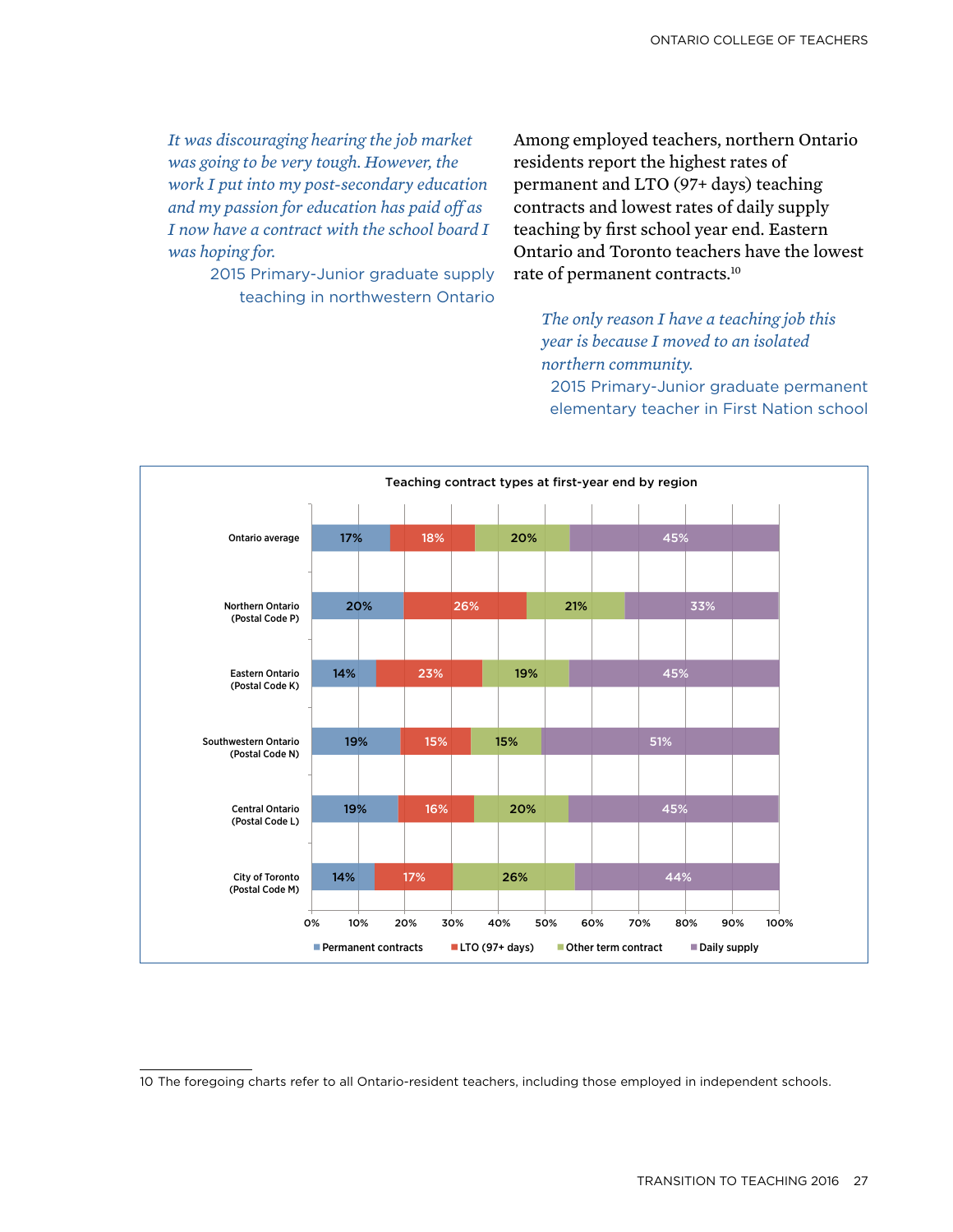Number of teachers and teaching jobs varies greatly by region, tracking population distribution in the province. Central Ontario accounts for 35 per cent of all teaching jobs reported by first-year teachers and 39 per

cent of permanent contracts. Toronto and eastern Ontario experienced somewhat disproportionately lower rates of permanent contracts.

| <b>Region</b>                        | Share of total employed | <b>Share of permanent</b><br>contracts |
|--------------------------------------|-------------------------|----------------------------------------|
| Toronto (postal Code M)              | 21 %                    | 17%                                    |
| Central Ontario (postal Code L)      | 35                      | 39                                     |
| Southwestern Ontario (postal Code N) | 18                      | 20                                     |
| Eastern Ontario (postal Code K)      | 19                      | 15                                     |
| Northern Ontario (postal Code P)     |                         | 9                                      |

#### Ontario regions of employment and permanent contracts

Almost three in four first-year teachers in 2016 with jobs in Ontario are in Englishlanguage public (52 per cent) or Englishlanguage Catholic (20 per cent) school boards. But only one in three (34 per cent) of the permanent contracts in Ontario were in these English-language school boards.

Publicly funded French-language school boards did just 11 per cent of the reported hiring of first-year teachers but account for 22 per cent of the permanent contracts – far beyond the relative size of the Frenchlanguage system enrolment and teaching population in the province. Similarly, at 14 per cent of total jobs and 39 per cent of permanent contracts, the province's independent schools are hiring first-year teachers and hiring them to permanent contracts at rates well beyond their proportionate share of the Ontario school population. First Nations schools accounted for just one per cent of hiring but five percent of permanent contracts.

*I feel I had no choice but to work in a private school since the chances are slim for a full-time position with a board. I could not afford to go on the supply list since I have a family to take care of.* 

2013 Primary-Junior graduate with permanent contract in Toronto independent school

Much of this variance, of course, is accounted for by the staged hiring required in publicly funded schools and exceptions to this policy given the comparative shortage of qualified teachers for permanent positions in the French-language systems.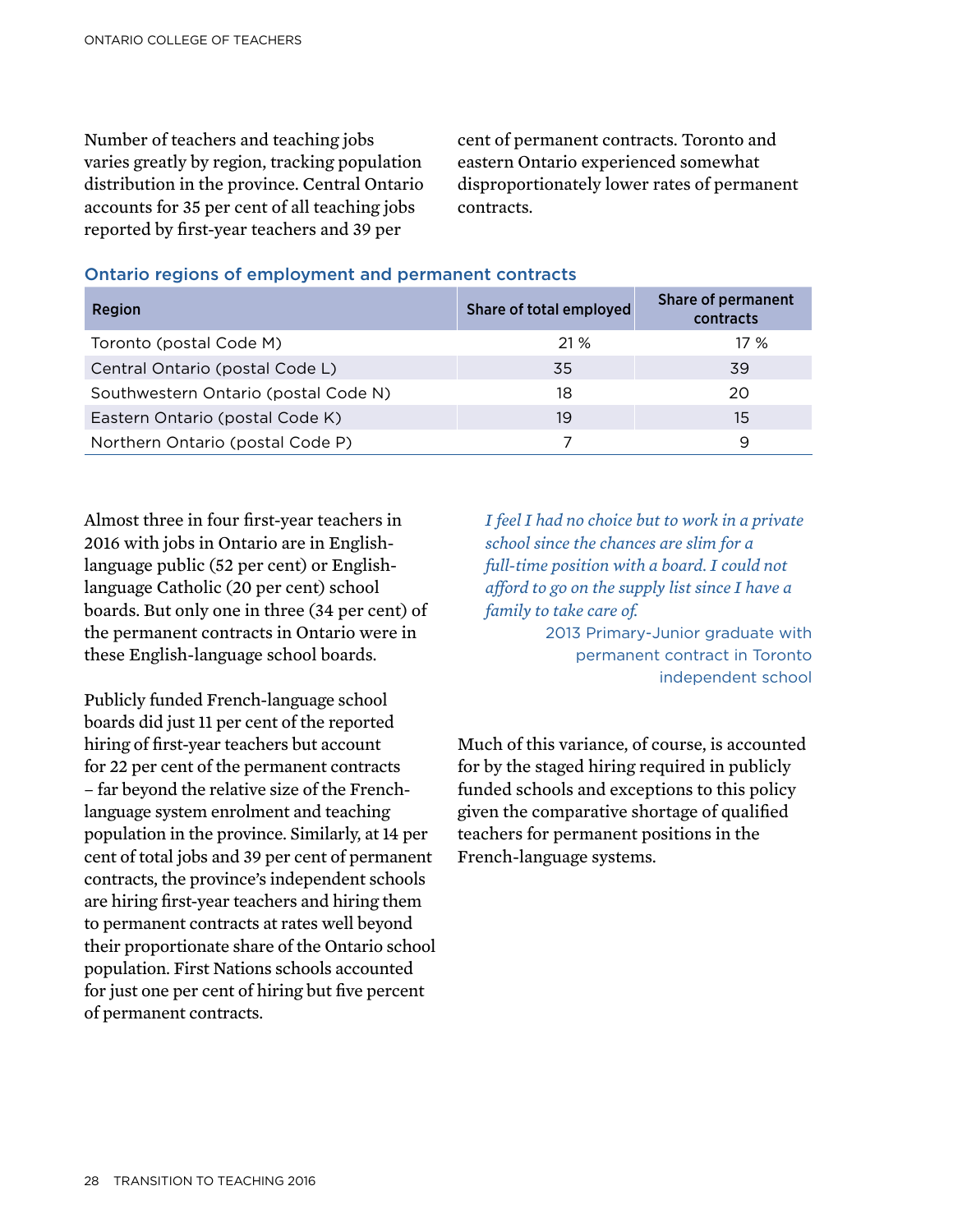| <b>Employer Type</b>      | Share of all hires | Share of permanent<br>contracts |
|---------------------------|--------------------|---------------------------------|
| English-language public   | 52 %               | 26 %                            |
| English-language Catholic | 20                 | 8                               |
| French-language public    | 4                  | 10                              |
| French-language Catholic  | 7                  | 12                              |
| Independent schools       | 14                 | 39                              |
| Section 68 programs       | <1                 |                                 |
| <b>First Nations</b>      |                    | 5                               |

#### <span id="page-32-0"></span>Ontario employer distribution of all hires and permanent contracts

#### New-Canadian job outcomes still far behind other newly licensed teachers

New-Canadians licensed as Ontario teachers based on their teacher education abroad continue to report by far the weakest job success in their first-year following Ontario teacher licensing. Nevertheless, the improving job market appears to have helped some of them get established as Ontario teachers as evident in a small decline in first-year after licensing unemployment – down from 76 per cent in the 2014 survey to 61 per cent in 2016.

Independent schools are a major source of teaching employment for the fewer than two in five new-Canadian teachers who do find some form of teaching job in their first-year following certification. These schools provide more than half (54 per cent) of the jobs secured by new-Canadians in their first-year following Ontario licensing. This compares with only 12 per cent of the jobs of Ontario faculty graduates in their first-year.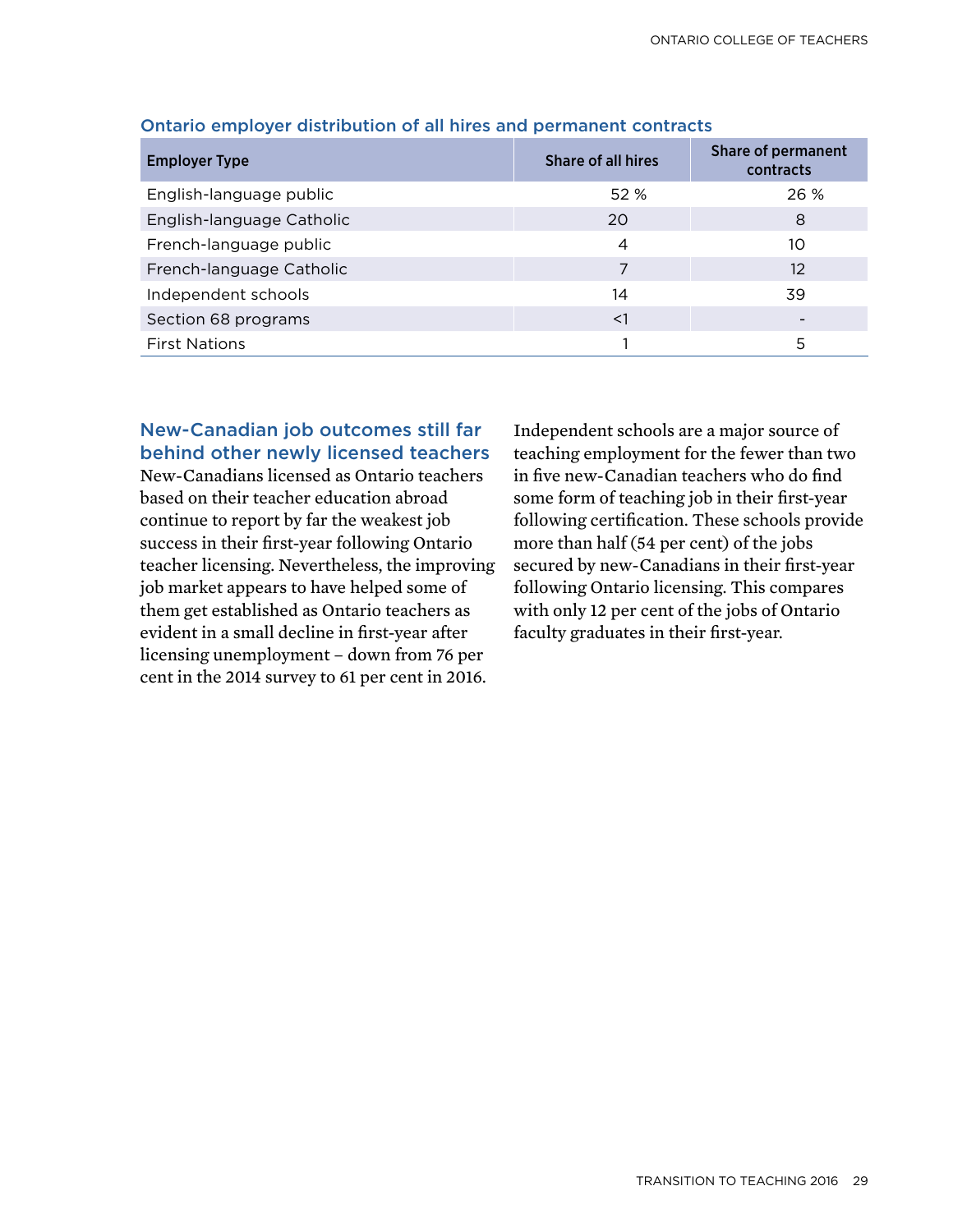This continuing extremely high rate of unemployment for this group, along with a very low (21 per cent) full employment rate, compares poorly with all other new teacher groups in the 2016 surveys. By the second year after certification, the 2016 surveys indicate some improvement in job outcomes for new Canadian teachers. More than half of the second-year New Canadian teachers, however, remained unemployed.

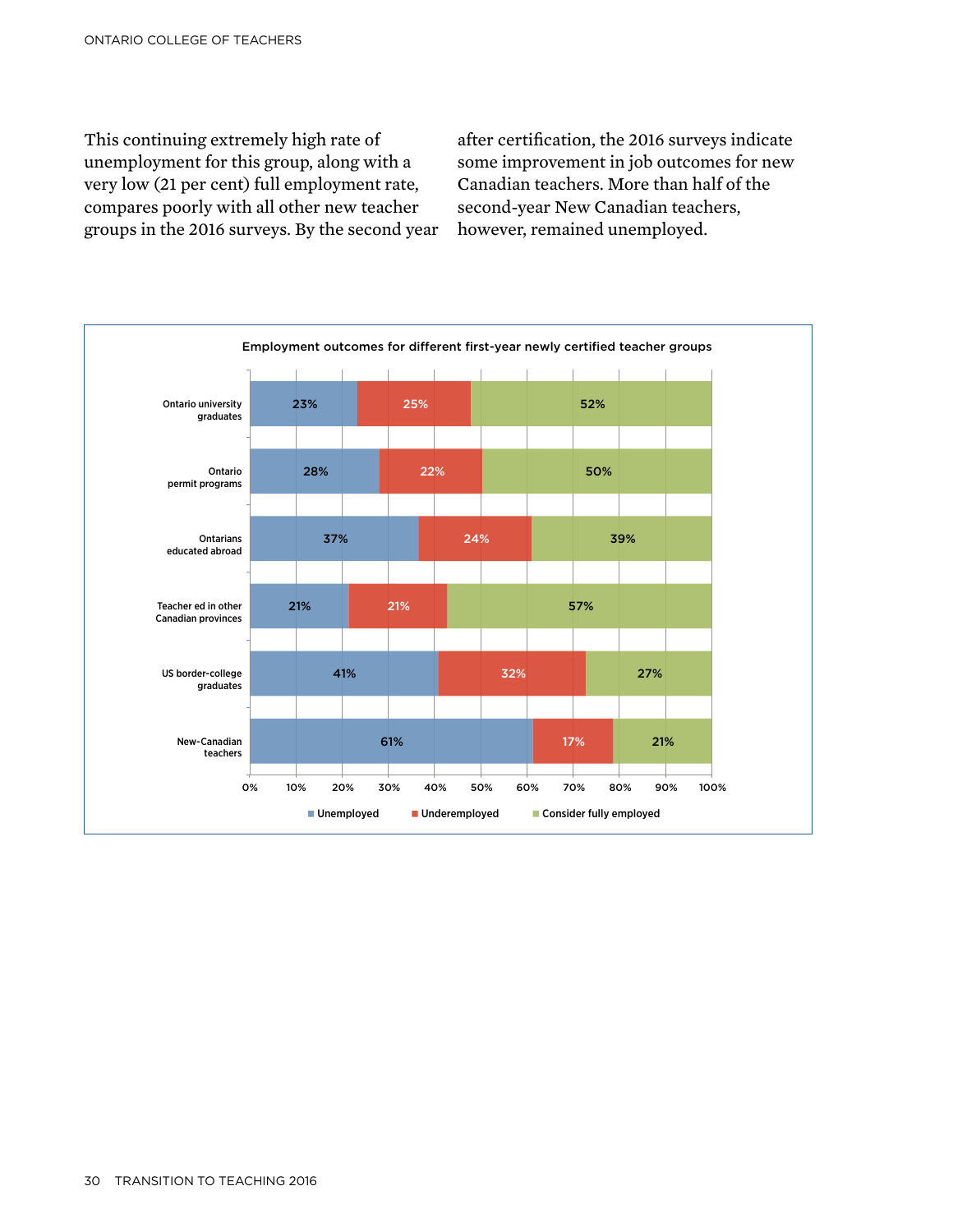Ontario university faculty graduates and those who complete teaching degrees in other provinces report the most positive job outcomes, with 23 and 21 per cent unemployment respectively. Ontario-based special permit program graduates trail other

Ontario graduates with 28 per cent unemployment. Ontarians educated at US border colleges and elsewhere abroad did not do nearly as well with unemployment rates of 41 and 37 per cent respectively.

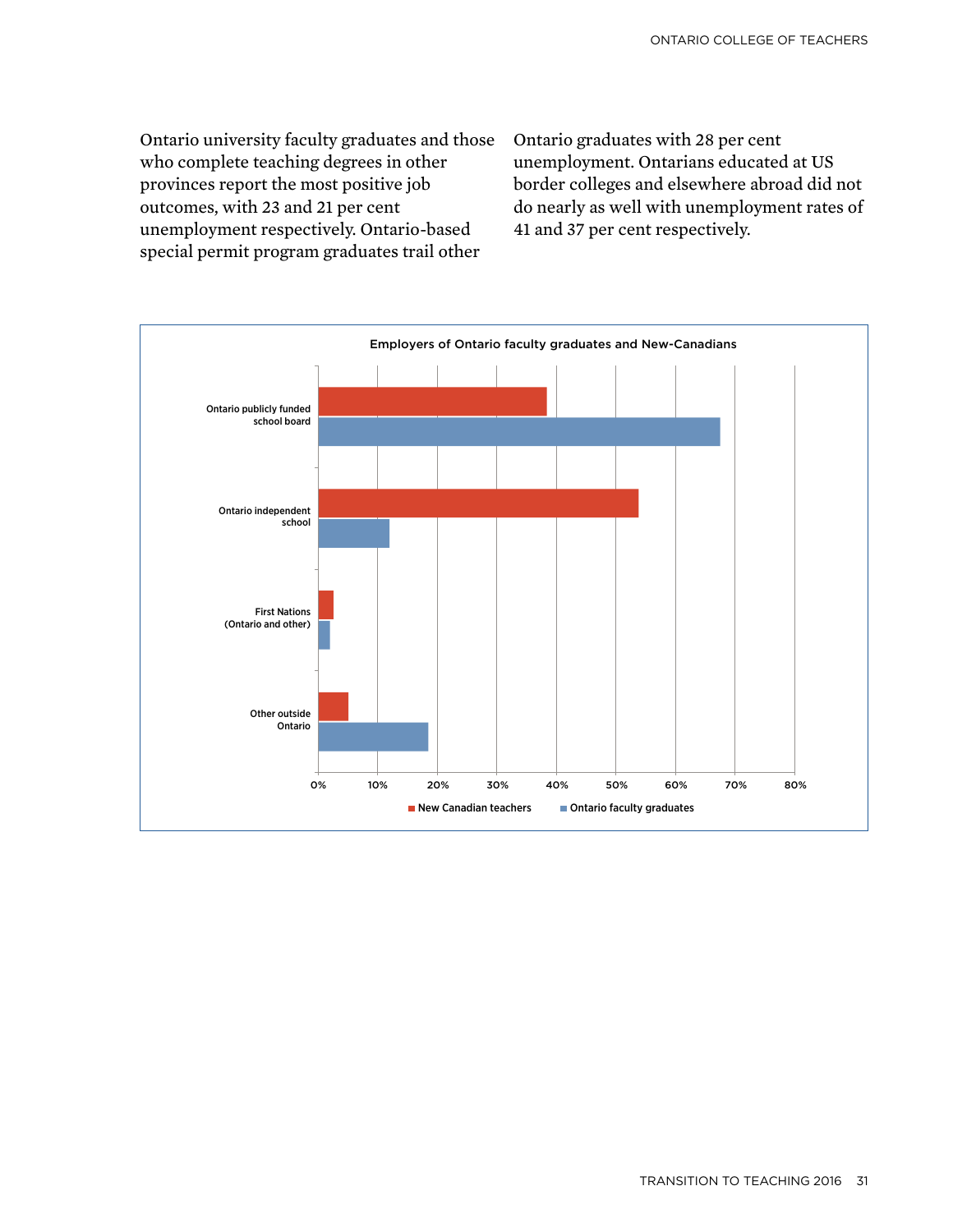## <span id="page-35-0"></span>3. Job seeking and competition

#### Many newly licensed teachers open to relocate and to varied employers

Fewer than half (48 per cent) of Ontario graduates restrict their job search to just one type of school board employer. And more than two in five (42 per cent) applied to more than one geographic region in Ontario and/or out of province. Two-thirds of Ontario graduates applied to more than one publicly funded school boards. Almost one in four of them (24 per cent) applied to four or more school boards.

Most new English-language program graduates (84 per cent) apply to Ontario English public school boards. Almost one in three (31 per cent) apply to Ontario English Catholic school boards. More than one in four (29 per cent) seek jobs in Ontario independent schools. Just one in eight (13 per cent) now look outside Ontario and only five per cent of them exclusively so. Five per cent apply to First Nations schools. Two per cent include Section 68 special schools in their job searches. Some also try French public (three per cent) or French Catholic (two per cent) school boards.

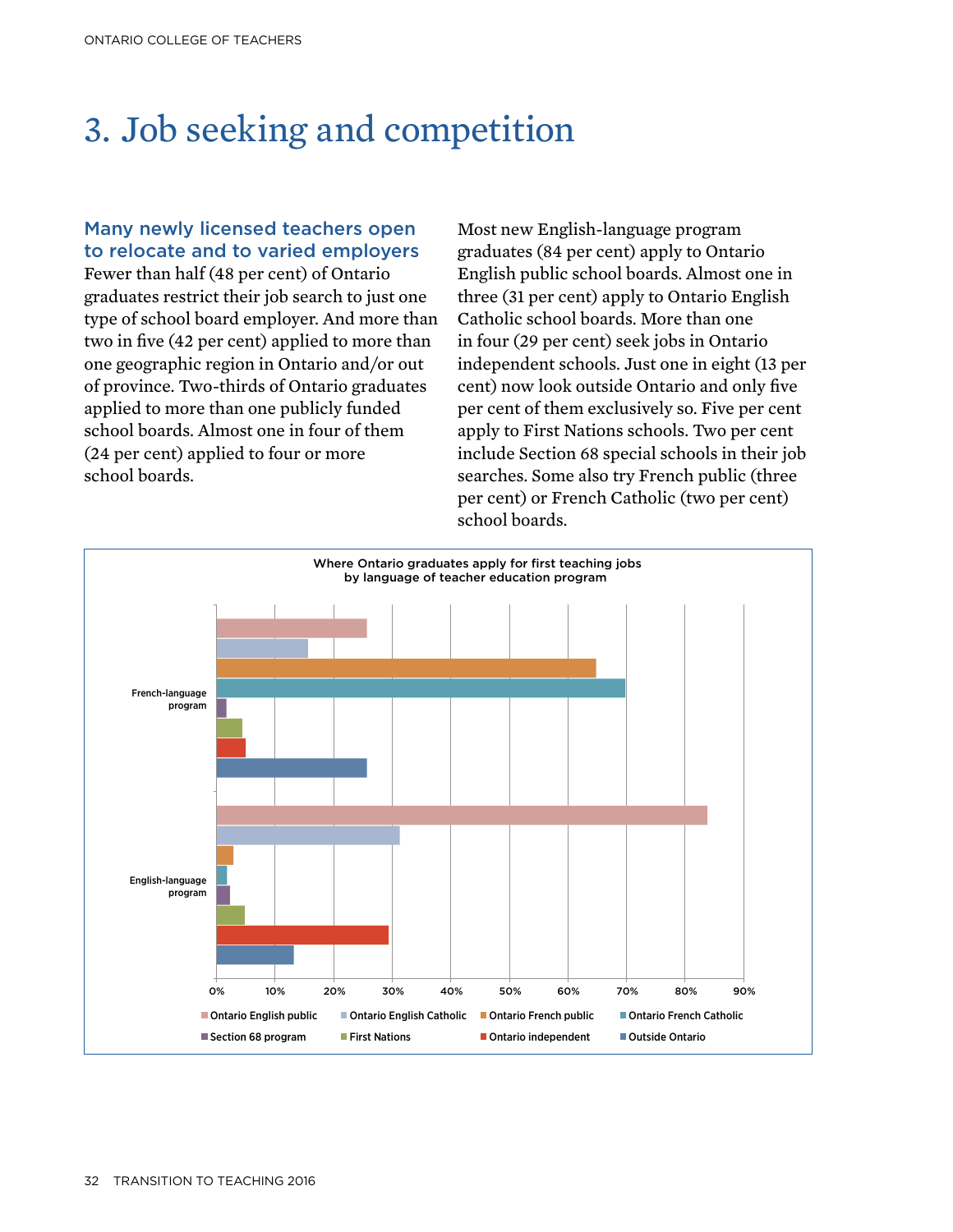French-language program graduates focus their job searches primarily on Ontario French public (65 per cent) and Ontario French Catholic (70 per cent) school boards. Many also seek positions in Ontario English public (26 per cent) or Catholic (16 per cent) school boards. Some (five per cent) include Ontario independent schools in their job search. More than one in four (29 per cent) apply to schools beyond Ontario's borders, although very few (two per cent) apply exclusively out of province. Four per cent say they tried First Nations schools and two per cent Section 68 special programs.

As noted above, many Ontario graduates apply to more than one geographic region for first teaching positions. Schools and boards in central Ontario (postal code L) receive applications from half (50 per cent) of all

graduates seeking teaching jobs. Toronto is the next most popular region at 40 per cent of applicants. Eastern (postal code K) and southwestern Ontario (postal code N) regions follow at 26 and 27 per cent respectively. Northern Ontario (postal code N) receives applications from one in eight (13 per cent) of all graduates.

First-year teachers reported on three ranked priorities in seeking a teaching job. Weighted analysis of these responses clearly identifies the highest priority as getting a permanent teaching contract as soon as possible. Working anywhere a job can be found is also near the top of the list. Proximity to current location and to family and friends appears as a next level driver, followed by opportunity to teach specific subjects and grade levels.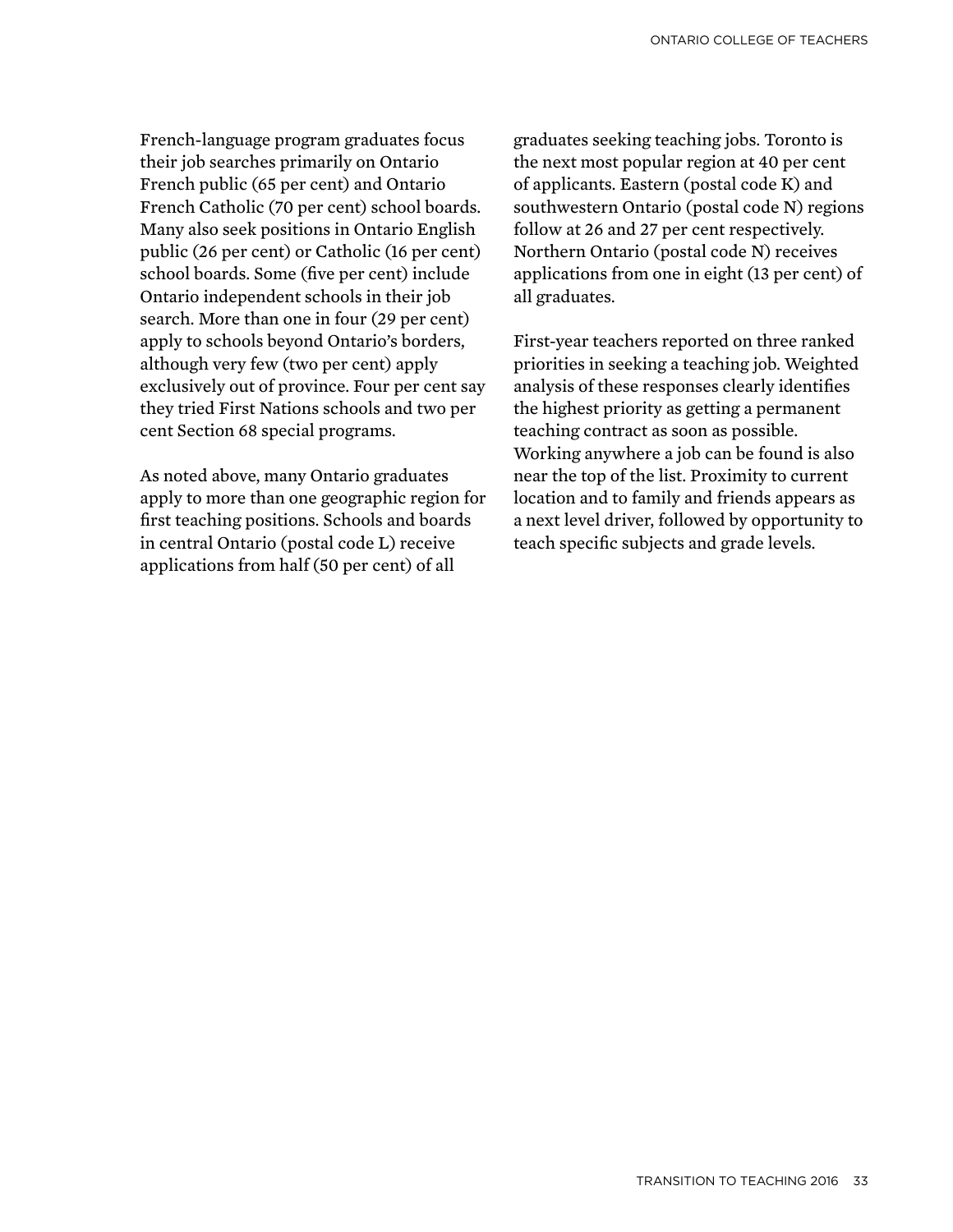Among French language teachers – both graduates of French-language programs and those qualified to teach FSL – the opportunity to teach in French is the highest priority, even higher than securing a permanent contract as soon as possible.

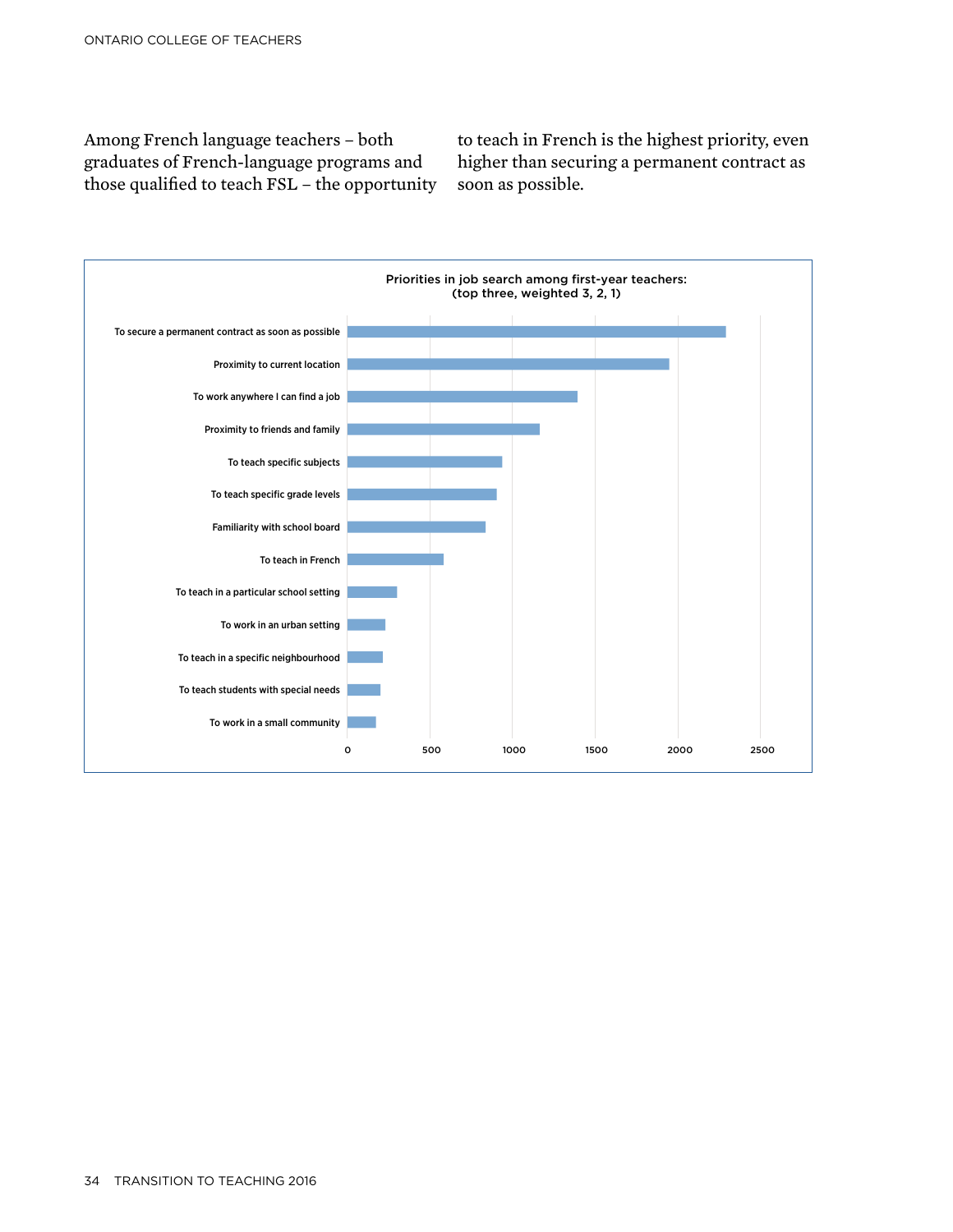## First-year teacher job competition vigorous across province

To determine the relative newly licensed graduate competition for teaching jobs by Ontario region, this study uses two indices:

- first-year applicant numbers in a region divided by first-year teachers hired to permanent jobs in the region (in both publicly funded and independent schools) by year end, and
- first-year applicant number in a region divided by first-year teachers hired to any type of teaching job (all hires – permanent, LTO or daily supply) in the region by year end.

The higher the index number is for a region, the greater the competition among first-year teachers in that region.<sup>11</sup>



<sup>11</sup> These indexes are based on head counts of first-year applicants only, not the number of applications to each position from all applicants unrestricted with respect to year of licensing which would generate different indices with far higher numeric values.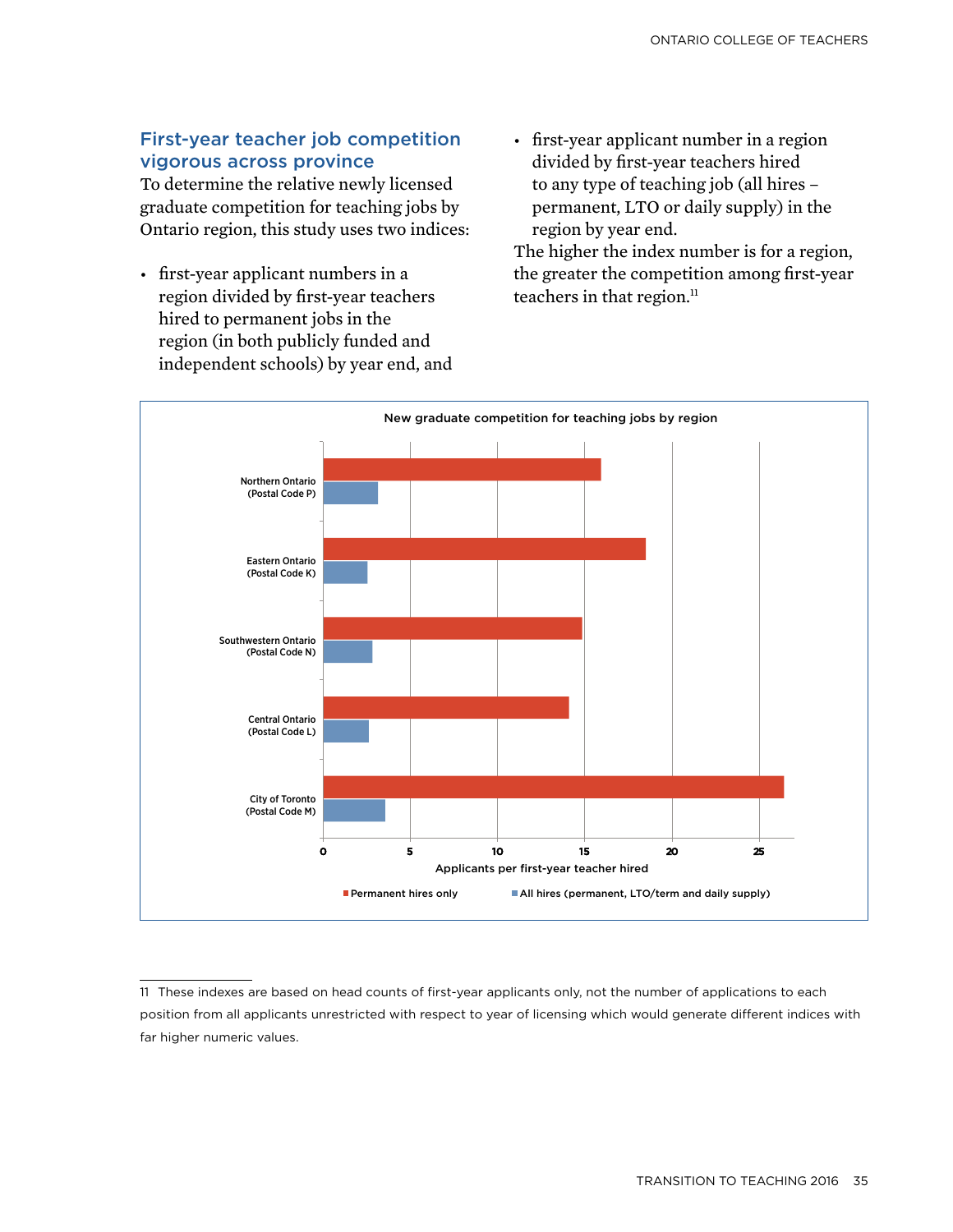Using these measures, survey results show that competition continues to be vigorous across the province. There are three or more active first-year applicants in every region for every first-year teacher hired to any type of teaching role, including to daily supply rosters. And there are 14 or more active first-year applicants in every region for every first-year teacher hired to permanent jobs by school year end. Competition among first-year teachers is highest in Toronto and lowest in central Ontario.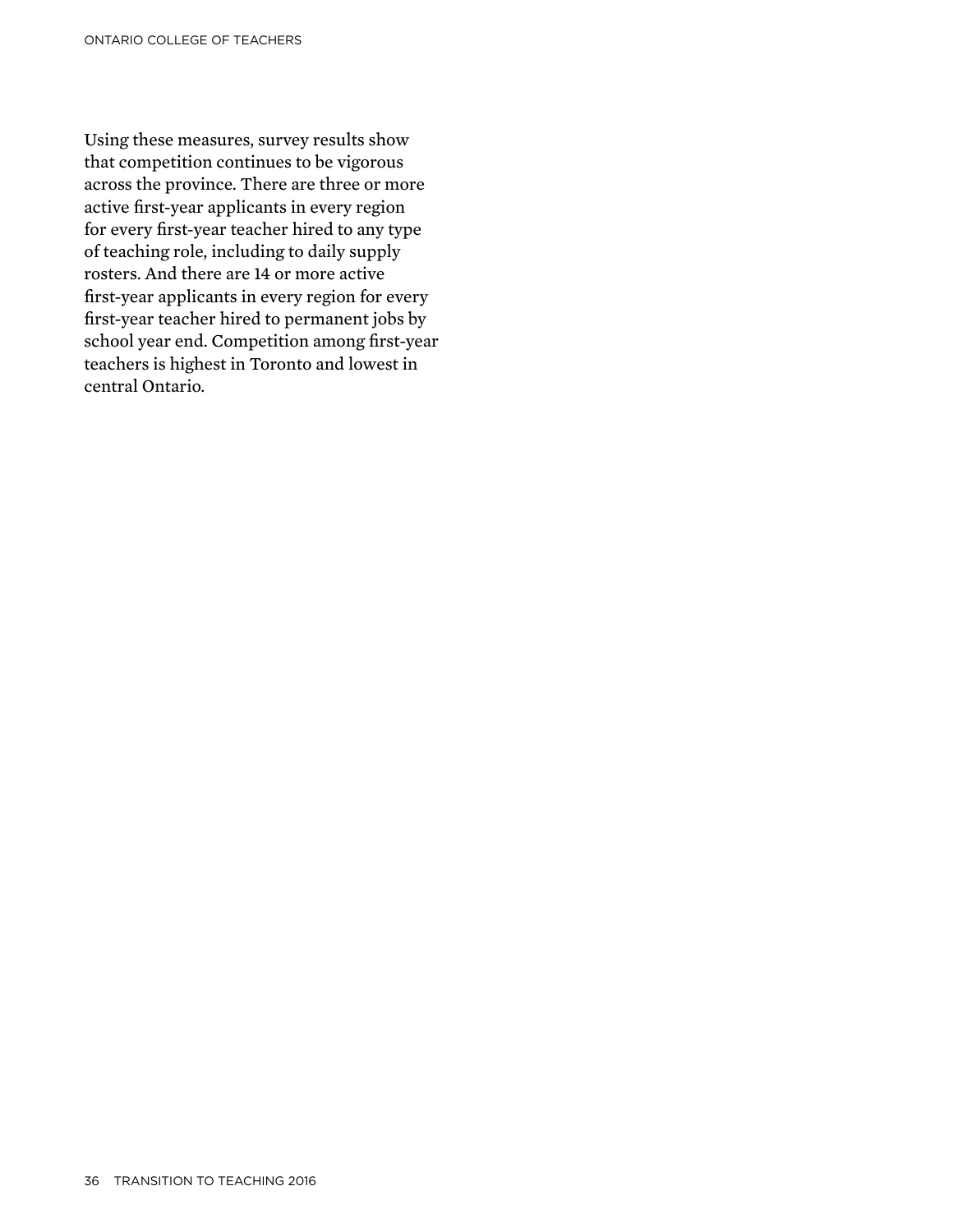## 4. Teaching experience in the earlycareer years

## Varied first-year teaching assignments, daily supply roster typical

Among first-year teachers with elementary teaching assignments, more than half (55 per cent) say their initial appointment was daily supply teaching. And more than two in five (44 per cent) continue with daily supply teaching through to the school year end.

Elementary teachers with permanent, LTO or other term contract assignments more frequently teach single grade homerooms (21 per cent of all first-year elementary teachers) than combined grades (11 per cent) or specialized classes (eight per cent). Almost one in 10 report rotary subject (seven per cent) or itinerant (two per cent) assignments.



One in five (19 per cent) of those teaching in elementary school, including the daily supply teachers, have assignments that include special education. One in five (20 per cent) teach French as a second language or French immersion and another two per cent teach English as a second language.

Among first-year teachers with secondary panel teaching jobs, two in five (39 per cent) say they started with daily supply teaching and 26 per cent are still on daily supply rosters toward the end of the school year. Excluding those with varied daily supply roles, almost two in five (38 per cent) secondary panel first-year teachers report they have four or more different course preparations each week.

## Generally appropriate first-year assignments

Despite the challenging and often specialized teaching roles for first-year elementary teachers in Ontario, four in five (79 per cent) consider their qualifications excellent or good matches to their teaching assignments. Only six per cent say the assignment is not an adequate match or not a match at all to their teaching qualifications. Most (78 per cent) describe themselves as very well or well prepared for their teaching assignments, with only seven per cent indicating they are not well prepared.

Most secondary teachers are also positive about the match of their teacher qualifications to their assignments. Most (75 per cent) rate the match as excellent or good. Eight per cent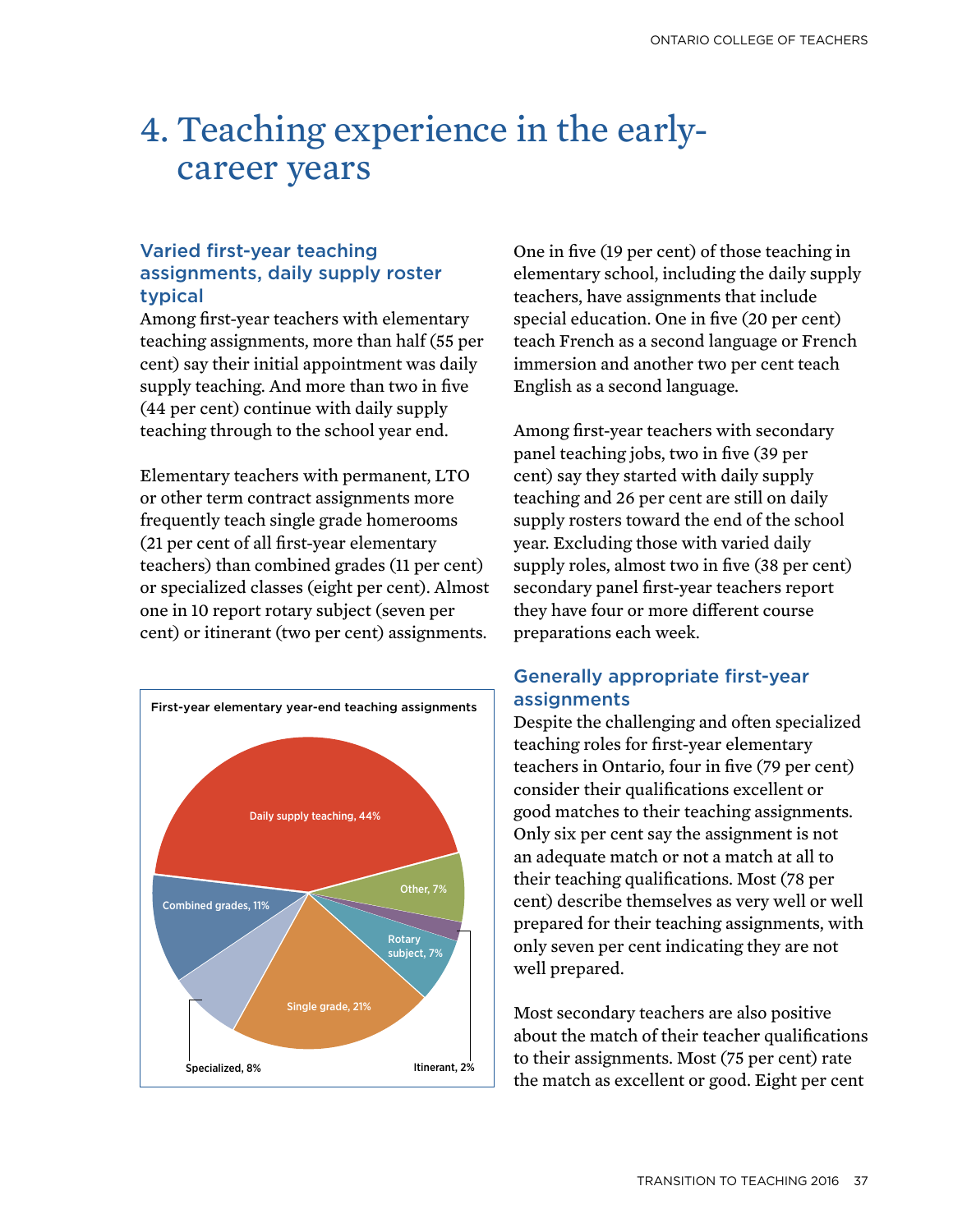say their assignments are not an adequate match or not a match at all to their teaching qualifications. Two-thirds (69 per cent) say they are well prepared for their assignments, with just six per cent describing themselves as not well prepared.

Almost one in three (29 per cent) employed teachers with Intermediate-Senior qualifications teach in elementary schools toward the end of the first-year following graduation. Just four per cent of Primary-Junior certified teachers in their first-year teach at the secondary level. Most (83 per cent) Junior-Intermediate certified teachers with first-year teaching jobs are in elementary schools, 17 per cent in secondary.

## Early-career teachers insecure in jobs, positive about teaching

More than four in five (86 per cent) employed first-year teachers rate their teaching experience as excellent or very good. Just three per cent say it is unsatisfactory.

About two in three rate their confidence, support from colleagues, professional satisfaction, preparedness and appropriateness of assignments positively. Three in five are optimistic about their future in the profession and half are satisfied with their teaching workload.

### First-year teaching experience, all graduates

| Assessment area                  | % excellent or very good | % unsatisfactory or very<br>unsatisfactory |
|----------------------------------|--------------------------|--------------------------------------------|
| Overall teaching experience      | 86 %                     | 3 %                                        |
| Support from colleagues          | 70                       |                                            |
| Confidence                       | 68                       | 5                                          |
| Professional satisfaction        | 67                       | 7                                          |
| Preparedness                     | 67                       | 5                                          |
| Appropriateness of assignment    | 65                       | 6                                          |
| Optimism for professional future | 60                       | 13                                         |
| Workload                         | 53                       | 14                                         |
| Job security                     | 31                       | 39                                         |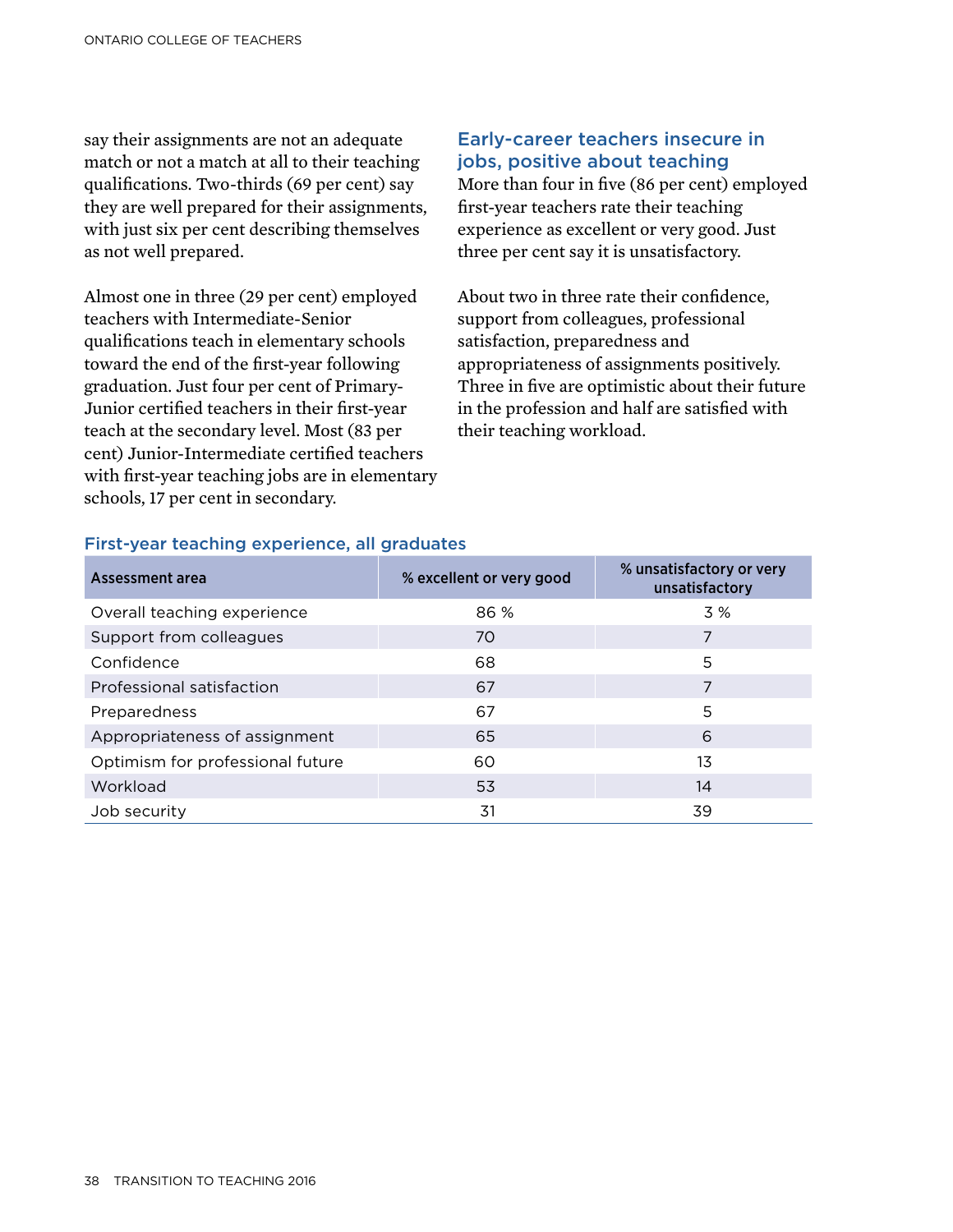More than one in eight, however, are not optimistic about their future and have workload concerns. More have concerns about job security (39 per cent) than view their job security positively (31 per cent).

The 2016 surveys of teachers licensed in earlier years show that the majority also

report positively ("excellent" or "very good" on five point scales) on dimensions of professional satisfaction, confidence in their teaching and optimism for the future.

Job security rises above the mid-point in the scale by year three.

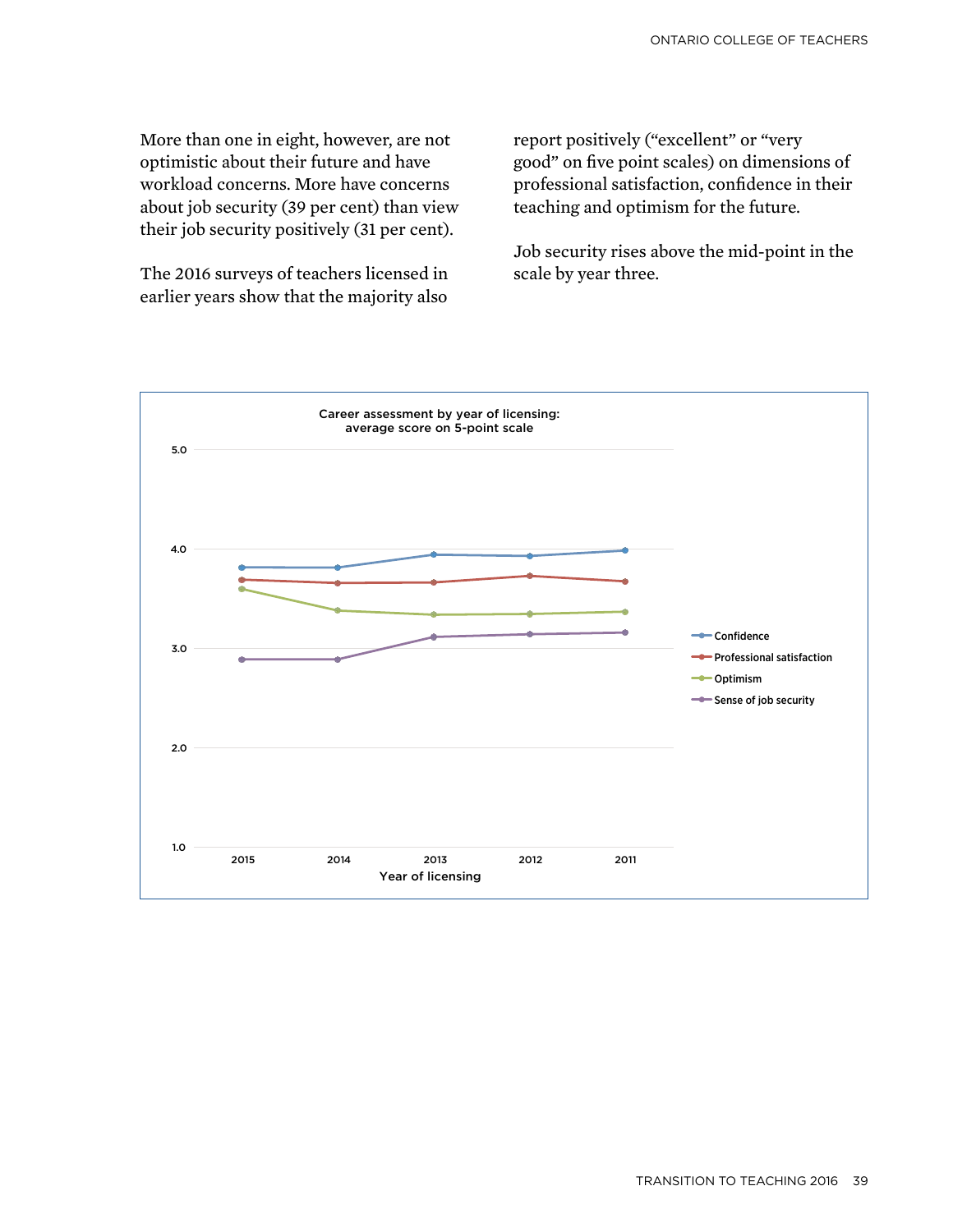## 5. Initial teacher education, induction and professional development

## Recent graduates generally positive about teacher education, some key knowledge and pedagogical skills flagged for enhancement

First-year teachers who graduated from Ontario teacher education programs highly value their practice teaching as a positive foundation for teaching. Most (88 per cent) rate practice teaching as excellent or good preparation for teaching, with half saying that the practice teaching they experienced was excellent.

| Rating             | <b>Practice teaching</b> | <b>Education courses</b> | Connecting |  |  |  |
|--------------------|--------------------------|--------------------------|------------|--|--|--|
| Excellent          | 50 %                     | 21 %                     | 18 %       |  |  |  |
| Good               | 38                       | 40                       | 45         |  |  |  |
| Adequate           | 9                        | 26                       | 25         |  |  |  |
| Less than adequate | 3                        | 9                        | 10         |  |  |  |
| Unsatisfactory     |                          |                          |            |  |  |  |

## 2015 licensed graduate ratings of Ontario teacher education

Three in five (61 per cent) also assign positive grades to teacher education course work, although these generally positive ratings fall substantially below practice teaching assessments. Only 21 per cent give an excellent rating to education courses. These are ratings of the two semester program as all respondents to the 2016 surveys completed programs under regulations that preceded the four semester enhanced program introduced in 2015.

More than three in five (63 per cent) rate their program positively with respect to connecting the education courses and the practice teaching such that these components mutually informed one another

First-year teachers were asked to rate:

- their teacher education program,
- their own professional preparedness, and
- their professional development priorities

in relation to a comprehensive set of areas of foundational professional knowledge and pedagogical skills. These areas were identified through Ontario College of Teachers research and consultation as central to support the province's enhanced teacher education program.

Ratings were done on five-point scales and the detailed results are presented in an appendix to this report. Rating averages are presented separately for first-year teachers with primarily elementary or primarily secondary school teaching jobs.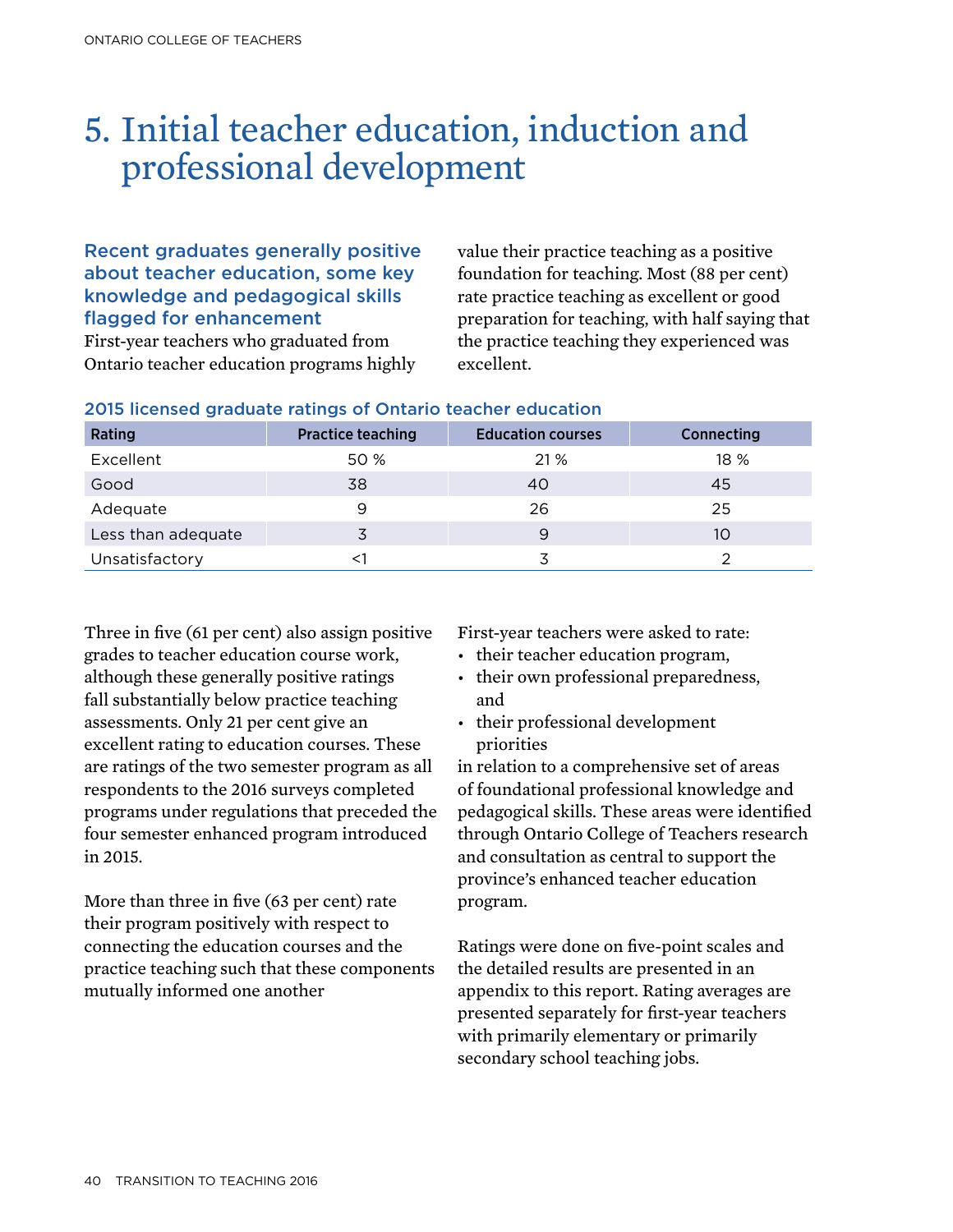Teacher education ratings reflect moderately positive (averaging 3.0 – 3.4), positive (averaging  $3.5 - 3.9$ ) or very positive  $(4.0)$ and above) assessments for most areas of foundational knowledge and pedagogical skills.

Only two areas are flagged by both elementary and secondary teachers with average ratings below the mid-point – teaching combined grades and report card preparation. Preparation for daily occasional teaching assignments is also below average for

secondary teachers and received the lowest moderate rating for elementary teachers.

Some additional areas with only moderately positive teacher education ratings are highlighted below because they not only receive somewhat lower scores on quality of teacher education, but are also scored comparatively low in the respondent ratings of their own preparation in the area and/ or are very high ongoing professional development priorities.

| Teacher education area moderately rated                                                | Low rating for own<br>preparation | <b>High PD priority</b> |
|----------------------------------------------------------------------------------------|-----------------------------------|-------------------------|
| Supporting French language learners*                                                   |                                   | X                       |
| Mental health, addictions and well-being                                               | $\times$                          | X                       |
| Politique d'aménagement linguistique (PAL) de<br>l'Ontario*                            | X                                 |                         |
| Supporting English language learners*                                                  | $\times$                          |                         |
| First Nation, Métis and Inuit perspectives, cultures,<br>histories and ways of knowing |                                   | X                       |
| Child and adolescent development and student<br>transitions                            | $\times$                          |                         |
| Use of educational research and data analysis                                          | X                                 |                         |
| Classroom management and organization                                                  |                                   | $\times$                |
| Teaching students with special needs                                                   |                                   | X                       |
| Inquiry-based research, data and assessment                                            | $\times$                          |                         |
| Special education                                                                      |                                   | X                       |
| Use of technology as a teaching and learning tool                                      |                                   | X                       |

## Elementary Teachers

*\* "Supporting French language learners" reflects the ratings of FSL qualified and French first language program graduates only. "Politique d'aménagement linguistique (PAL) de l'Ontario" is based on French first language program responses only. "Supporting English language learners" is based on English language program graduate responses only.*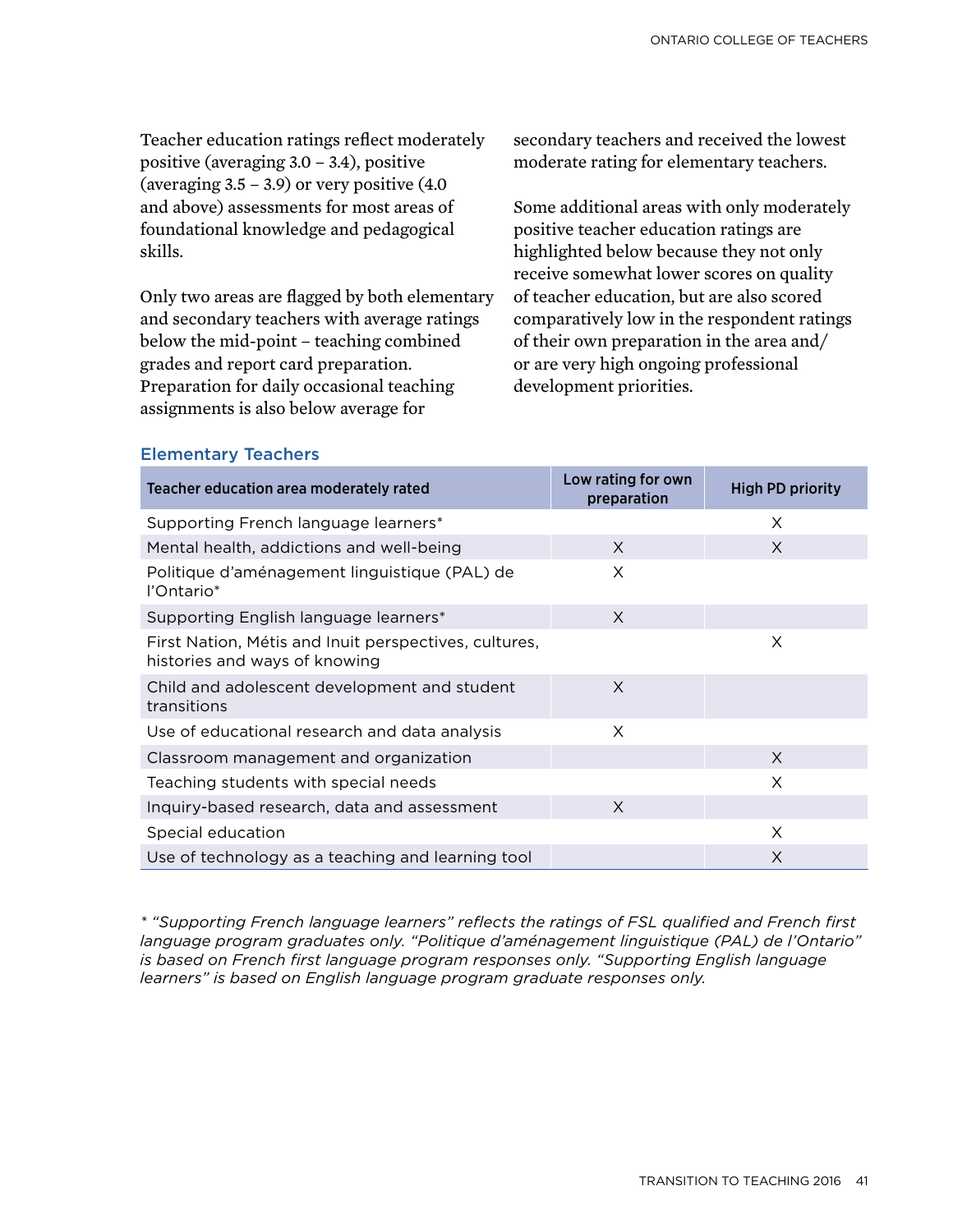### Secondary Teachers

| Teacher education area moderately rated                                                | Low rating for own<br>preparation | <b>High PD priority</b> |
|----------------------------------------------------------------------------------------|-----------------------------------|-------------------------|
| Mathematics curriculum and pedagogy                                                    | X                                 |                         |
| Parent engagement and communication                                                    | $\times$                          |                         |
| Supporting English language learners*                                                  | X                                 |                         |
| Politique d'aménagement linguistique (PAL)<br>de l'Ontario*                            | $\times$                          |                         |
| First Nation, Métis and Inuit perspectives,<br>cultures, histories and ways of knowing | X                                 |                         |
| Mental health, addictions and well-being                                               |                                   | $\times$                |
| Special education                                                                      | X                                 | X                       |
| Classroom management and organization                                                  |                                   | $\times$                |
| Use of educational research and data analysis                                          | X                                 |                         |
| Teaching students with special needs                                                   |                                   | X                       |
| Supporting French language learners*                                                   |                                   | X                       |

*\* "Supporting French language learners" reflects the ratings of FSL qualified and French first language program graduates only. "Politique d'aménagement linguistique (PAL) de l'Ontario" is based on French first language program responses only. "Supporting English language learners" is based on English language program graduate responses only.*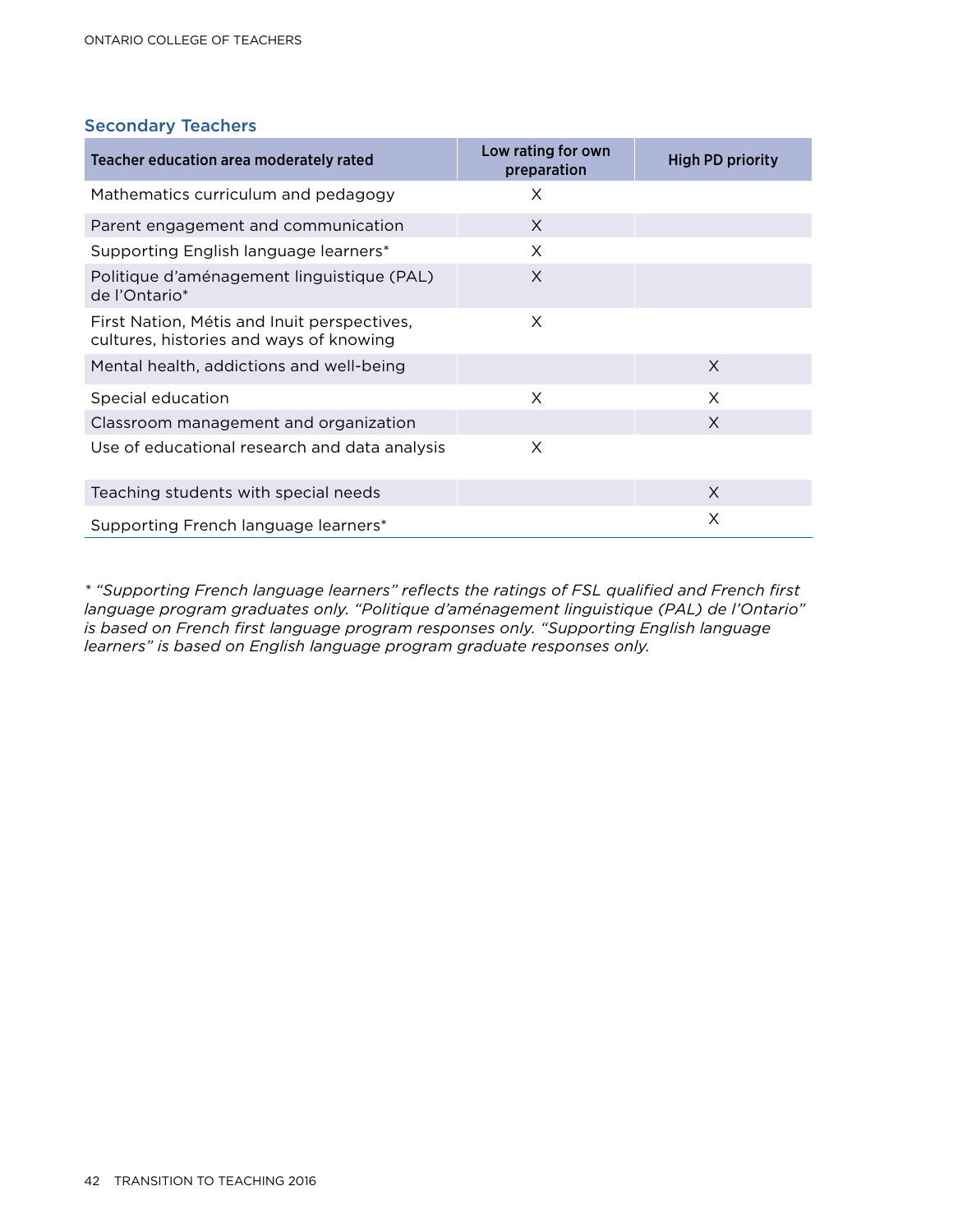#### Induction program highly valued

The New Teacher Induction Program  $(NTIP)^{12}$  supports many teachers in permanent and long term occasional positions in Ontario's publicly funded schools in their first two years of teaching. The NTIP provides support for early professional growth and development for entry to a challenging profession.

Most first-year teachers (92 per cent) with permanent teaching jobs in Ontario publicly funded school boards say they participate in the NTIP, as do half (49 per cent) of those with long term occasional appointments (97 or more teaching days). Three per cent of supply teachers report they also participate in NTIP. Among second-year teachers, 70 per cent with permanent appointments and 46 per cent with long term occasional appointments (97 or more teaching days) are engaged in the NTIP.

The majority of first-year NTIP participants in permanent teaching jobs say they were

oriented to their school boards (75 per cent), mentored by experienced teachers (92 per cent) and formally evaluated by their school principals (88 per cent). And 50 per cent report having orientations to their individual schools. NTIP participating second-year teachers in permanent jobs report similarly high program element participation rates.

Long term occasional teachers (97 or more teaching days) in the NTIP report somewhat less engagement in the various elements of the program. The majority of first-year NTIPparticipating teachers with LTO contracts say they are mentored by experienced teachers (87 per cent), had a formal evaluation by their school principal (61 per cent), and received orientations to their school boards (74 per cent). Two in five (43 per cent) had an orientation to their own school. Mid-school year timing of some LTO appointments may explain in part the lower levels of program participation for these participants.

New Teacher - a teacher certified by the Ontario College of Teachers hired into a permanent position, full-time or part-time, by a publicly funded school board to begin teaching for the first time in Ontario. A teacher is considered "new" until she/he successfully completes the NTIP or when 24 months have elapsed since the date on which he/she first began to teach for a board.

Beginning Long-Term Occasional Teacher - a certified teacher in her/his first long term assignment, with that assignment being 97 or more consecutive days as a substitute for the same teacher.

Beginning Full-time Continuing Education Teacher - a certified teacher who is teaching two secondary credit courses per quad for four quads per year in a given school year in an adult day school.

Second-year Teacher - a certified teacher who has successfully completed NTIP and is still accessing NTIP supports.

<sup>12</sup> Publicly funded school boards in Ontario provide NTIP support to first-year teachers with permanent or long-term occasional appointments (of 97 days or more duration) and they may offer support to second-year teachers with the same contract types. The analysis in this section is based on responses of new teachers who said that they met the definitions of eligibility for the NTIP program as one of the following: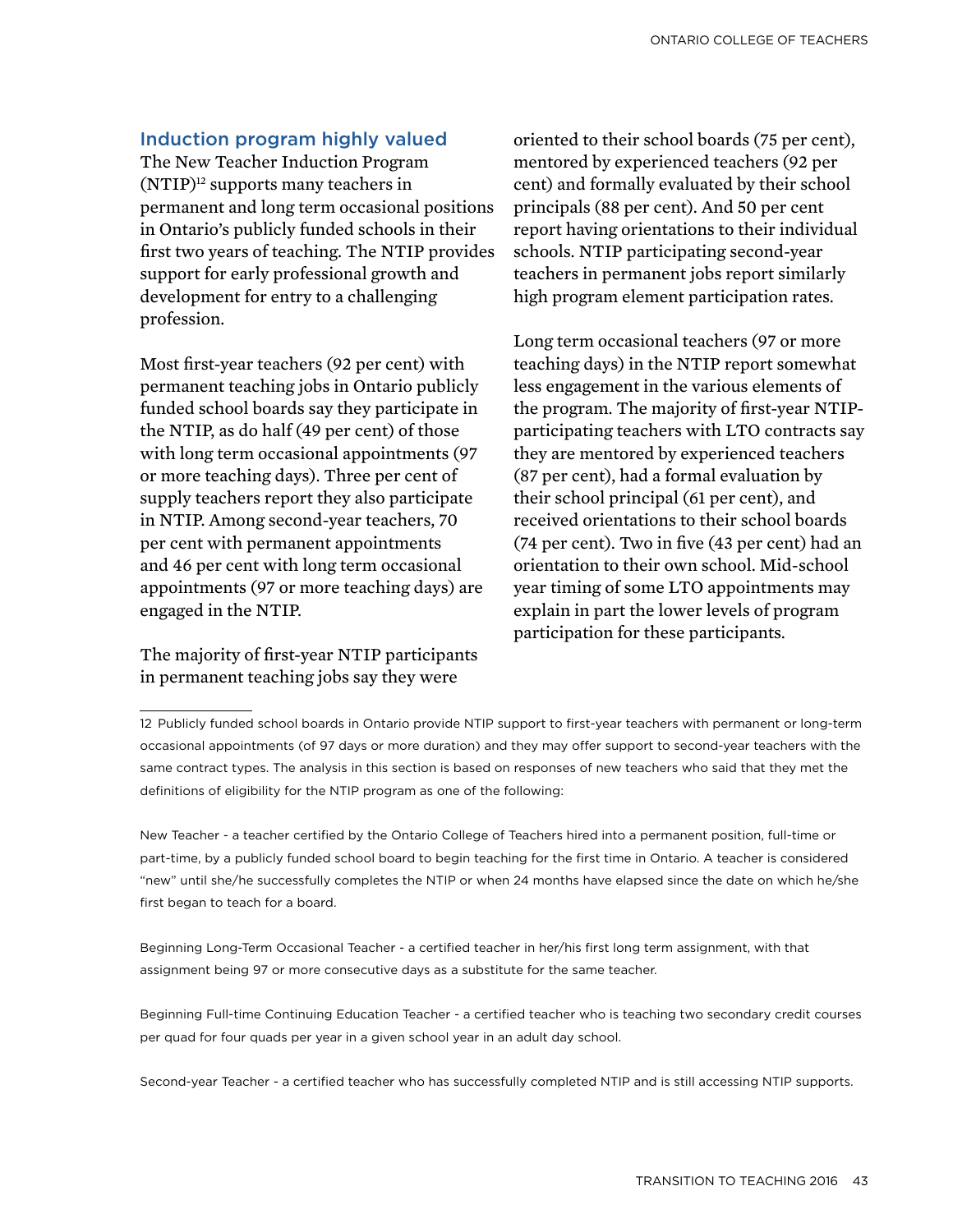Professional development in many content areas identified as NTIP elements is commonly reported by most first-year participants. Use of technology, literacy and numeracy strategies, planning, assessment and evaluation, and classroom management are the most frequent PD areas cited. Fewer than one in ten participants say they had no professional development in any of the NTIP PD elements. *(see chart below)*

NTIP participants are generally positive about the assistance they receive from mentors and other experienced teachers in their firstyear of teaching. The majority of first-year teachers view the assistance they receive as very helpful or helpful across a wide range of practical day-to-day tasks. And very few give negative ratings to support they receive.

#### First year NTIP participant professional development

| PD area                              | Permanent<br>appointments | <b>LTO Appointments</b><br>$(97 \text{ days+})$ |
|--------------------------------------|---------------------------|-------------------------------------------------|
| Use of technology                    | 56 %                      | 44 %                                            |
| Literacy and numeracy strategies     | 52                        | 41                                              |
| Planning, assessment and evaluation  | 51                        | 51                                              |
| Classroom management                 | 45                        | 47                                              |
| Teaching students with diverse needs | 40                        | 36                                              |
| Mental health awareness              | 37                        | 39                                              |
| Student success                      | 27                        | 28                                              |
| Safe schools                         | 24                        | 34                                              |
| Inclusive education                  | 21                        | 25                                              |
| Effective parent communication       | 16                        | 5                                               |
| Early learning                       | 10                        | 5                                               |
| None of the above                    | 8                         | 8                                               |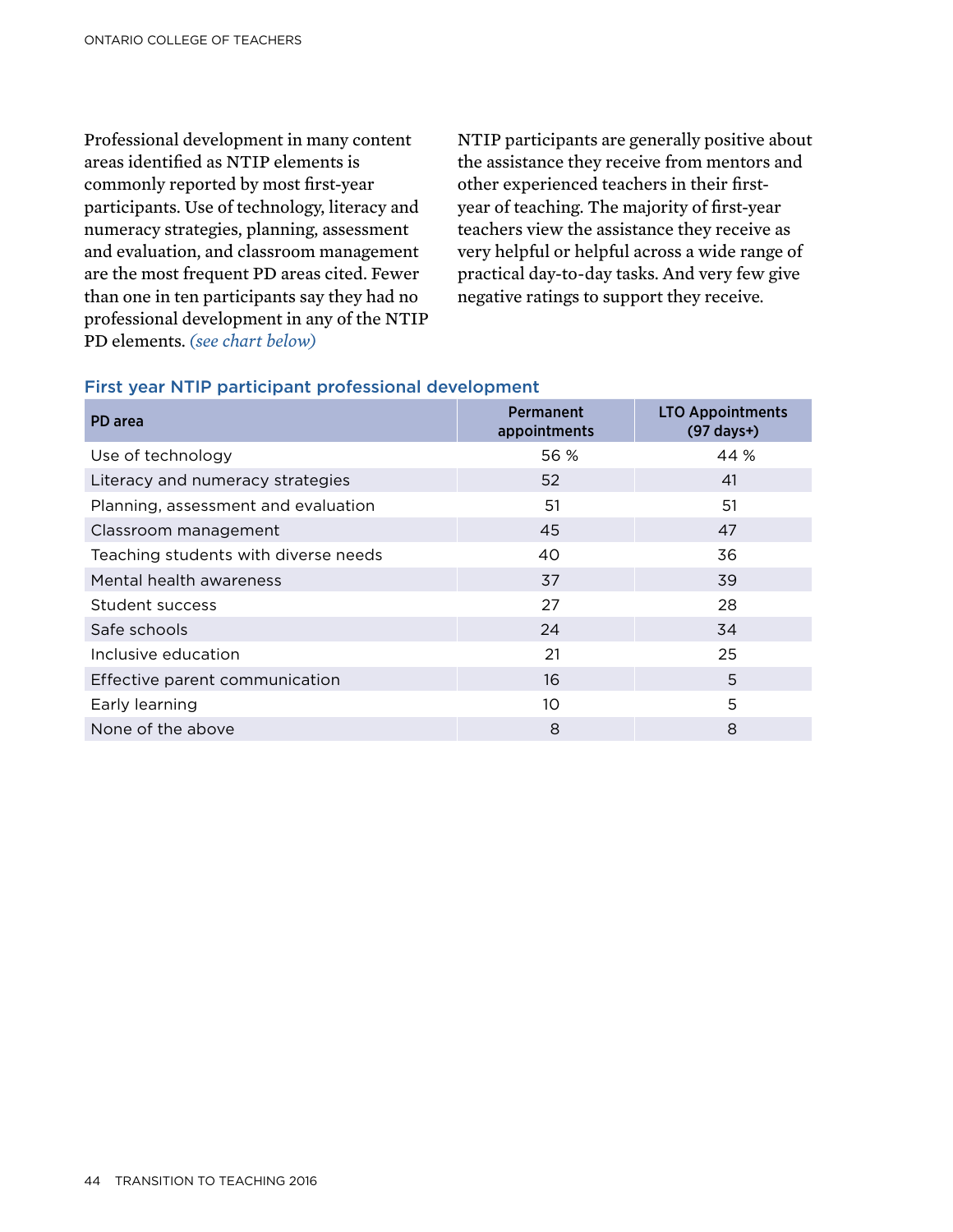| Type of assistance                       | <b>Positive rating</b> | <b>Negative rating</b> | Not applicable |
|------------------------------------------|------------------------|------------------------|----------------|
| Help with report card preparation        | 73 %                   | 3 %                    | 21 %           |
| Mentoring on classroom management        | 79                     | 3                      | 15             |
| Finding effective teaching resources     | 70                     | 3                      | 6              |
| Observation of other teachers' practices | 70                     | $\Omega$               | 27             |
| Mentoring on instructional methods       | 67                     | 9                      | 21             |
| Feedback from mentor on my teaching      | 67                     | 6                      | 21             |
| Curriculum planning with my mentor(s)    | 64                     | 9                      | 15             |
| Mentoring on student evaluation          | 61                     | 9                      | 21             |
| Information on administrative matters    | 58                     | 18                     | 15             |
| Advice on helping individual students    | 55                     | 3                      | 24             |
| Observation of my mentor's teaching      | 49                     | $\Omega$               | 39             |
| Preparing for parent communication       | 33                     | 9                      | 36             |

#### Ratings of first-year assistance to NTIP participants

Most mentoring of new teachers in the NTIP takes place outside the classroom:

- most (79 per cent) NTIP participants say they met monthly with their mentor(s) – 23 per cent say this was less than one hour per month, 32 per cent report such meetings for one to three hours per month and 24 per cent for more than three hours per month
- however, most say no experienced teacher (mentor or other teacher) observed them in their classrooms (48 per cent) or that this happened less than one hour per month (40 per cent), and
- similarly, most say they had no opportunity (38 per cent) to observe another teacher's teaching practise (mentor or other teacher) or that such opportunities were less than one hour per month (39 per cent).

## New teachers highly engaged in professional development

Most Ontario graduates licensed in 2015 (87 per cent) and 2014 (85 per cent) who teach in Ontario engage in professional development at a moderate, high or very high level.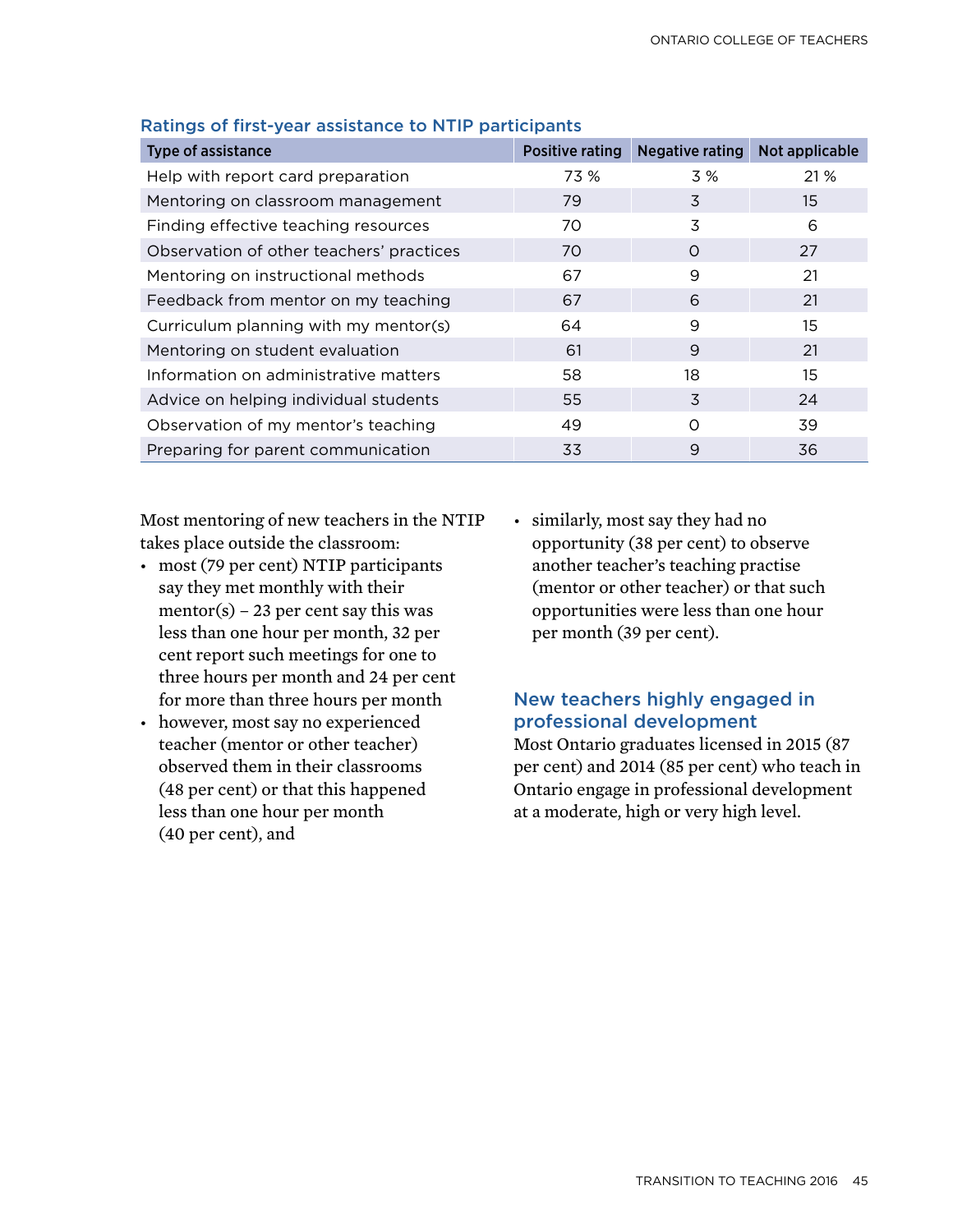| Nature of professional development                | Licensed 2015 | Licensed 2014 |
|---------------------------------------------------|---------------|---------------|
| Participating in Additional Qualification courses | 67 %*         | 52 %          |
| Collaborative teaching with colleagues            | 51            | 52            |
| Collaborative learning in my school               | 47            | 50            |
| Engaging in teacher enquiry                       | 44            | 45            |
| Being supported by a mentor                       | 39            | 37            |
| Collaborative learning beyond my school           | 38            | 43            |
| Engaging with subject or specialist associations  | 35            | 36            |
| Participating in school self-evaluation           | 29            | 35            |

#### New teacher engagement in professional development

*% reporting moderate to very high engagement in types of professional development*

Two in three complete Additional Qualifications courses in their first-year and half do so in their second year after obtaining teacher certification. About half engage with colleagues in collaborative teaching and in school collaborative learning projects. Almost as many participate in teacher enquiry projects. Almost two in five have teacher mentors and about one in three participate in school self-evaluation activities and engage with subject or specialist associations.

As described in an appendix to this report, elementary and secondary teachers in their first-year after licensing place high priority on a broad range of foundational professional knowledge and pedagogical skills.

Elementary teachers say their highest priorities are in the following areas:

- adapting their teaching to diverse learning, teaching students with special needs and special education
- engaging students, classroom management and organization
- student observation, assessment and evaluation, and
- reading and literacy pedagogy.

For secondary teachers, many of the highest priorities are similar:

- adapting their teaching to diverse learning, teaching students with special needs and special education
- engaging students, classroom management and organization
- mental health, addictions and wellbeing, and
- instructional strategies.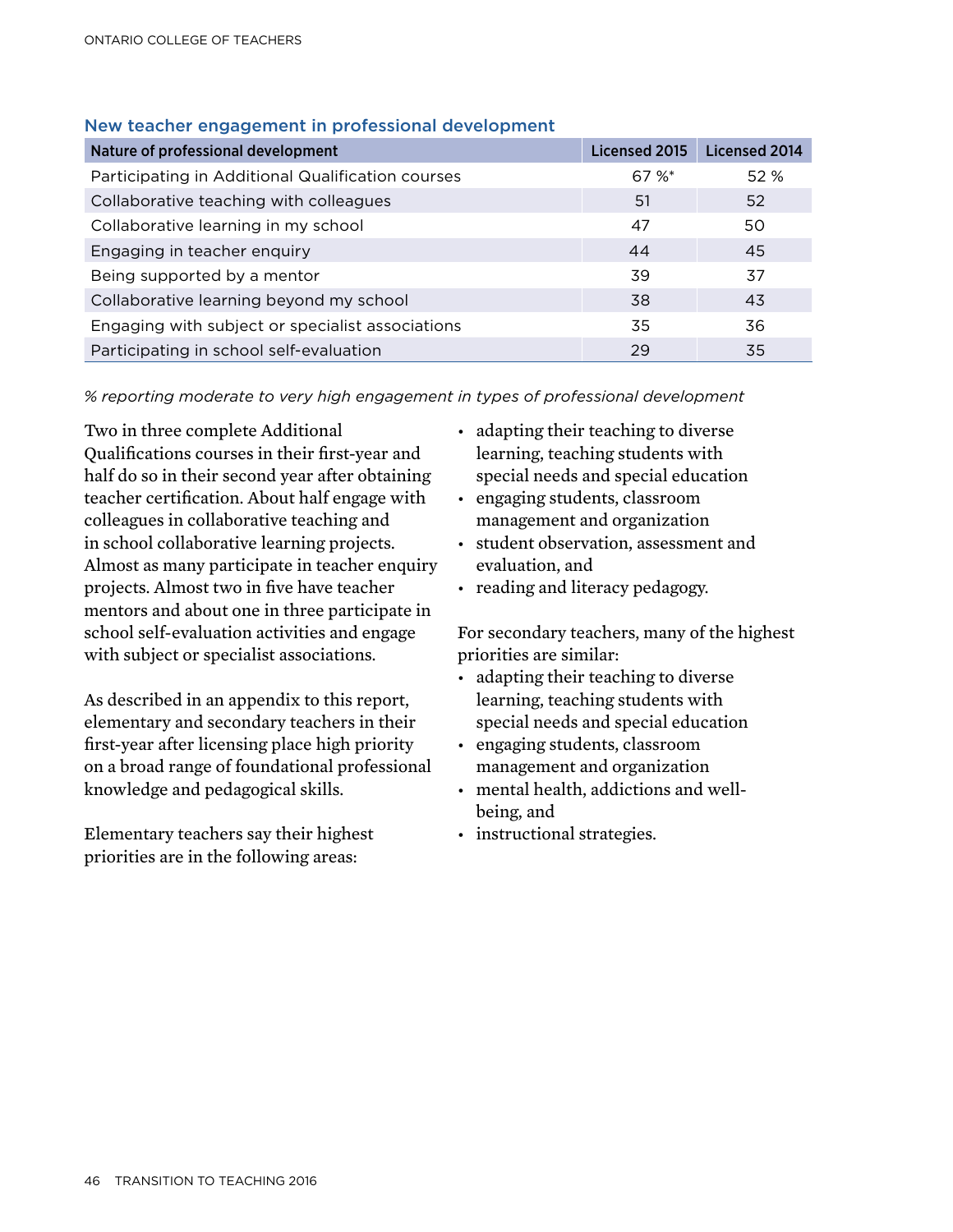# 6. Daily supply teaching

## Majority start careers on daily supply rosters and many continue so for one, two or more years

Despite the notable improvements evident in Ontario teacher employment markets over the past three years, entry to the profession continues with daily supply teaching for more than half of new teachers. And many are still confined to supply teaching rosters for two or more years.

The following describes the supply teaching experience identified in our 2016 surveys:

• more than half (52 per cent) of all new Ontario graduates licensed in 2015 start with daily supply as the first teaching job, and two-thirds of those who are employed in Ontario publicly funded schools begin on supply rosters

- almost two in five (38 per cent) employed teachers continue in daily supply through the end of the firstyear of teaching, including more than half (51 per cent) of those employed in Ontario publicly funded schools
- more than one in three are still supplying by the end of the second year,
- about one in four in years three and four, and
- still one in seven employed teachers by year five.

By contrast, our surveys back in 2006 found just one in five in daily supply roles at the first-year end and this dropped to one in ten by the second year.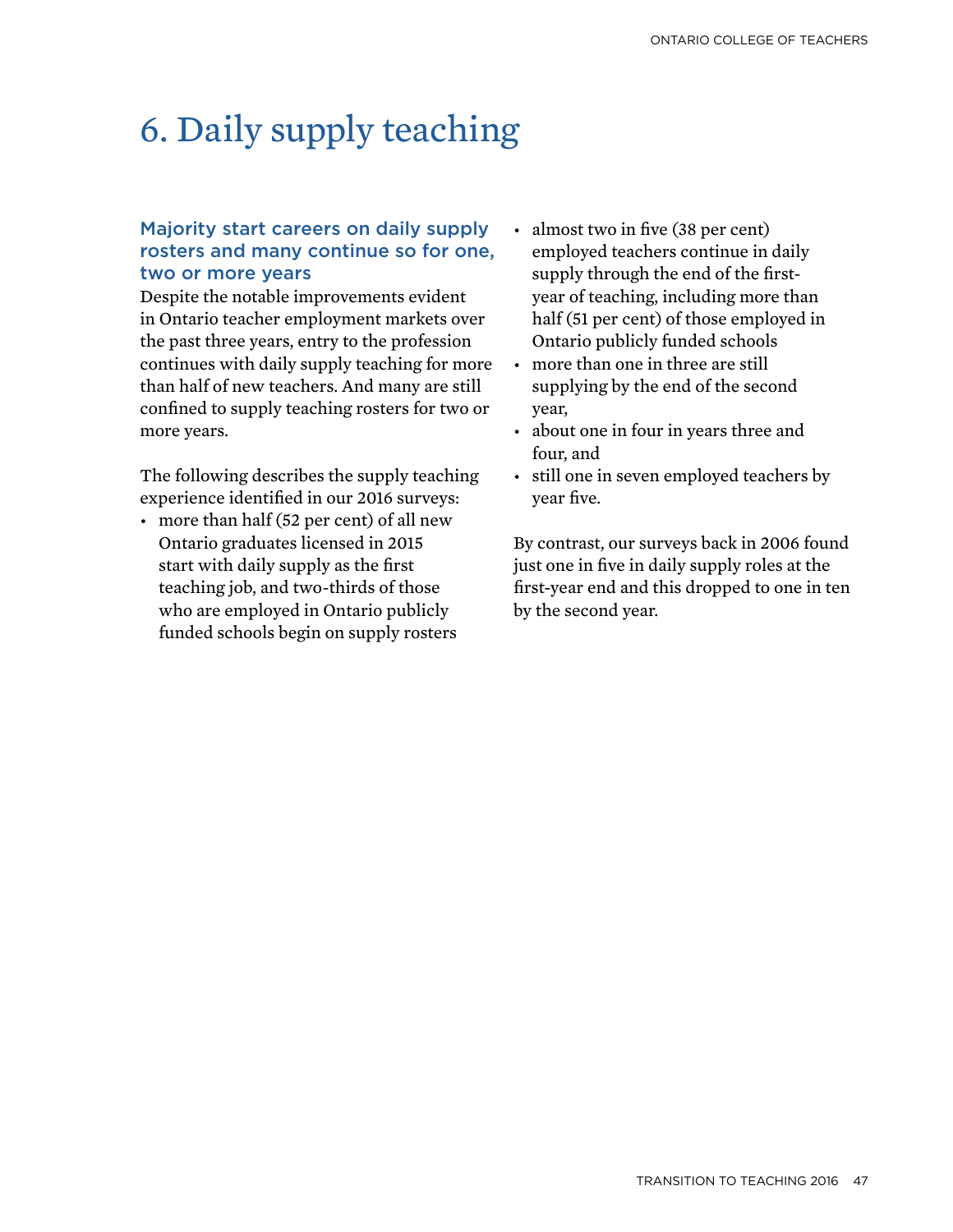## Many who gain access to supply rosters are satisfied with number of teaching days assigned

Most who successfully made it onto supply rosters in Ontario were assigned either three to four (32 per cent) or four to five (also 32 per cent) days per week. Five per cent of those on supply lists were assigned less than one day per week or no days at all during the school year.

Among those who continued on rosters through the school year end, half (51 per cent) say they taught as much as they wanted throughout the school year.

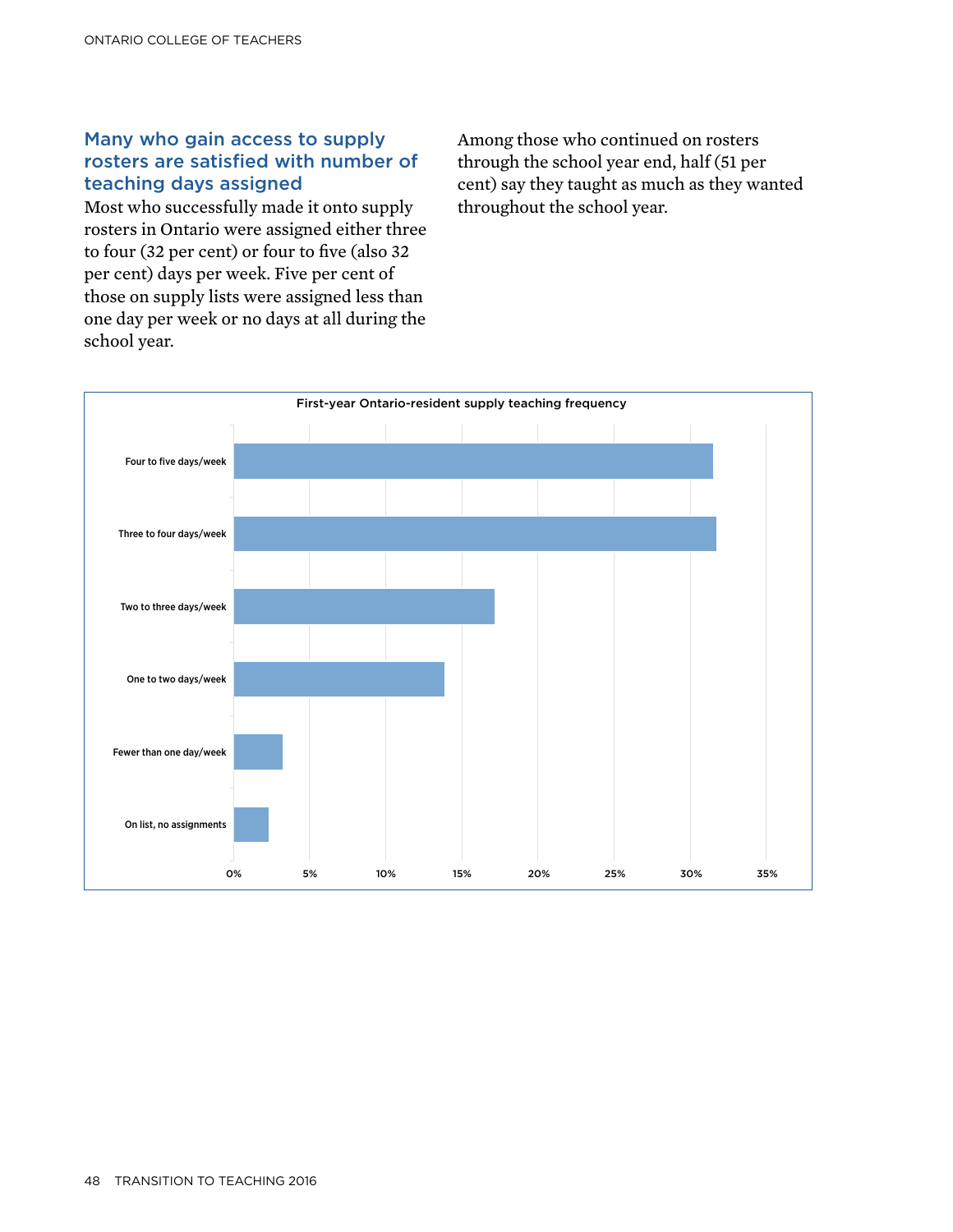By year end, most (84 per cent) who remained on supply lists had completed 20 or more days of teaching. Two in five of them (40 per cent) report that they were on a supply list for eight months or more, one in three (34 per cent) between four and eight months, and one in four (26 per cent) say they had the status for less than four months. Most (84 per cent) did supply teaching for a single school board.

Many newly licensed teachers still find it difficult to gain access to publicly funded school board occasional teacher rosters. Almost one in three (31 per cent) of 2015 licensed Ontario graduates who applied to school board daily supply rosters were not successful in joining any board's list.

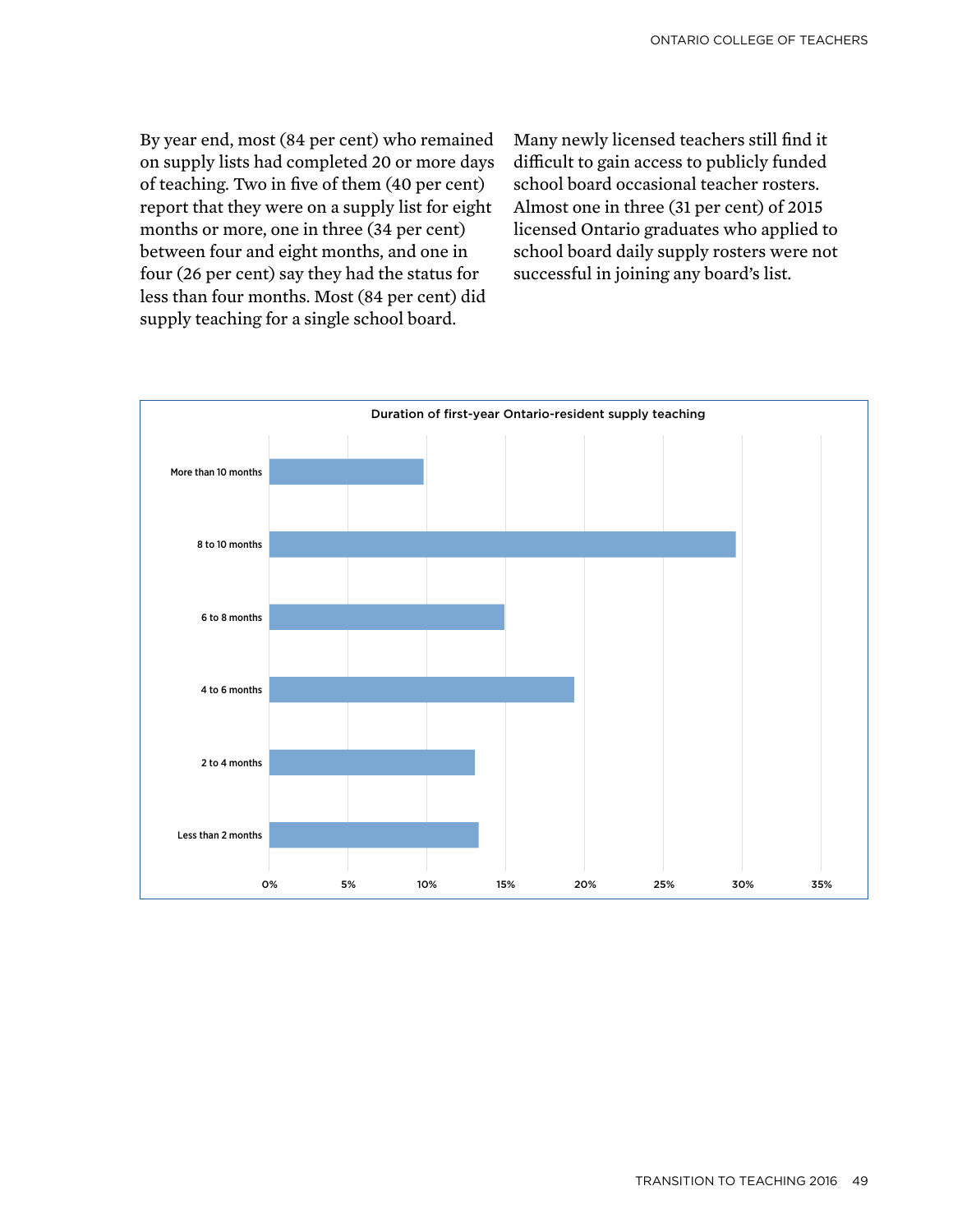## Meager professional development support available to supply teachers

In addition to the financial challenges facing many daily supply teachers in Ontario in their early career years, a substantial gap persists

between their limited access to in-school professional development and the support available to their more fortunate colleagues in permanent and long term occasional jobs.

## Professional development gap for daily supply teachers in Ontario

|                                                             |              | Licensed in 2015                   | Licensed in 2014    |                                    |
|-------------------------------------------------------------|--------------|------------------------------------|---------------------|------------------------------------|
| Nature of professional development                          | Daily supply | <b>Permanent and</b><br><b>LTO</b> | <b>Daily supply</b> | <b>Permanent and</b><br><b>LTO</b> |
| Participating in school self-<br>evaluation                 | $15 \%$      | 44 %                               | 14 %                | 55 %                               |
| Engaging with subject or<br>specialist associations         | 22           | 51                                 | 17                  | 51                                 |
| Engaging in teacher enquiry                                 | 31           | 58                                 | 27                  | 63                                 |
| Collaborative learning in my<br>school                      | 25           | 71                                 | 28                  | 73                                 |
| Being supported by a mentor                                 | 22           | 64                                 | 21                  | 59                                 |
| Collaborative learning beyond<br>my school                  | 27           | 50                                 | 28                  | 57                                 |
| Collaborative teaching with<br>colleagues                   | 28           | 72                                 | 30                  | 74                                 |
| Participating in Additional<br><b>Qualification courses</b> | 70           | 64                                 | 65                  | 61                                 |

*% reporting moderate to very high engagement in types of professional development*

This gap is evident across a wide range of in-school and out of school professional development activities. Daily supply teachers report much less involvement in collaborative teaching, collaborative learning projects and in school self-evaluation activities. Fewer connect to subject or specialist associations or participate in collaborative learning outside of schools. And fewer engage in teacher enquiry.

The one exception to this pattern is enrolment in Additional Qualification courses. More than two in three Ontario teachers who are limited to daily supply teaching rosters in their first two years after licensing enroll in AQ courses, an even greater participation rate than among their colleagues with permanent and LTO teaching jobs.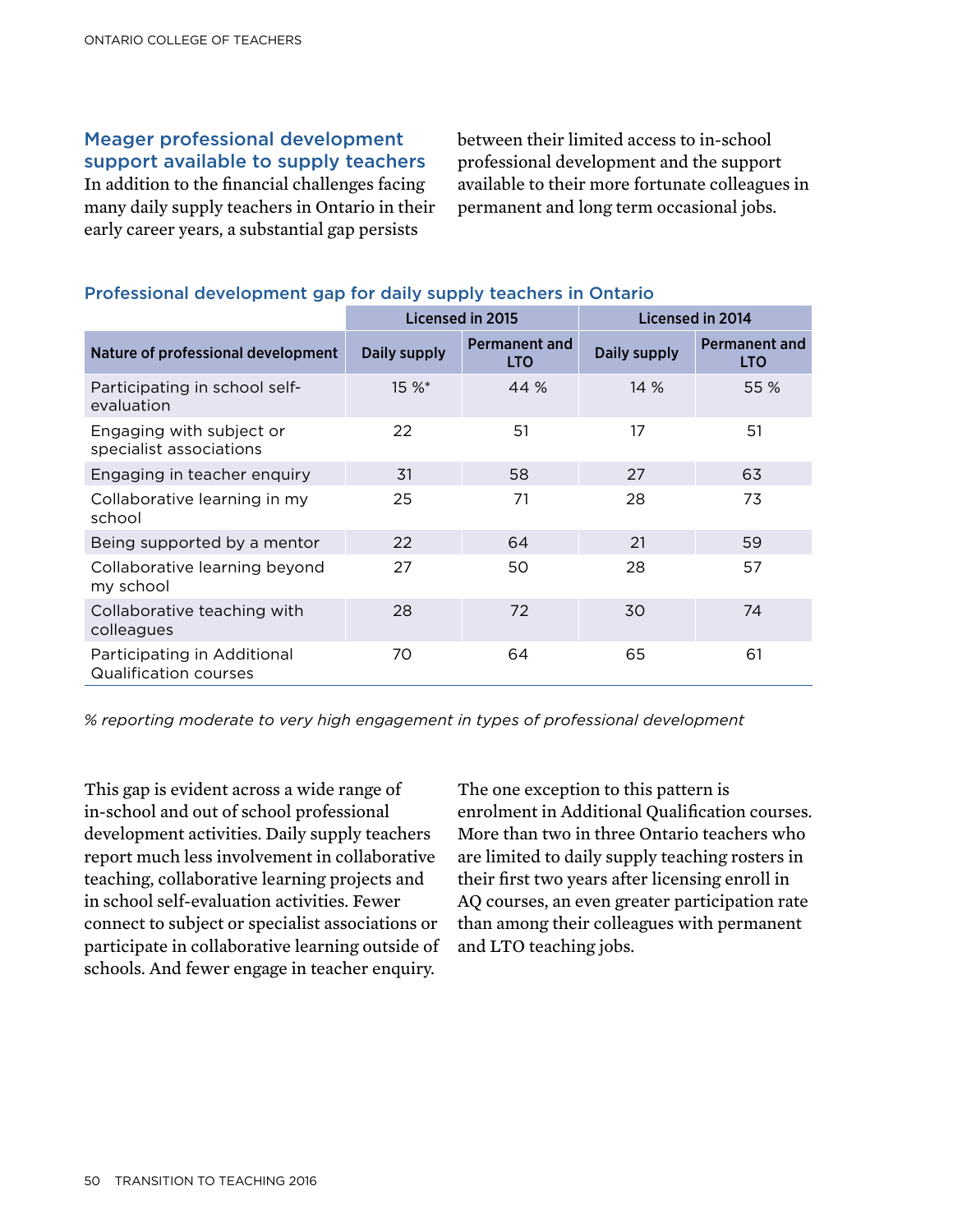Daily supply teachers experience a further professional disadvantage in their highly limited access to school orientations, principal evaluations and mentoring by experienced teachers. These important professional supports are common for teachers with permanent or LTO teaching jobs in the first two years of their careers, but rare for daily supply teachers. One exception to this pattern is that more daily supply teachers report school board wide orientation than do teachers with permanent and LTO contracts.

Unemployed teachers in the early-career years face a still greater professional deficit. They cannot access even the minimal schoolbased professional development and support available to some daily supply teachers.

Almost half (46 per cent) of Ontario education graduates licensed in 2015 were either unemployed or employed as daily supply teachers throughout the school year. Two in five licensed the previous year were still unemployed or daily supply teaching through the second year of their careers. This rate drops to near one in four by years three and four and to about one in five by year five.

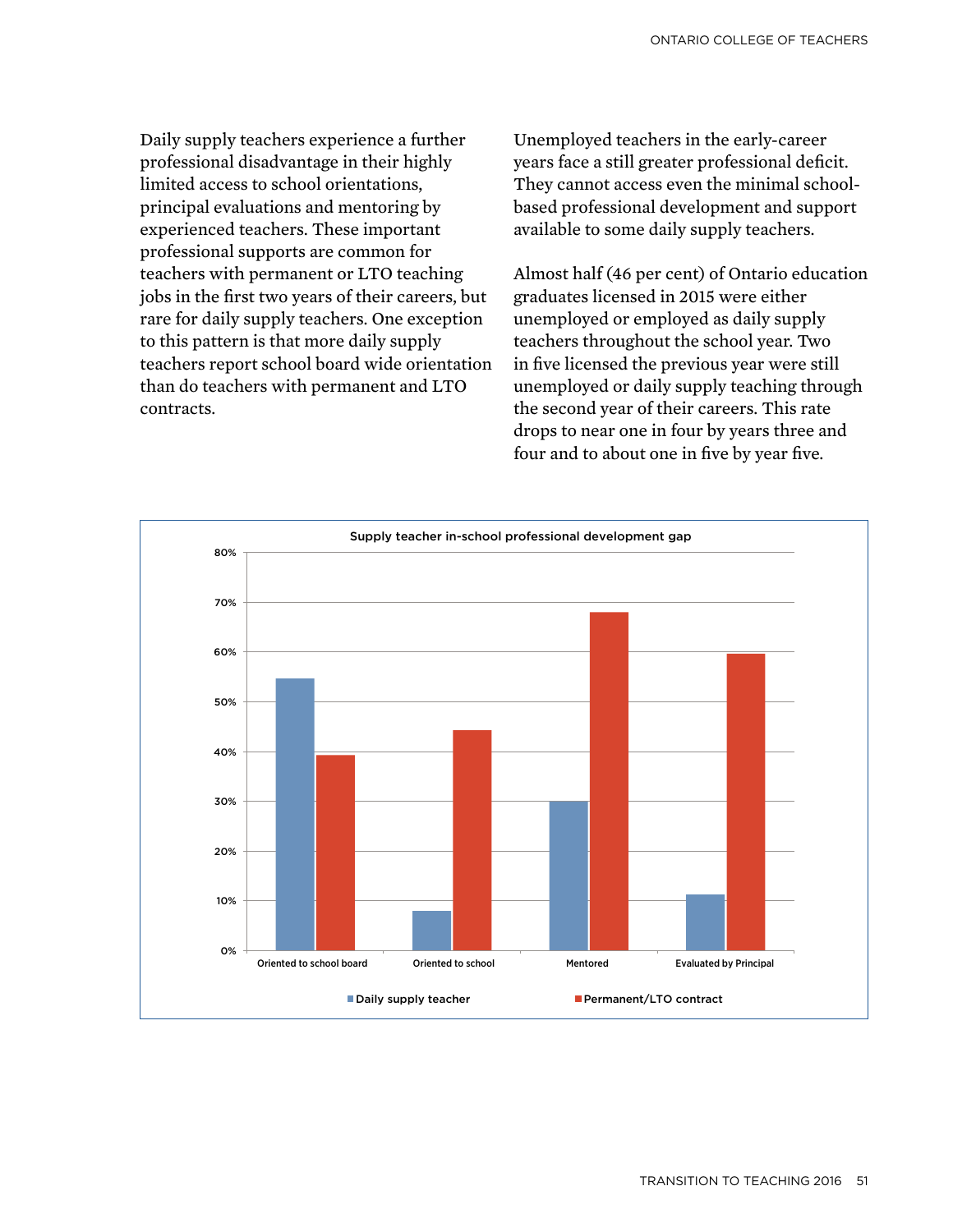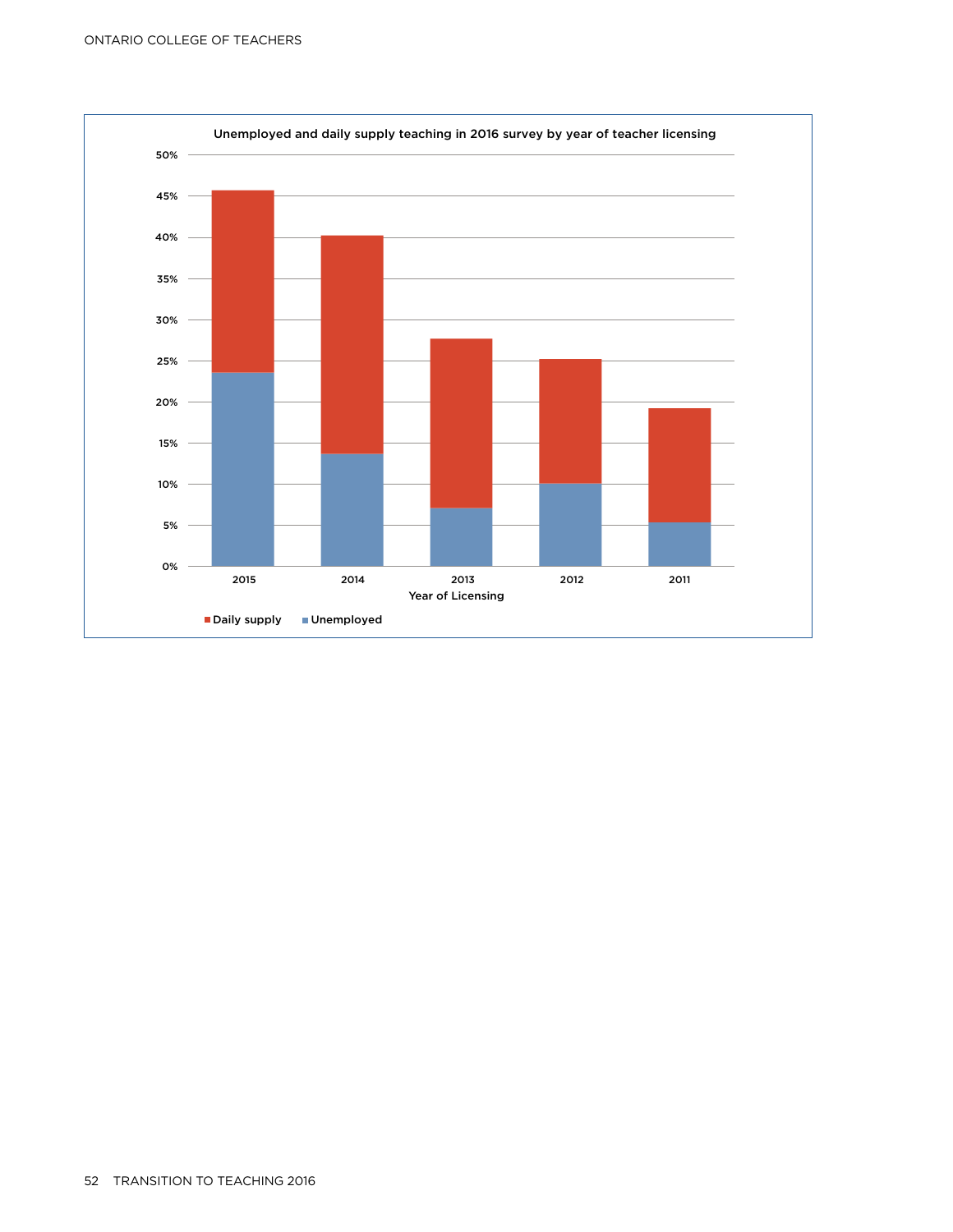## 7. Attachment to profession

#### Rate of non-renewal of College membership continues to rise

One in 12 (8 per cent) Ontario faculty of education graduates certified in 2015 failed to renew their teaching licences in 2016. And almost one in five (18.2 per cent) who first got OTCs in 2011 were no longer members of the College five years later in 2016.

These rates of early-career losses to Ontario's licensed teacher workforce accelerated in recent years. Since 2005 the loss of new education graduates in the first five years has almost doubled – from 9.5 to 18.2 per cent. Much of this increased pace at which early-career members drop their College

membership may be employment market related – although further research would be required to confirm this, it is reasonable to assume that the attrition is greatest among those who have failed to gain substantial teaching employment after initial licensing.

Ontario faculties of education are the source of most newly licensed teachers each year – 86 per cent of all Ontario teachers licensed in 2015. This is up from just 69 per cent as recently as 2006. Out-of-province educated teachers seeking Ontario certification dropped substantially over the period 2007 through 2013 as the job market worsened.

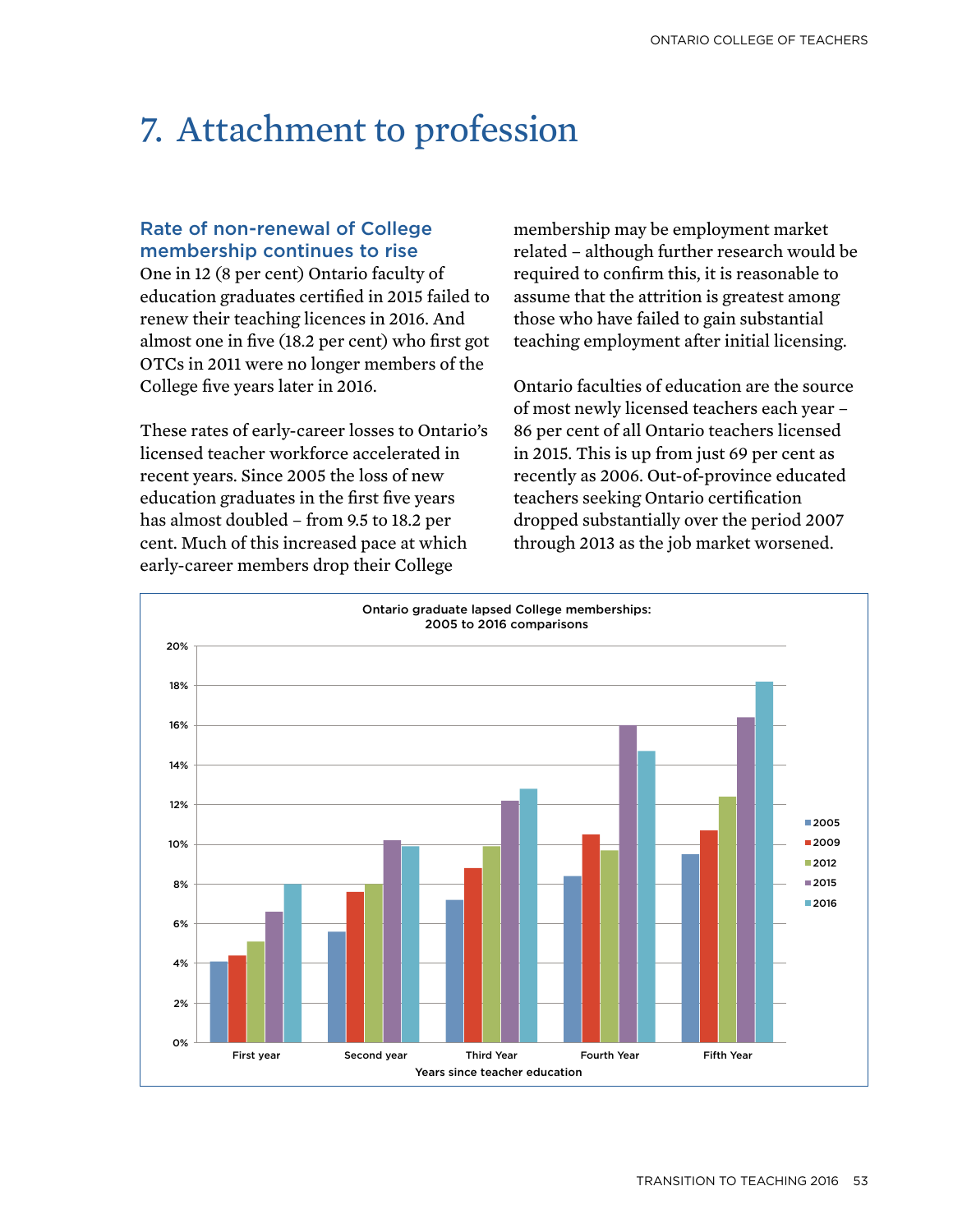Attrition rates for new Ontario teachers from some other sources differ from Ontario graduates, but early-career losses from these alternative sources also generally increased in the past few years.

Canadians (mainly Ontarians) educated elsewhere abroad left the Ontario teaching profession in greater numbers in the past couple of years and they now exceed Ontario faculty graduate attrition. New-Canadians also have higher loss rates with more than one in five dropping their OCT membership within five years of initial licensing. US border college graduate attrition rates are similar to the rates for Ontario faculty grads.

Ontario-certified teachers who migrate here from other provinces have much higher rates of attrition than is evident for all other sources of new Ontario teachers – 18 per cent after one year and 37 per cent by year five. The higher loss rate for this group may be accounted for by teachers moving back to their home provinces or elsewhere to continue teaching careers outside Ontario.

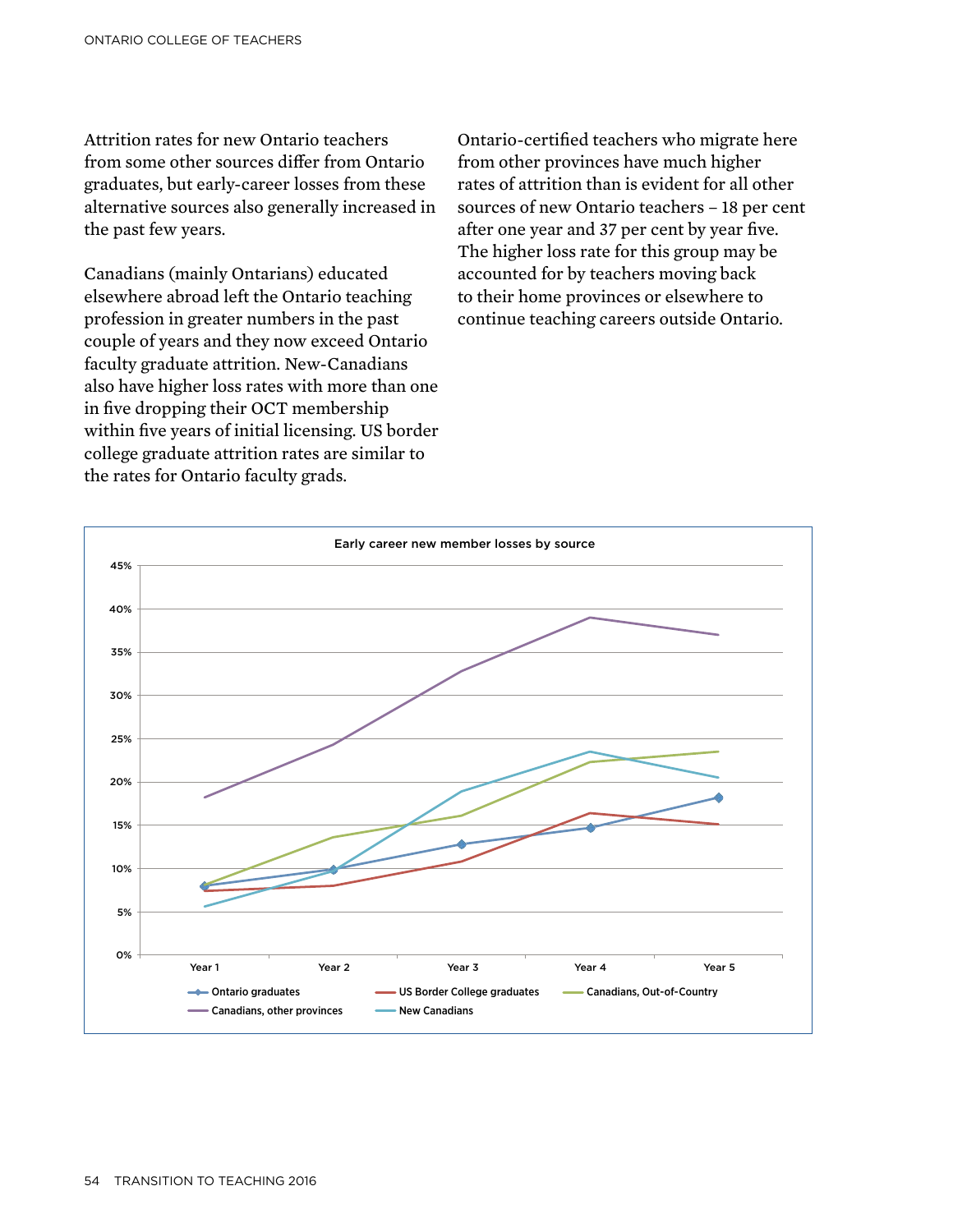Attrition rates remain sharply different for French- and English-language program graduates in Ontario. One in eight Frenchlanguage program graduates fail to renew their College membership in the very firstyear after licensing. This rises to one in five by year three and almost one in four by years four and five. Both English- and Frenchlanguage program graduate membership losses accelerated in the past few years, with the French-language rates continuing at 50 per cent or more beyond English-language loss rates.

Some of this historic difference may be accounted for in the numbers of Ontario

French-language program teacher education candidates who are originally from Québec and who return to Québec to teach in the early years after graduating, dropping their Ontario teacher certification sometime after they do so.

This year's survey of members who have retained their College membership suggest possible future stabilization in attrition rates. Approximately three in four early-career teachers who were licensed in 2011 through 2015 indicated that they will definitely continue as teachers five years down the road – somewhat stronger commitment than found with this measure in previous surveys.

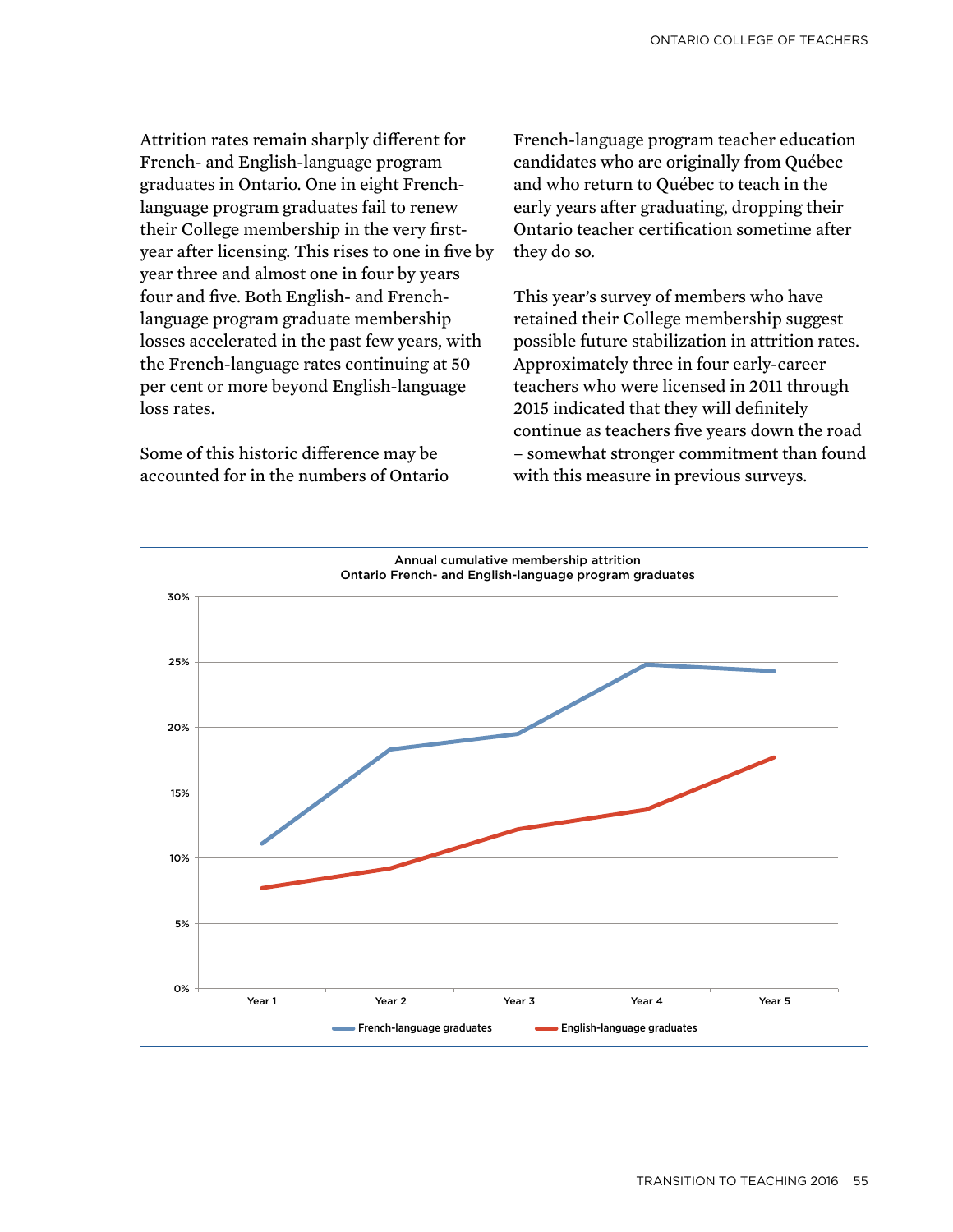# 8. Conclusion

Annual supply of new Ontario elementary and secondary teachers significantly exceeded annual provincial demand for new teachers every year from 2005 through 2012. This imbalance resulted in increasingly saturated Ontario teacher employment markets. Unemployment and years of underemployment faced many new English-language and, somewhat later in the decade, French-language teachers. Some legacy challenges from this over-supply continue with high unemployment and underemployment for early-career Ontario teachers in 2016.

Reduced newly licensed Ontario teacher numbers in 2012 through 2014, slightly increased numbers of teacher retirements, and accelerated losses of early-career teachers not renewing their Ontario teaching licences reduced the annual oversupply of new teachers in these years. This resulted in a new early-career trend of falling unemployment / underemployment rates, and higher rates of full employment.

In 2016 our surveys indicate that the transitional year jump in new licences in 2015 created a pause in the unemployment trend, but also that the improving full employment trend continued. Employment outcomes are markedly better for early-career Ontario teachers in 2016 compared with the 2013 peak year for unemployment and underemployment rates.

With the substantial drop in newly licensed teacher numbers in 2016 and future years, and the forecast slowly increasing Ontario

teacher retirement rates through 2020, Ontario will return to a near balance in the annual supply of newly licensed teachers and annual teacher demand. This will eventually mean a seller's market for job seekers not seen since 1998 through 2002. The reduced intake of new teacher candidates will also mean job opportunities for many of the still underemployed surplus teachers who gained their licences in prior years to finally secure full-time teaching jobs.

Despite the sharply decreased supply of new teachers in the years ahead, Ontario school boards should have some confidence that they can meet most future English-language teacher staffing requirements. Many Ontariocertified teachers can likely be recruited from the pool of still unemployed and underemployed English-language teachers from the surpluses that arose in years past.

Much more vigorous recruitment will be required, however, for French as a second language and French first language job vacancies. Survey findings over the past few years indicate that the teacher surpluses for these jobs that emerged in 2009 are now gone. With unemployment rates in the single digit range for first-year Ontarioresident French language teachers in 2015 and again in 2016 (despite the transitional year jump in new teacher numbers in 2015), and reduced numbers of new teachers in the years ahead, we may be quickly approaching teacher shortage territory for these employment markets.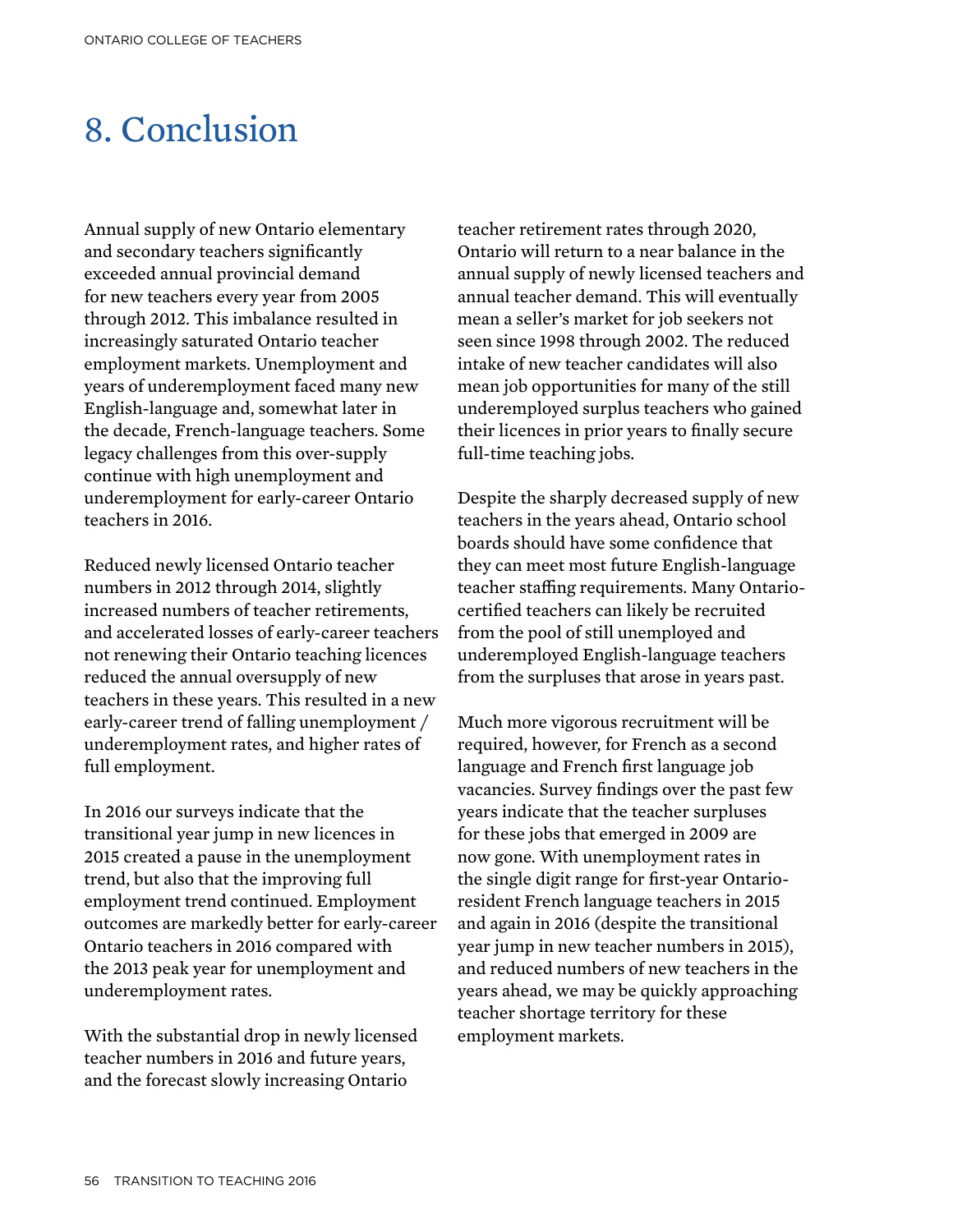English-language teacher unemployment rates are improving as well, but they remain high for Primary-Junior and Junior-Intermediate teachers generally and improved, but still somewhat high, for Intermediate-Senior teachers who do not have math, sciences, computer studies or French among their teaching subject qualifications.

English-language teachers with Intermediate-Senior math, sciences and/or computer studies qualifications are doing markedly better than other secondary level qualified teachers. First-year unemployment rates for these qualifications are still higher than the negligible unemployment rates back in the years 1998 to 2002. But with the much reduced annual new supply forecast in the years ahead, some English-language school boards may begin to experience challenges in future recruiting to job openings for these subjects.

Many teachers in the surplus pool that developed over the past decade have little or no Ontario teaching experience. These include Ontario graduates who left the province to teach elsewhere, as well as those who remained in Ontario and have experienced multiple years of unemployment or underemployment, but have not yet given up on their teaching careers. And many Ontarians educated in other jurisdictions and new-Canadian teachers have also not yet gained a real foothold in teaching jobs in this province and remain available to fill staffing needs.

School boards that recruit vigorously to their occasional teacher rosters from among these underemployed and unemployed Ontarioqualified teacher groups will be better able to ease their transition to an environment of substantially lower numbers of newly licensed teachers in the years ahead. And many unemployed and underemployed teachers should have more opportunities to finally get established in the profession in Ontario.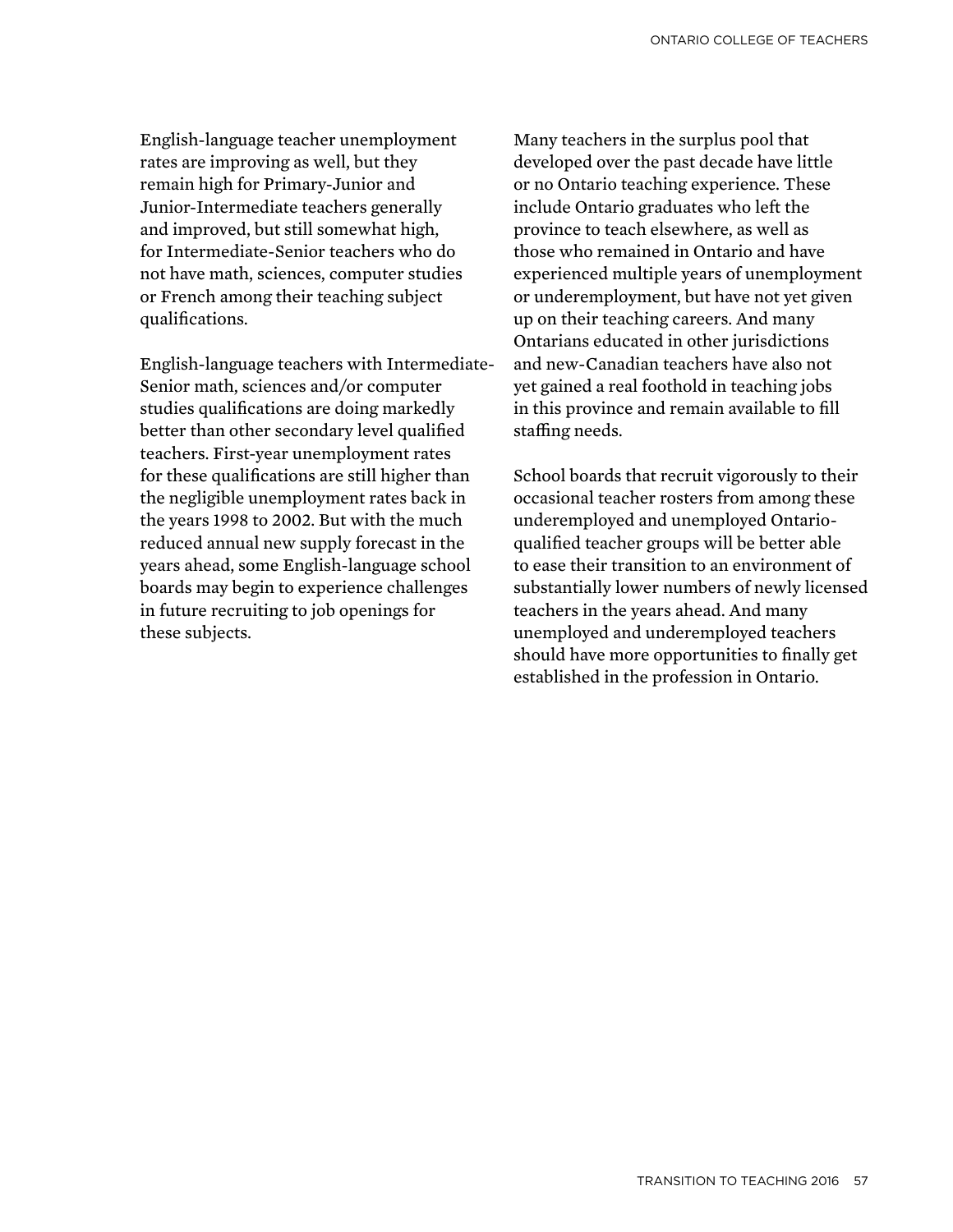# 9. Methodology

### Purposes and sponsorship of study

The *Transition to Teaching* study is based mainly on annual surveys of Ontario teacher education graduates throughout the first five years and at year ten after first obtaining their teaching certification. Ontarians licensed after gaining teaching degrees at US border colleges and elsewhere, as well as other out-of-province and new-Canadian teachers educated elsewhere are also surveyed.

The study provides provincial education stakeholders with information on the transition into active membership in the profession in Ontario. Surveys measure early-career employment over time, gauging unemployment and underemployment by program, region and language. Questions are included on teacher induction, evaluations of teacher education programs and ongoing professional development activities and needs.

Surveys also touch on the extent, timing and reasons some individuals pursue alternate forms of employment and leave the profession. They track career progression in the early years of teaching.

Changing Ontario teacher demographics and the ebb and flow of provincial teacher demand and supply have been substantial over the 15 years of this study since inception in 2001. Reports provide annual updates on the changing balance of demand for new teachers and the available new teacher recruitment pool.

From the mid-2000s onwards, our study highlighted the impact of an increasing relative shortage of employment

opportunities on the job outcomes for new members of the profession – a situation that has improved for teachers licensed over the past three years.

The *Transition to Teaching* study is made possible by grants from the Ontario Ministry of Education. This report does not necessarily reflect the policies, views and requirements of the Ministry. The study is conducted each year by the Ontario College of Teachers.

### Survey design and delivery

Surveys of teachers in their first two years following Ontario licensure include questions under the following headings – teaching employment, job search, alternate employment, teaching assignments, teaching experience, views on teacher education, professional development, career plans, reflections on teaching and demographics.

Surveys of teachers beyond the second year of their careers are narrower in scope. They focus on employment, teaching experience, career plans, reflections on teaching and demographics.

Seven different surveys were conducted in May and June 2016 with samples of Ontario faculty graduates licensed in 2015, 2014, 2013, 2012, 2011 and 2006 and also teachers newly certified in Ontario in 2014 and 2015 who obtained education degrees and initial licensing in another Canadian province or abroad.

Each of the surveys includes English- and French-language versions, with College members accessing the survey in their language of choice for communicating with the Ontario College of Teachers.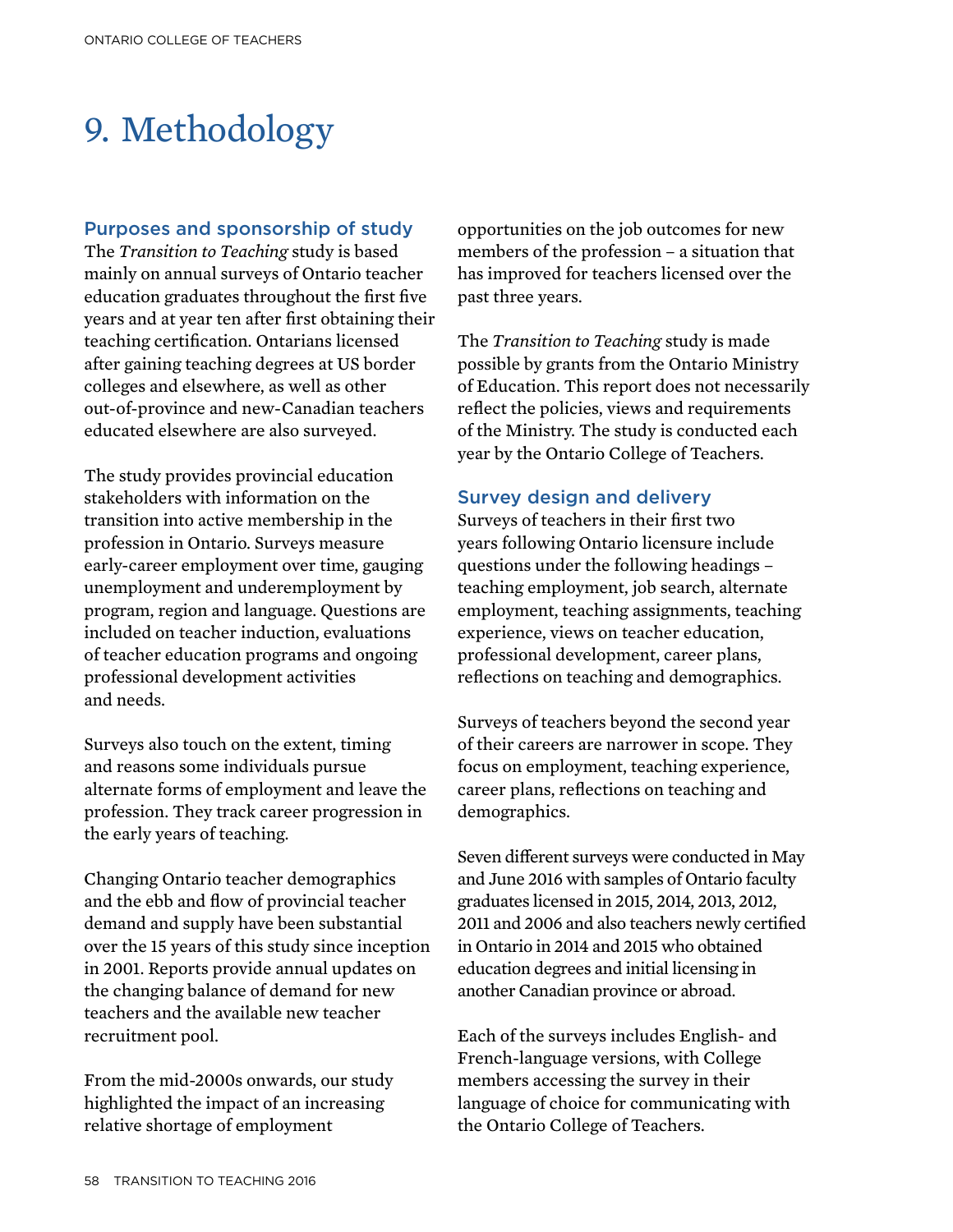The surveys consist mainly of closed-response option questions. Some open-ended questions are included.

The surveys are web-based using a platform, Fluid Surveys, developed and based in Ottawa. Web-based surveys on professionally relevant questions are highly appropriate for this population. Most teachers routinely maintain current e-mail addresses with the College. Most initially applied online to be licensed as teachers. They receive electronic newsletters from the College and communicate electronically with the College on routine matters relating to their membership and College services.

### Sampling and survey administration

Samples were drawn from the College registry of licensed Ontario teachers for each of the surveys. E-mail addresses are current as verified through the College member annual registration process and regular member updates.

An introductory e-mail from the College Registrar encouraged participation in the survey. This was followed by e-mailed survey invitations with the URL address for the appropriate survey. Respondents were assured of confidentiality and that the data would not be linked with their official College membership and registry information. An incentive was used to boost response rates – eligibility for a draw for one of five prizes of \$150.00.

Large sample sizes support analysis of subgroups of teachers by region, qualifications and language of teacher education. For Ontario faculty graduates licensed in 2015, the entire population was surveyed. Random samples were selected of 50 per cent of the 2014 licensed group still in good standing

with current e-mail addresses. For the graduates of other years, the random samples included 25 per cent of each population.

Given the smaller population of members who communicate with the College in French and the distinctiveness of this employment market, all French-language graduates licensed in the pre-2015 survey years were invited to complete the survey. Again, to ensure adequate returns from the low population group of Technological Education teachers, all licensed teachers with these qualifications in each survey population were invited to participate.

The entire populations of out-of-province and out-of-country educated teachers certified in 2014 and 2015 were also invited to complete an appropriately modified version of the core survey.

## Response rates and margins of error

Some responses were incomplete. Responses that did not include a completed first section on employment status were not included in the analysis. This procedure ensures that bias that might be associated with differential time available to complete the survey was minimized.

The overall sample invited to participate in the survey was 25,659 individuals. Returns were completed by 5,528 respondents for an overall return rate of 21 per cent and overall margin of error of 1.9 per cent. Return rates for the seven individual survey groups range from 16 to 27 per cent. Individual survey margins of error range between 1.8 and 4.7 per cent.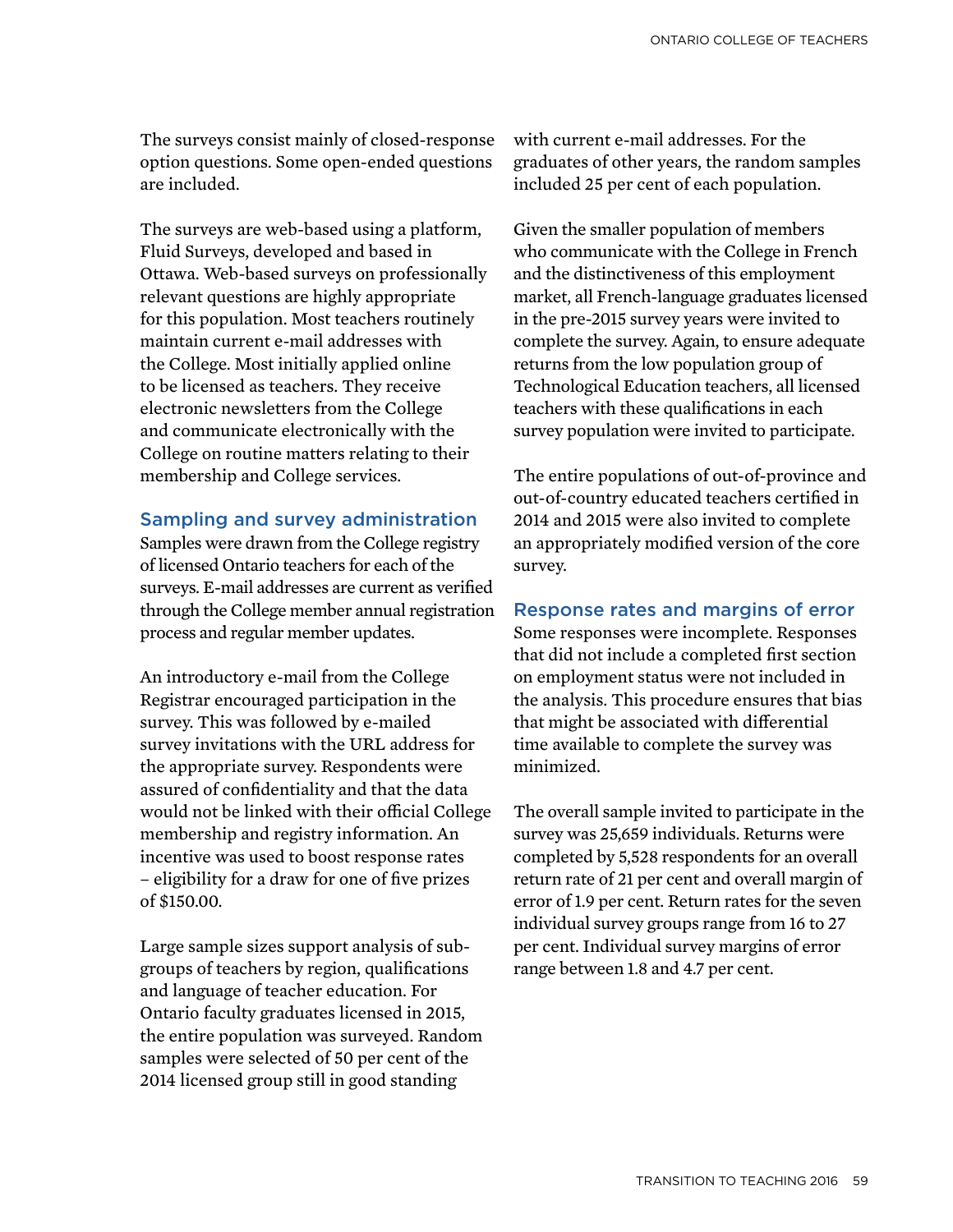| Licensing year/group            | <b>Responses</b> | <b>Response rate</b> | Margin of error* |
|---------------------------------|------------------|----------------------|------------------|
| All survey groups               | 5,528            | 21 %                 | 1.9%             |
| 2015 Ontario graduates          | 2,360            | 24                   | 1.8              |
| 2014 Ontario graduates          | 865              | 21                   | 3.0              |
| 2013 Ontario graduates          | 460              | 19                   | 4.1              |
| 2012 Ontario graduates          | 362              | 16                   | 4.7              |
| 2011 Ontario graduates          | 418              | 17                   | 4.4              |
| 2006 Ontario graduates          | 385              | 17                   | 4.6              |
| 2015 and 2014 other new members | 678              | 27                   | 3.2              |

*\* Survey result accuracy range, 19 times out of 20 at a 95 per cent confidence level*

Survey rates of return declined over the four years 2011 to 2015 – from an average of 37 per cent in 2011 to 19 per cent in 2015. The decline affected all survey groups. No changes were made to the general survey methodology over these years. Nor does analysis of the demographics in the returns suggest particular sub-groups to support an explanation for the decline. There was a small improvement in response rate in 2016 bringing it back up to 21 per cent.

The drop in response rates was very likely a result of general online survey fatigue. When online surveys replaced the previous

hard copy mail survey methodology used for this study in earlier years, a large increase in return rates ensued. This may have been because of enhanced interest in the then novelty of responding to online surveys. Given the increase in online surveys throughout the Ontario population in general over the past few years, the advantage of a new methodology appears to be wearing off and may account for the drop in response rates.

The somewhat improved 2016 response rate, although still significantly lower than in 2011, is generally above the rates in years when mail surveys were used.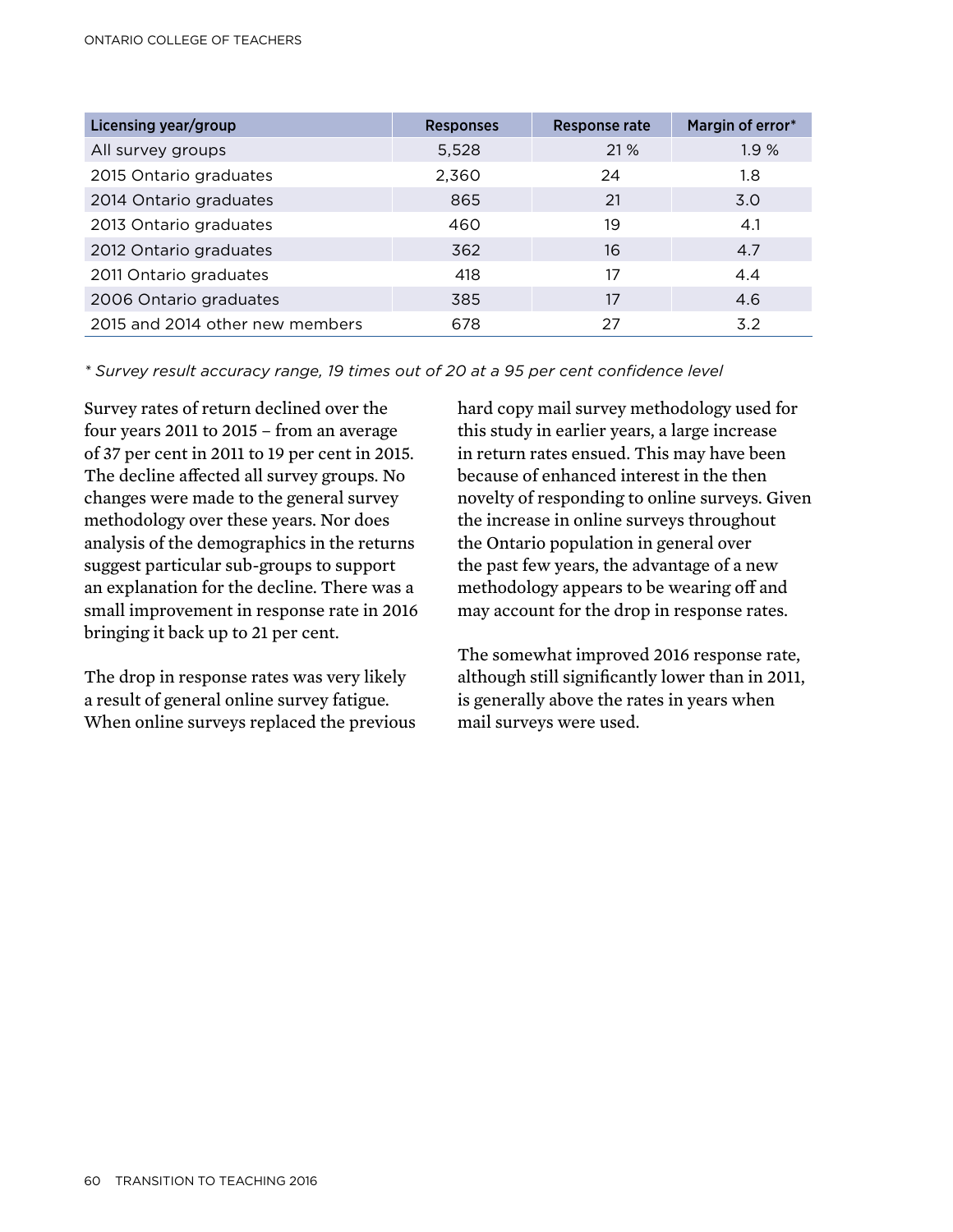## 10. Demographics

## Ontario Graduates

Six surveys sample Ontarians who graduated from Ontario faculties of education or other teacher education programs operating in Ontario by ministerial consent or special Act of the legislature. Each survey group is selected by year the licence is granted in order to assess years on the teaching employment market.

Some graduates defer licensure after graduating. The table below identifies the percentages licensed each year by recency of completing teacher education.

## Recency of teacher education degree by year of licensure\*

|                     | 2015 | 2014 | 2013 | 2012 | 2011 |
|---------------------|------|------|------|------|------|
| Current year degree | 82 % | 80 % | 84 % | 88 % | 86 % |
| One year previous   | 10   | 15   |      |      |      |
| Two years previous  | 4    |      |      |      |      |
| More than two years |      |      |      |      |      |

*\*Question was not asked of teachers licensed in 2006*

Survey returns are generally representative of the populations of early-career teachers from which the samples were drawn. Exceptions to this are the relatively high percentages of

French-language program and Technological Education program graduates which result from design over-sampling of these smaller population groups in the pre-2015 samples.

## Teacher qualifications by year of licensure

|                                | 2015 | 2014 | 2013 | 2012 | 2011 | 2006 |
|--------------------------------|------|------|------|------|------|------|
| Primary-Junior                 | 46 % | 44 % | 40 % | 36 % | 38 % | 38 % |
| Junior-Intermediate            | 20   | 17   | 20   | 21   | 19   | 23   |
| Intermediate-Senior            | 32   | 35   | 32   | 39   | 36   | 31   |
| <b>Technological Education</b> |      | 4    |      | 4    |      |      |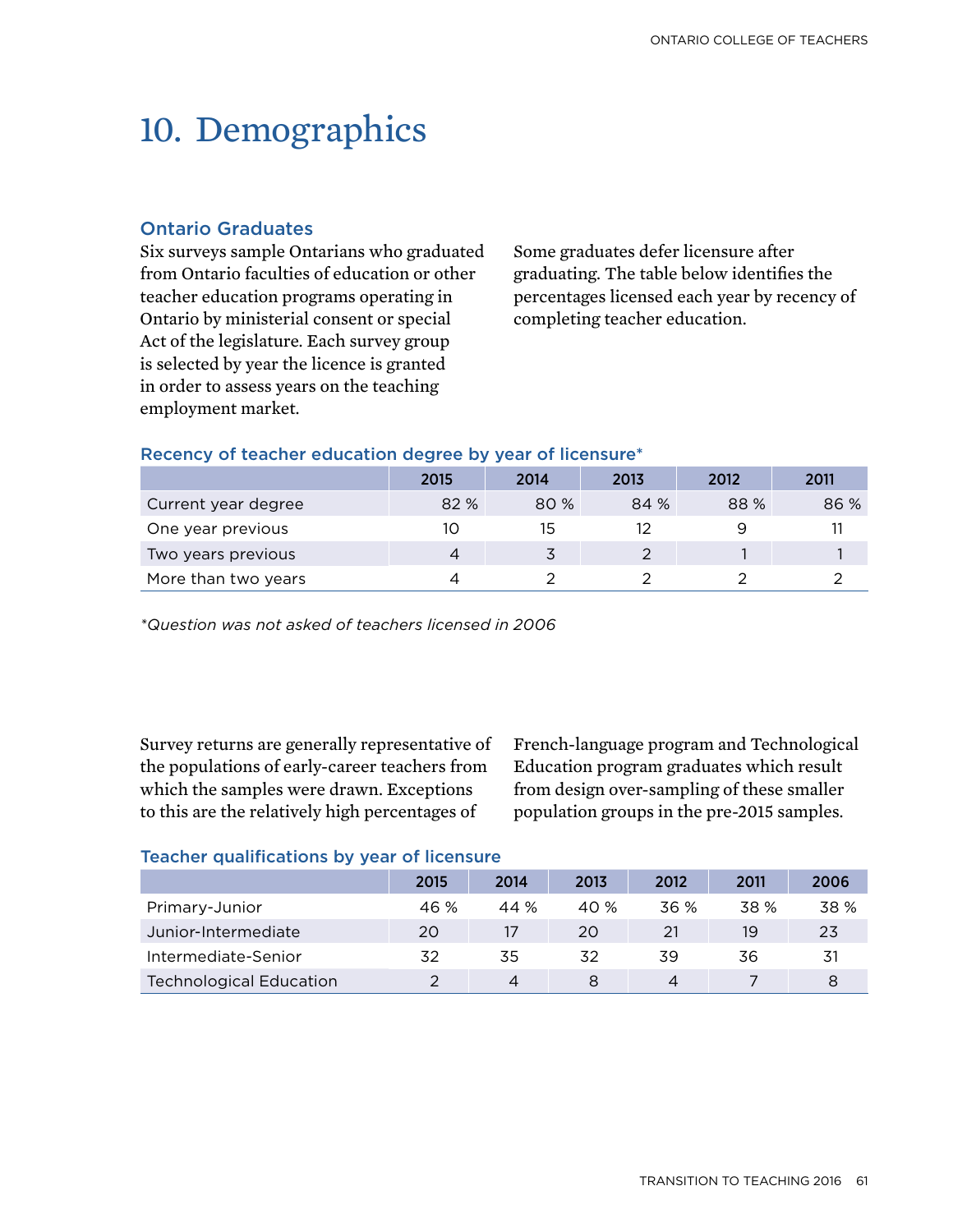#### Teacher education sources by year of licensure

|                                | 2015 | 2014 | 2013 | 2012 | 2011 | 2006 |
|--------------------------------|------|------|------|------|------|------|
| Ontario faculties of education | 95%  | 94 % | 97%  | 95 % | 96 % | 98 % |
| Ministerial consent programs*  |      |      |      |      |      |      |

*\*Includes Redeemer College which has a special Act of Ontario legislature*

#### Language of teacher education by year of licensure

|                  | 2015 | 2014 | 2013 | 2012 | 2011 | 2006 |
|------------------|------|------|------|------|------|------|
| English-language | 90 % | 87 % | 81 % | 81 % | 82 % | 76 % |
| French-language  | 1C   |      | 10   | 19   | 18   | 24   |

#### Gender identification by year of licensure

|        | 2015 | 2014 | 2013 | 2012 | 2011 | 2006 |
|--------|------|------|------|------|------|------|
| Female | 78 % | 75 % | 76 % | 76 % | 74 % | 73 % |
| Male   | 22   | 25   | 24   | 24   | 26   |      |
| Other  |      |      |      |      |      |      |

### Teaching as first or subsequent career by year of licensure

|                             | 2015 | 2014 | 2013 | 2012 | 2011 | 2006 |
|-----------------------------|------|------|------|------|------|------|
| First career                | 75 % | 74 % | 69 % | 71 % | 63%  | 55 % |
| Second or subsequent career | 25   |      |      |      |      |      |

## Age range by year of licensure\*

|           | 2015     | 2014     | 2013     | 2012          | 2011     | 2006     |
|-----------|----------|----------|----------|---------------|----------|----------|
| $18 - 24$ | 38 %     | 14 %     | < 1%     | 0 %           | 0 %      | 0 %      |
| $25 - 34$ | 45       | 67       | 75       | 71            | 65       | 31       |
| $35 - 44$ | 11       | 12       | 15       | 17            | 20       | 39       |
| $45 - 54$ | 5        | 6        | 8        | 11            | 12       | 25       |
| $55 - 64$ | $<$ 1    | $\leq 1$ |          | $\mathcal{P}$ | 3        | 5        |
| $65 +$    | $\Omega$ | $\leq$ 1 | $\Omega$ | $\circ$       | $\Omega$ | $\Omega$ |

*\* Residual declined to answer*

| Internationally educated by year of Ontario licensure* |      |         |      |      |
|--------------------------------------------------------|------|---------|------|------|
| 2015                                                   | 2014 | 2013    | 2012 | 2011 |
| 2 %                                                    | 2 %  | $< 1\%$ | 2 %  | 2 %  |

*\* Obtained teaching degree in another country prior to Ontario B.Ed. degree*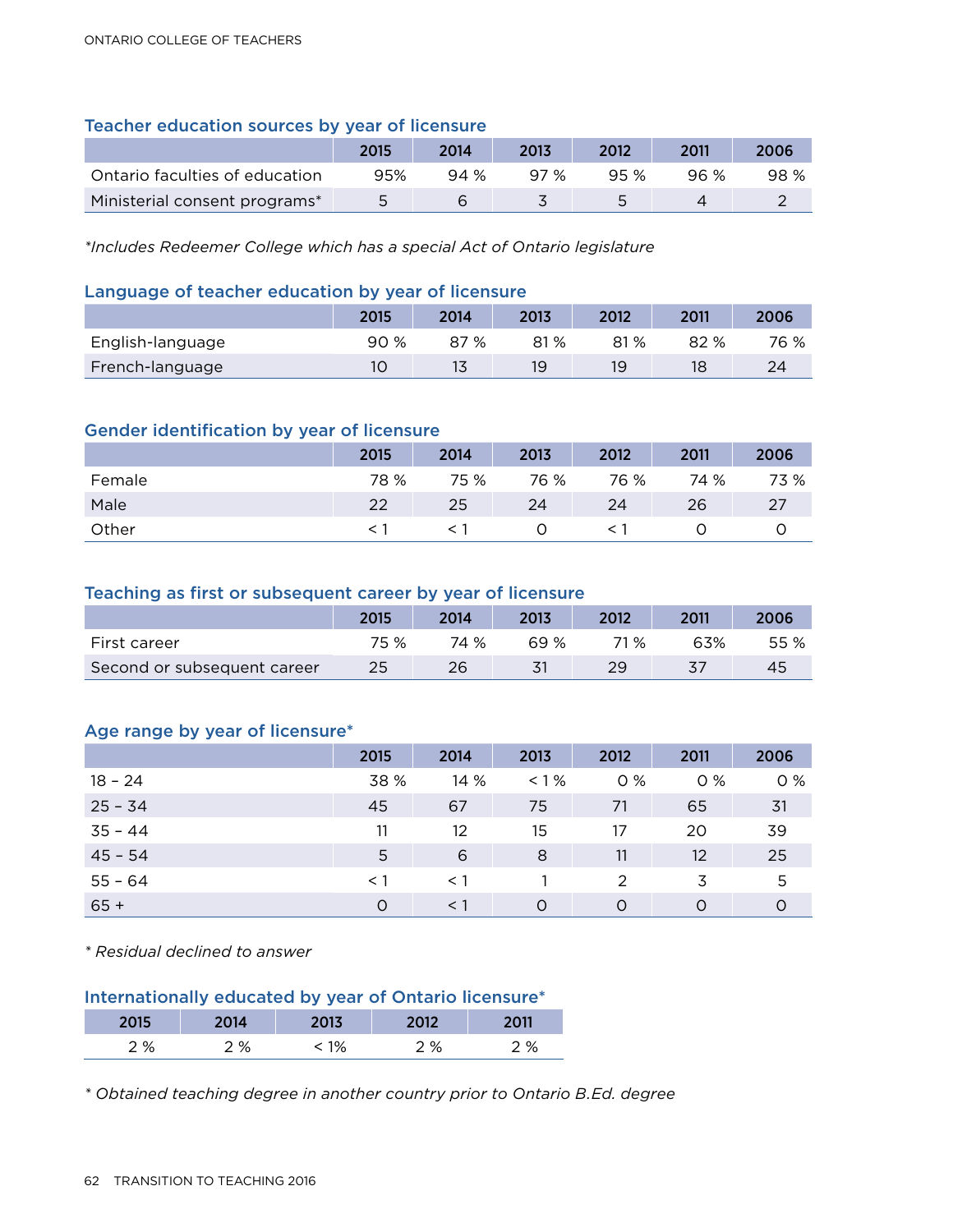## New-Canadian teachers

The new-Canadian respondents certified in Ontario in 2014 and 2015 have the following demographic profiles.

Age range\*

## Divisions of Initial Teacher Certification

| Primary-Junior                 | 19% |
|--------------------------------|-----|
| Junior-Intermediate            | 26  |
| Intermediate-Senior            | 45  |
| <b>Technological Education</b> | 2   |
| Other combination              | 8   |

#### Country of Initial Teacher Education

| India                                          | 32 %           |
|------------------------------------------------|----------------|
| Jamaica                                        | 8              |
| <b>United States</b>                           | 7              |
| Pakistan                                       |                |
| Philippines                                    | 4              |
| United Kingdom                                 | $\overline{4}$ |
| Nigeria                                        | 3              |
| 48 other countries with 2 per<br>cent or fewer | 36             |

#### Language of Initial Teacher Education

| English | 78 %            |
|---------|-----------------|
| French  | 10 <sup>2</sup> |
| Other   | 12              |

## Gender identification

| Female | 79 % |
|--------|------|
| Male   |      |

#### Teaching as first or subsequent career

| First career                | 92% |
|-----------------------------|-----|
| Second or subsequent career |     |

*\* Residual declined to answer*

### Years of teaching experience prior to Ontario certification

18 – 24 0 % 25 – 34 21  $35 - 44$  47 45 – 54 26  $55 - 64$  4  $65 +$   $>1$ 

| None               | $1\%$ |
|--------------------|-------|
| Less than one year | 5     |
| $1 - 2$ years      | 11    |
| $3 - 5$ years      | 21    |
| $6 - 10$ years     | 22    |
| More than 10 years | 40    |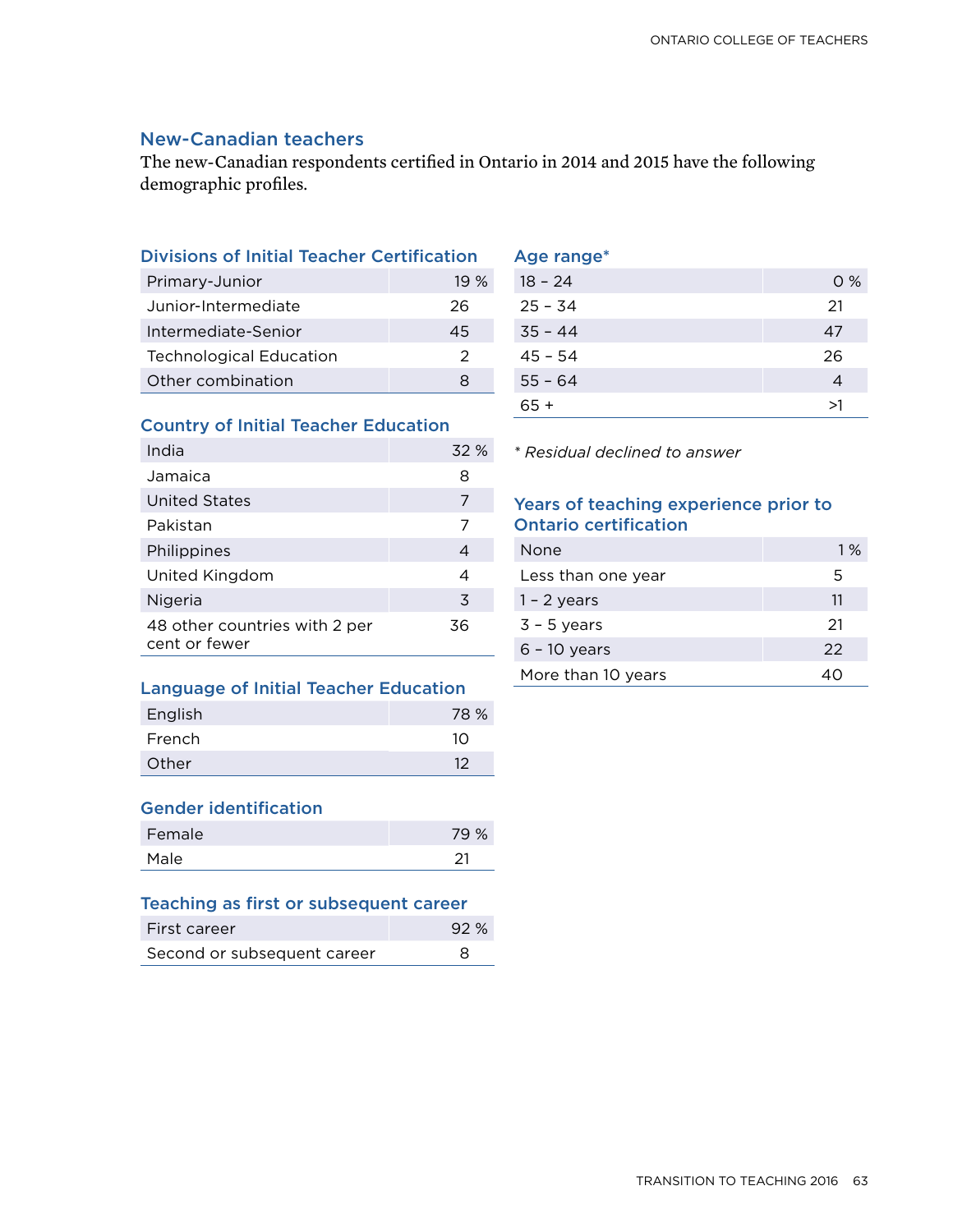## Ontarians certified after initial teacher education in another province or abroad (excluding New York State border colleges)

Respondents who are originally Ontarians and completed their teacher education in another Canadian province or country prior to returning to Ontario have the following demographic profiles. This group excludes Ontarians who completed teacher education in New York State colleges bordering on Canada.

#### Divisions of Initial Teacher Certification

| Primary-Junior                 | 41 % |
|--------------------------------|------|
| Junior-Intermediate            | 7    |
| Intermediate-Senior            | 43   |
| <b>Technological Education</b> | >1   |
| Other combination              | R    |

#### Country/Province of Initial Teacher **Education**

| Australia                     | 33 %          |
|-------------------------------|---------------|
| <b>United States</b>          | 17            |
| United Kingdom                | 14            |
| Québec                        | 11            |
| <b>British Columbia</b>       | 5             |
| New Brunswick                 | 4             |
| Alberta                       | 3             |
| India                         | $\mathcal{P}$ |
| New Zealand                   | 2             |
| Other provinces and countries | 9             |

#### Language of Initial Teacher Education

| English | 98 % |
|---------|------|
| French  |      |
| Other   |      |

#### Gender identification

| Female | 82% |
|--------|-----|
| Male   | 18  |

#### Age range\*

| $18 - 24$ | $10\%$ |
|-----------|--------|
| $25 - 34$ | 70     |
| $35 - 44$ | 11     |
| $45 - 54$ | 5      |
| $55 - 64$ |        |

*\* Residual declined to answer*

## Teaching as first or subsequent career

| First career                | 83 % |
|-----------------------------|------|
| Second or subsequent career | -17  |

### Years of teaching experience prior to Ontario certification

| None               | 46 % |
|--------------------|------|
| Less than one year | 9    |
| $1 - 2$ years      | 16   |
| $3 - 5$ years      | 14   |
| $6 - 10$ years     |      |
| More than 10 years |      |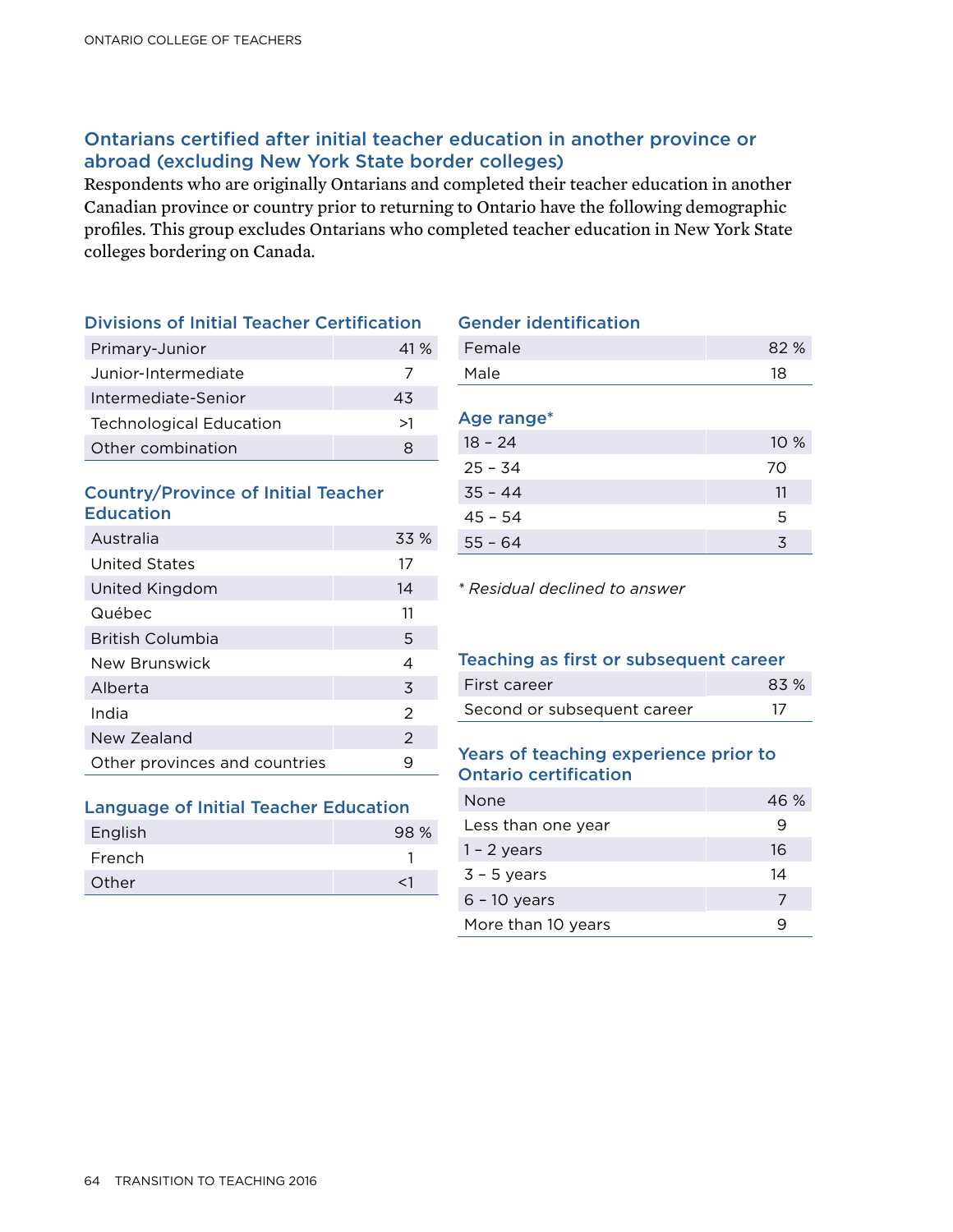## Ontarians certified after initial teacher education at a New York State college near the Ontario border

Respondents who completed teacher education at Canisius College, Daeman College, D'Youville College, Medaille College and Niagara University, New York have the following demographics.

## Divisions of Initial Teacher Certification

| Primary-Junior                 | 49 % |
|--------------------------------|------|
| Junior-Intermediate            |      |
| Intermediate-Senior            | 41   |
| <b>Technological Education</b> | 0    |
| Other combination              |      |

### Language of Initial Teacher Education

| English | 100 % |
|---------|-------|
| French  |       |
| Other   |       |

#### Teaching as first or subsequent career

| First career                | 61 % |
|-----------------------------|------|
| Second or subsequent career | 40   |

## Years of teaching experience prior to Ontario certification

| None               | 70 % |
|--------------------|------|
| Less than one year | 4    |
| $1 - 2$ years      | 12   |
| $3 - 5$ years      |      |
| $6 - 10$ years     | 6    |
| More than 10 years |      |

## Gender

| Female | 77 % |
|--------|------|
| Male   |      |
|        |      |

## Age range

| $18 - 24$ | 4 %    |
|-----------|--------|
| $25 - 34$ | 55     |
| $35 - 44$ | 35     |
| $45 - 54$ | 6      |
| $55 - 64$ | $\cap$ |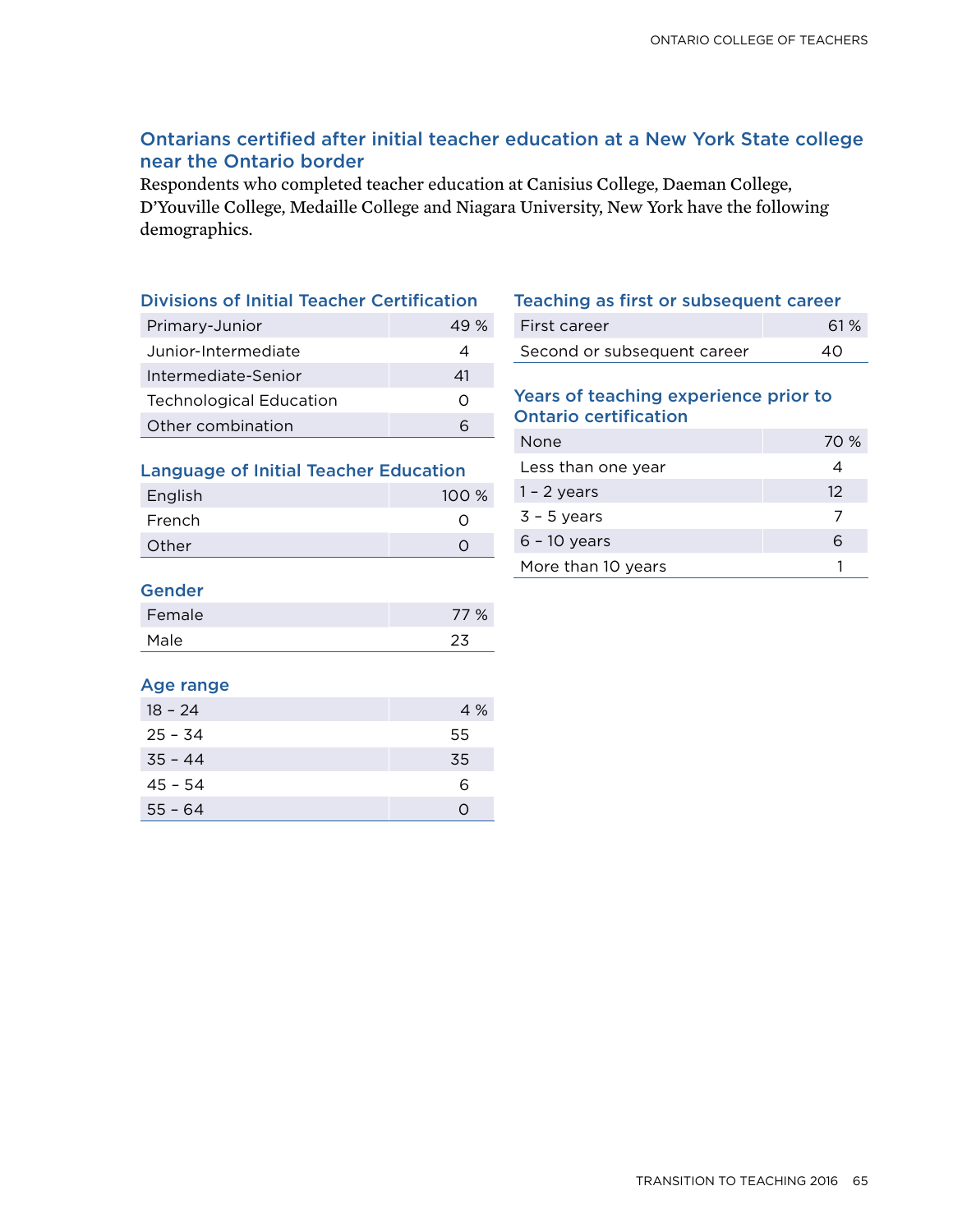## Teachers from other provinces who migrated to Ontario

Canadians who completed their teacher education in another province, migrated to Ontario and obtained their teacher certification in Ontario have the following demographic profiles.

#### Divisions of Ontario Teacher Qualifications

| Qualifications                 |      |
|--------------------------------|------|
| Primary-Junior                 | 35 % |
| Junior-Intermediate            | 6    |
| Intermediate-Senior            | 50   |
| <b>Technological Education</b> | 2    |
| Other combination              |      |

## Age range

| $18 - 24$ | 5 % |
|-----------|-----|
| $25 - 34$ | 48  |
| $35 - 44$ | 30  |
| $45 - 54$ | 8   |
| $55 - 64$ | 8   |

## Province of Initial Teacher Education

| Québec                    | 38 % |
|---------------------------|------|
| Alberta                   | 15   |
| <b>British Columbia</b>   | 16   |
| Nova Scotia               | 9    |
| Saskatchewan              | 7    |
| New Brunswick             | 5    |
| Newfoundland and Labrador | 5    |
| Manitoba                  |      |

#### Teaching as first or subsequent career

| First career                | 93% |
|-----------------------------|-----|
| Second or subsequent career |     |

## Years of teaching experience prior to Ontario certification

| None               | $17\%$ |
|--------------------|--------|
| Less than one year | 5      |
| $1 - 2$ years      | 12     |
| $3 - 5$ years      | 30     |
| $6 - 10$ years     | 15     |
| More than 10 years | 22     |

#### Language of Initial Teacher **Education**

| ________ |      |
|----------|------|
| English  | 73 % |
| French   | 27   |

#### Gender identification

| Female | 87 % |
|--------|------|
| Male   |      |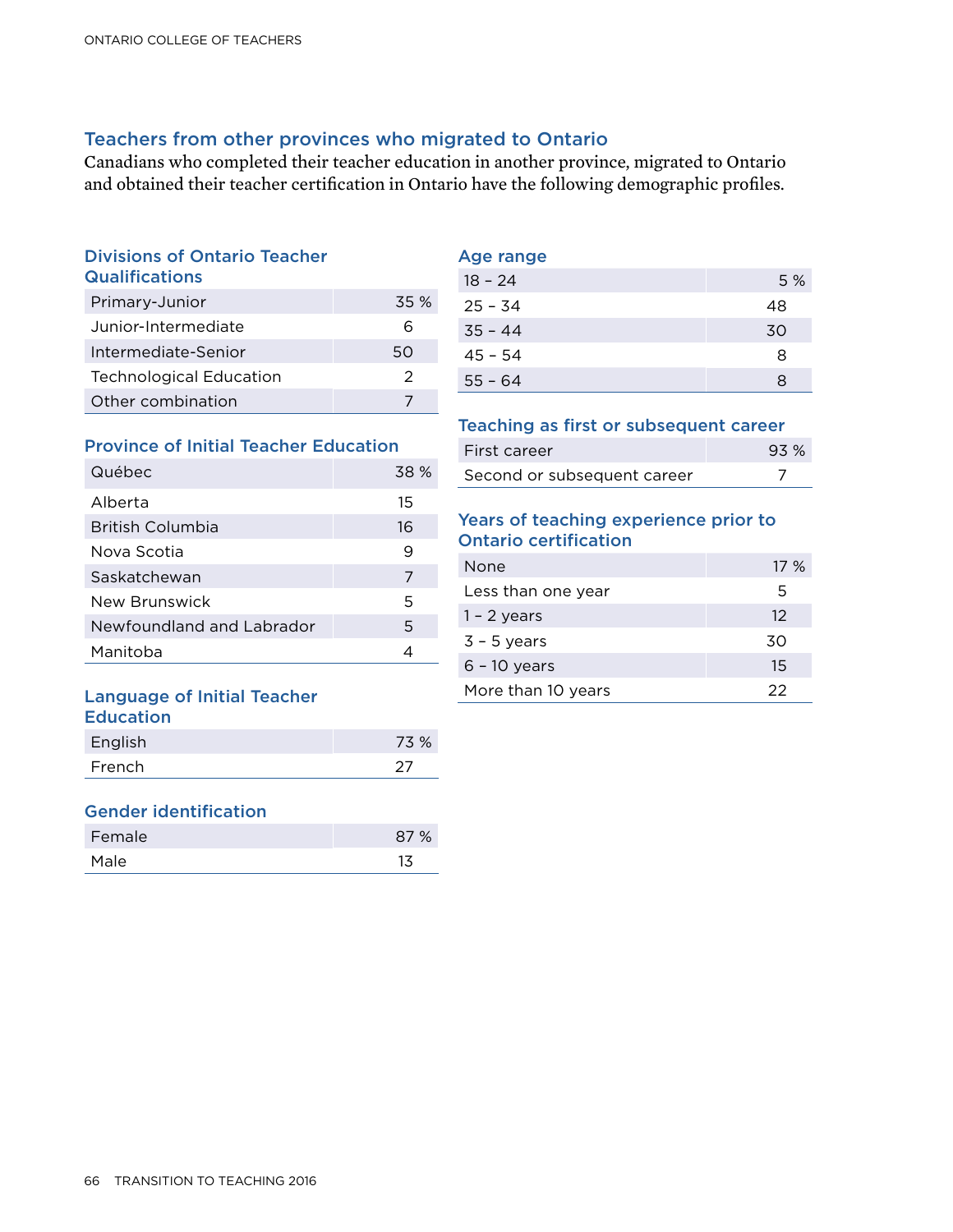#### Indigenous teachers

Survey respondents choosing to self-identify as indigenous make up 2.9 per cent of the Ontario graduates certified in 2015 and also 2.9 per cent overall of Ontarian respondents to all seven surveys combined.

| Survey group                                                | <b>Total Responses</b> | Indigenous<br>self-identified | % Indigenous |
|-------------------------------------------------------------|------------------------|-------------------------------|--------------|
| Ontario grads certified 2015                                | 2360                   | 69                            | 2.9%         |
| Ontario grads certified 2014                                | 865                    | 29                            | 3.4          |
| Ontario grads certified 2013                                | 460                    | 10                            | 2.2          |
| Ontario grads certified 2012                                | 362                    | 13                            | 3.6          |
| Ontario grads certified 2011                                | 418                    | 10 <sup>2</sup>               | 2.4          |
| Ontario grads certified 2006                                | 385                    | 9                             | 2.3          |
| Ontarians educated elsewhere,<br>certified in 2014 and 2015 | 376                    | 10 <sup>2</sup>               | 2.7          |
| Total                                                       | 5226                   | 150                           | 2.9          |

More than half of the indigenous self-identifying group from Ontario teacher education programs are graduates of Lakehead, Laurentian, Ottawa and Nipissing universities.

| <b>Ontario University</b>         | 2006 - 2015 % share | 2015 % share |
|-----------------------------------|---------------------|--------------|
| Lakehead                          | $15\%$              | $18\%$       |
| Laurentian                        | 15                  |              |
| Ottawa                            | 15                  | 13           |
| Nipissing                         | 14                  | 13           |
| <b>Other Ontario universities</b> | 41                  | 49           |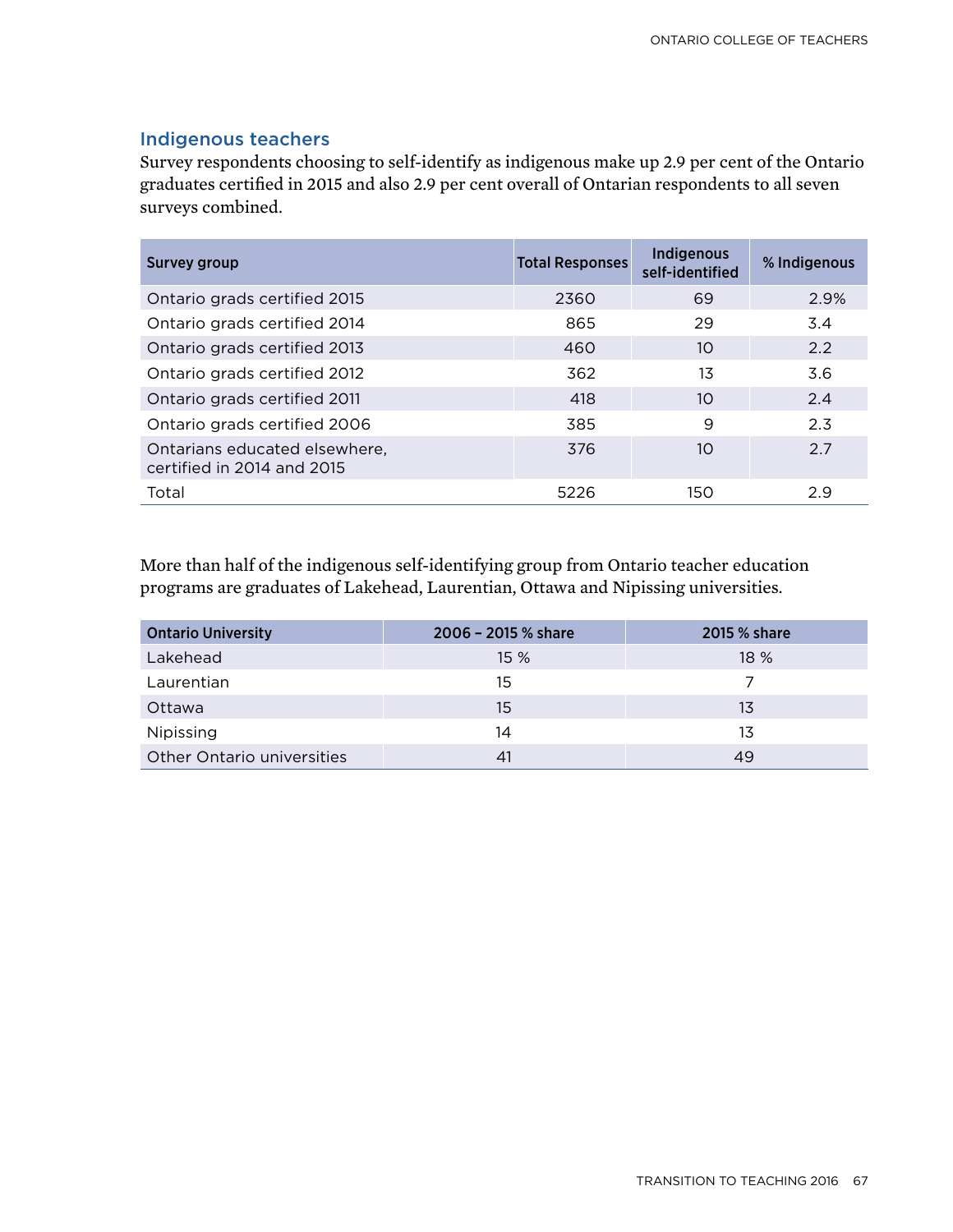## 2015 certified Ontario graduate indigenous teacher survey group highlights

- 83 per cent reside in Ontario, 17 per cent out-of-province at the time of the survey administration
- 15 per cent unemployed, 27 per cent underemployed, 58 per cent fully employed\*
- 15 per cent teach in First Nation schools
- 50 per cent PJ qualified, 19 per cent JI, 31 per cent IS
- 15 per cent completed Native Teacher Education program, six per cent Teacher of Native Languages, 19 per cent one or both of these specializations
- 93 per cent English-language program grads, seven per cent French-language

*\* Among Ontario certified between 2011 and 2014, just three per cent say they are unemployed and 23 per cent underemployed.*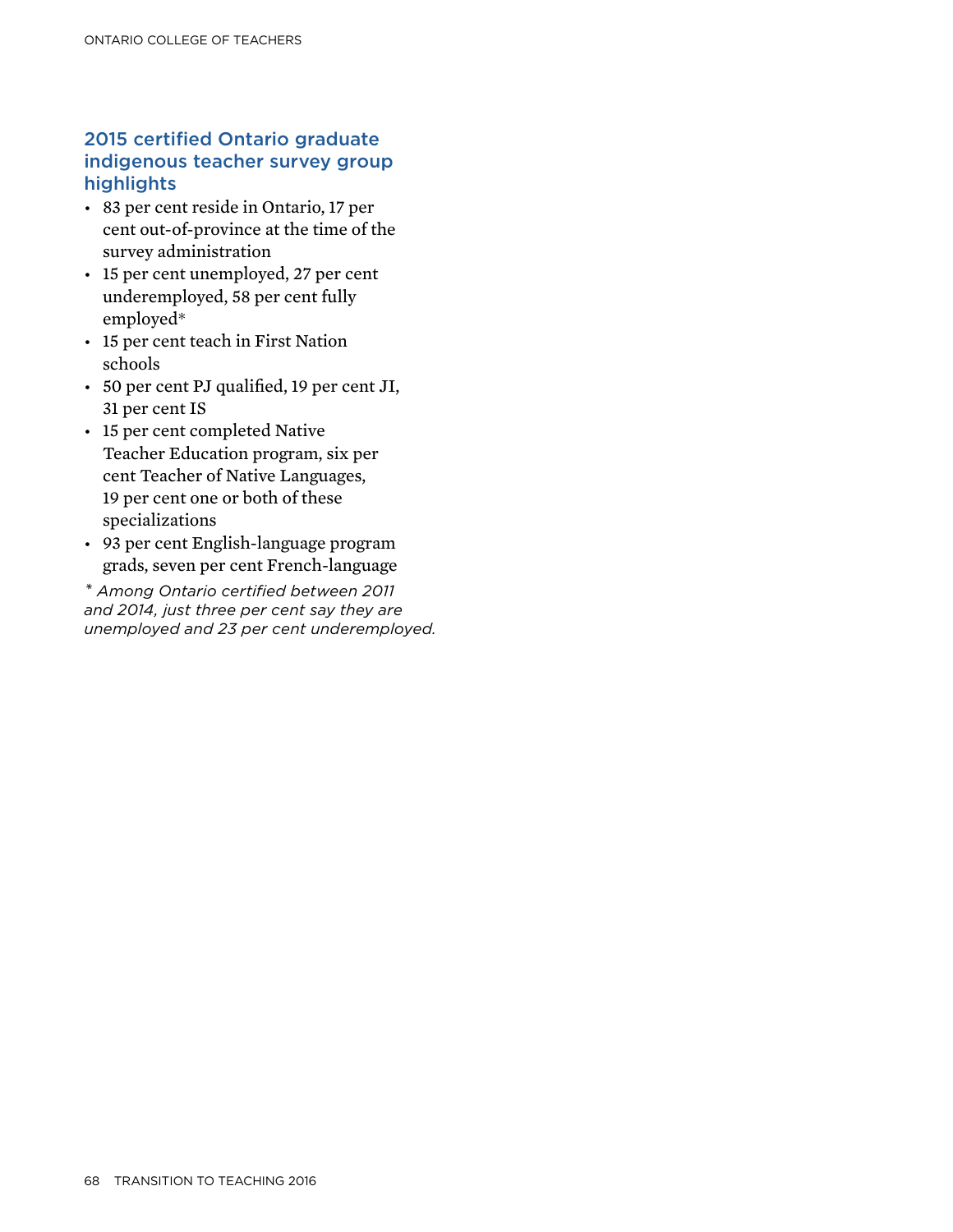## 11. Glossary of terms

**English-language teachers** – graduates of English-language teacher education programs not employed or qualified as French as a second language teachers or as teachers in French-language school boards

**English-language program graduates** – English-language teacher education program graduates of Brock University, Lakehead University, Laurentian University, Nipissing University, OISE-University of Toronto, Queen's University, Trent University, University of Ontario Institute of Technology, University of Ottawa, Western University, University of Windsor, Wilfrid Laurier University and York University

**French as a second language teachers** – employed and/or qualified as French as a second language teachers

**French-language teachers** – Frenchlanguage teacher education program graduates of Laurentian University and University of Ottawa, employed in an Ontario publicly funded French-language school board, and/or qualified as, or employed as, French as a second language teachers

**French-language program graduates**

– graduates of Laurentian University or University of Ottawa French-language teacher education programs

**Full employment** – status of a teacher active in the teaching job market during the school year, not reporting unemployment, may be full-time or part-time employed, reporting that they had as much teaching employment as they wanted during the school year and may be in permanent, LTO or daily supply teaching job

**Independent school –** privately run elementary and/or secondary school that operates independently in Ontario as a business or non-profit organization

**Long term occasional position** – full-time or part-time position that replaces a permanent teacher on leave, has a definite end date and is called "long-term occasional" (LTO); further divided into "97 or more days duration" and "under 97 days duration"

**Ministerial consent teacher education programs** – teacher education programs offered by Charles Sturt University, Niagara University in Ontario, Tyndale University College and State University of New York at Potsdam (Ontario) each of which operates in Ontario under special ministerial permit (Redeemer University College, which operates under a separate Act of the Ontario legislature is grouped with these programs for analysis purposes)

**New-Canadian teachers** – teachers educated and certified to teach in another country who immigrate to Canada with the intention of teaching in Canada or immigrate to Canada and subsequently decide to resume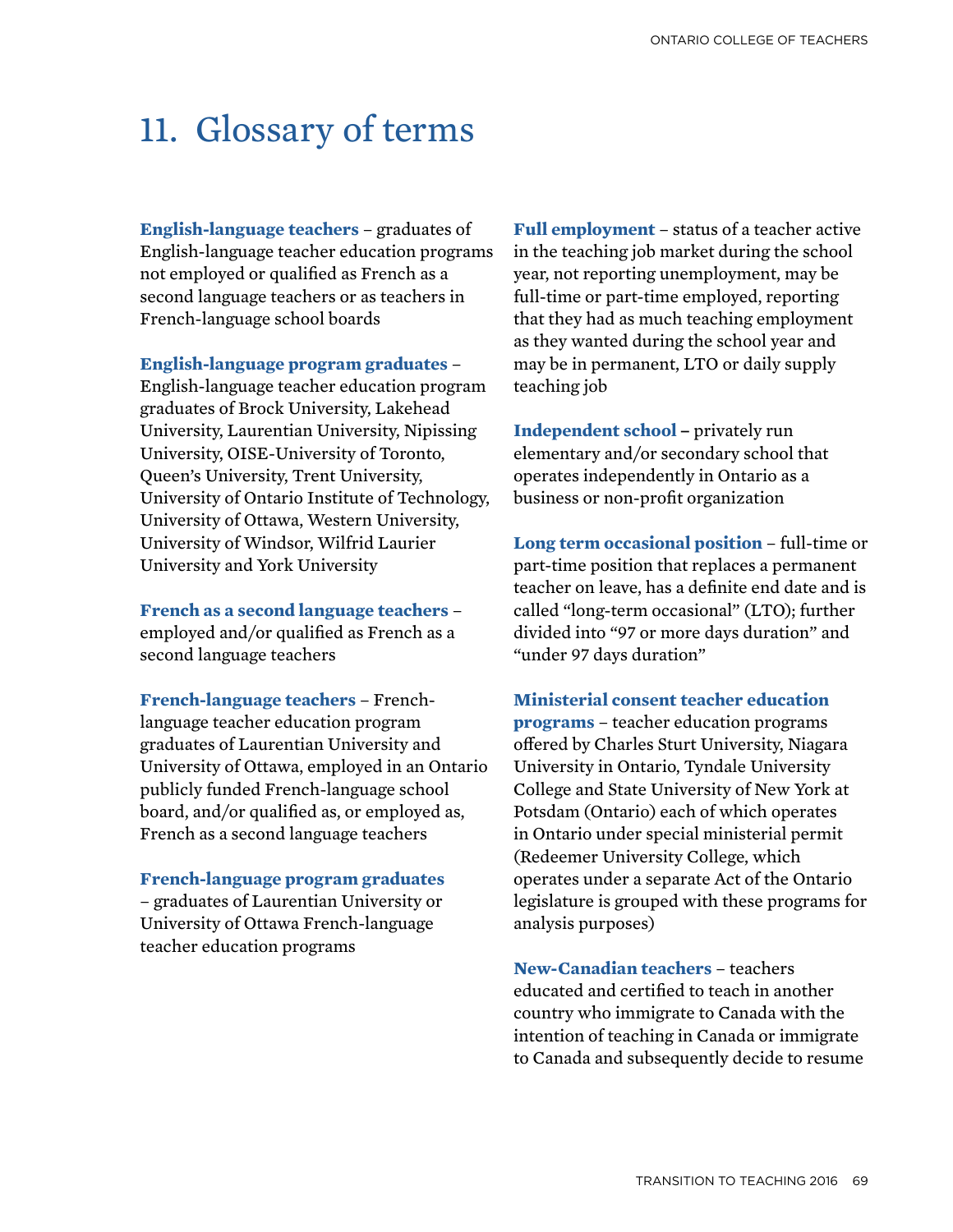a teaching career, and obtain certification to teach in Ontario

**Ontario faculties of education** – faculties of education at Brock University, Lakehead University, Laurentian University, Nipissing University, OISE-University of Toronto, Queen's University, Trent University, University of Ontario Institute of Technology, University of Ottawa, Western University, University of Windsor, Wilfrid Laurier University and York University

**Ontario teacher** – Ontario Certified Teacher eligible to teach in publicly funded elementary and secondary schools in the province

**Ontario teacher education graduates** – Graduates of Ontario faculties of education and ministerial consent teacher education programs in Ontario

**Other limited term contract** – full-time or part-time position that has a definite end date, one that is not referred to as long term occasional

**Permanent teaching position** – full-time or part-time position that does not have a definite end date; sometimes referred to as a regular position

**Piecework teaching** – daily supply, multiple school and/or part-time teaching arrangements

**Precarious teaching** – teaching contracts or arrangements that have definite end dates and/or do not specify number of teaching days from week to week

**Supply teaching** – on list(s) for daily on-call teaching assignments for one or more schools or school boards

**Teacher employment market** – employment market for elementary and secondary teacher jobs in publicly funded and independent schools in the province of Ontario

**Teacher retirements** – Ontario Certified Teachers who partially or wholly retire from active teaching and become retired members of the Ontario Teachers' Pension Plan

**Term contract** – Long term occasional or other limited term contract position

**Underemployed** – employed to some extent as a teacher, but wanted to be more fully employed as a teacher during the school year

**Unemployed** – actively looking for a teaching job and not able to find teaching employment, including not able to find daily supply teaching work

**US border colleges** – New York State colleges including Canisius College, Daeman College, D'Youville College, Medaille College and Niagara University, New York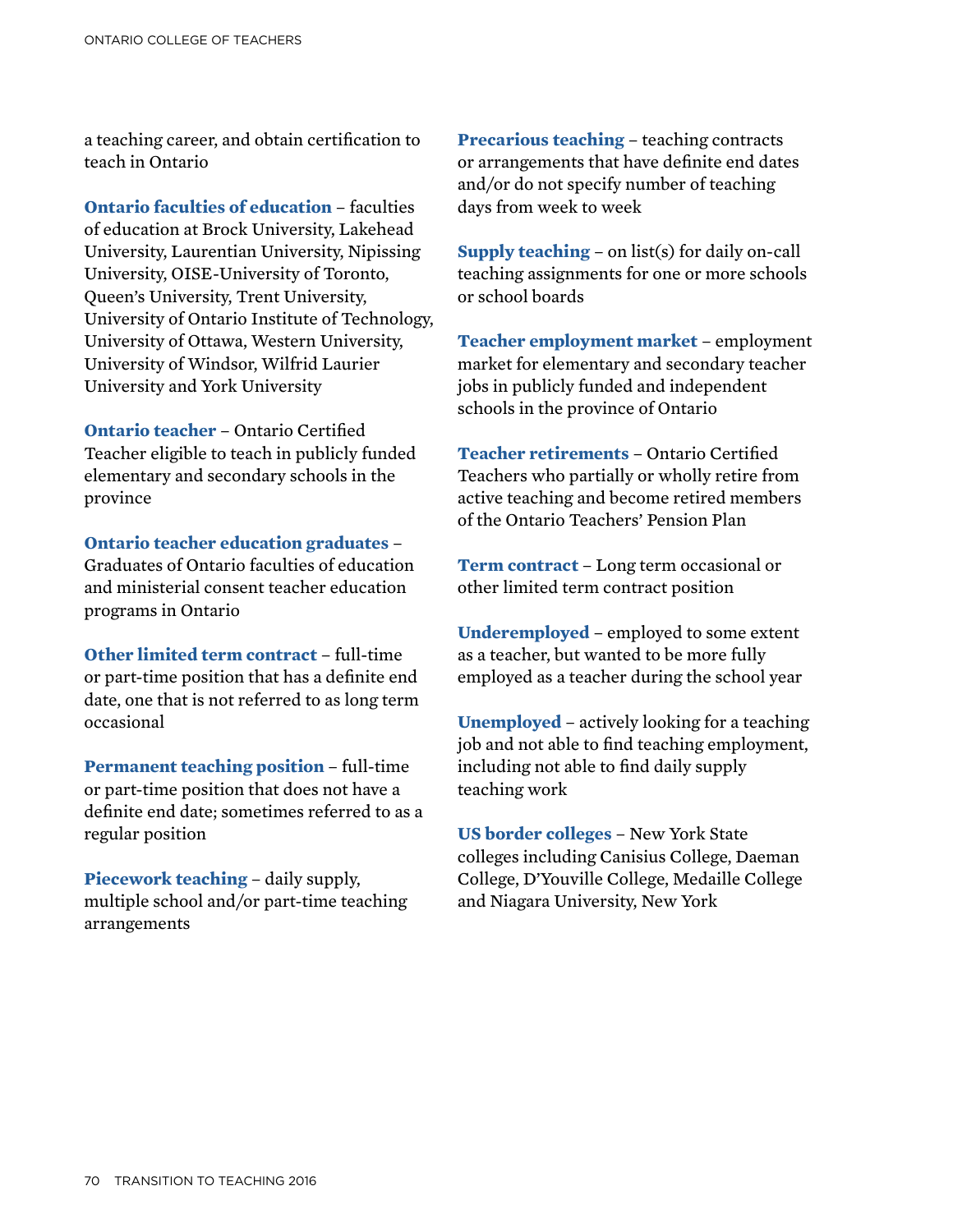# 12. Appendix 1

## Ratings on foundational professional knowledge and pedagogical skills

First-year teachers were asked to rate:

- their teacher education program,
- their own professional preparedness, and
- their professional development priorities

each in relation to a comprehensive array of foundational professional knowledge and pedagogical skills identified through Ontario College of Teachers research and consultation as central to support the province's enhanced teacher education program.

Ratings were done on five-point scales and the results are presented in the pages that follow in order from most to least positive and, in the case of professional development priorities, from highest to lowest priority.

Rating averages are presented separately for first-year teachers with primarily elementary and primarily secondary level teaching jobs.

Teacher education ratings reflect moderately positive (averaging 3.0 – 3.4), positive (averaging  $3.5 - 3.9$ ) or very positive  $(4.0)$ and above) assessments for most areas of foundational knowledge and pedagogical skills.

Teacher education moderately positive or lower rated areas are asterisked below because they not only receive lower scores on quality of teacher education, but are also scored comparatively low in the respondent ratings of their own preparation in the area and/or are very high ongoing professional development priorities.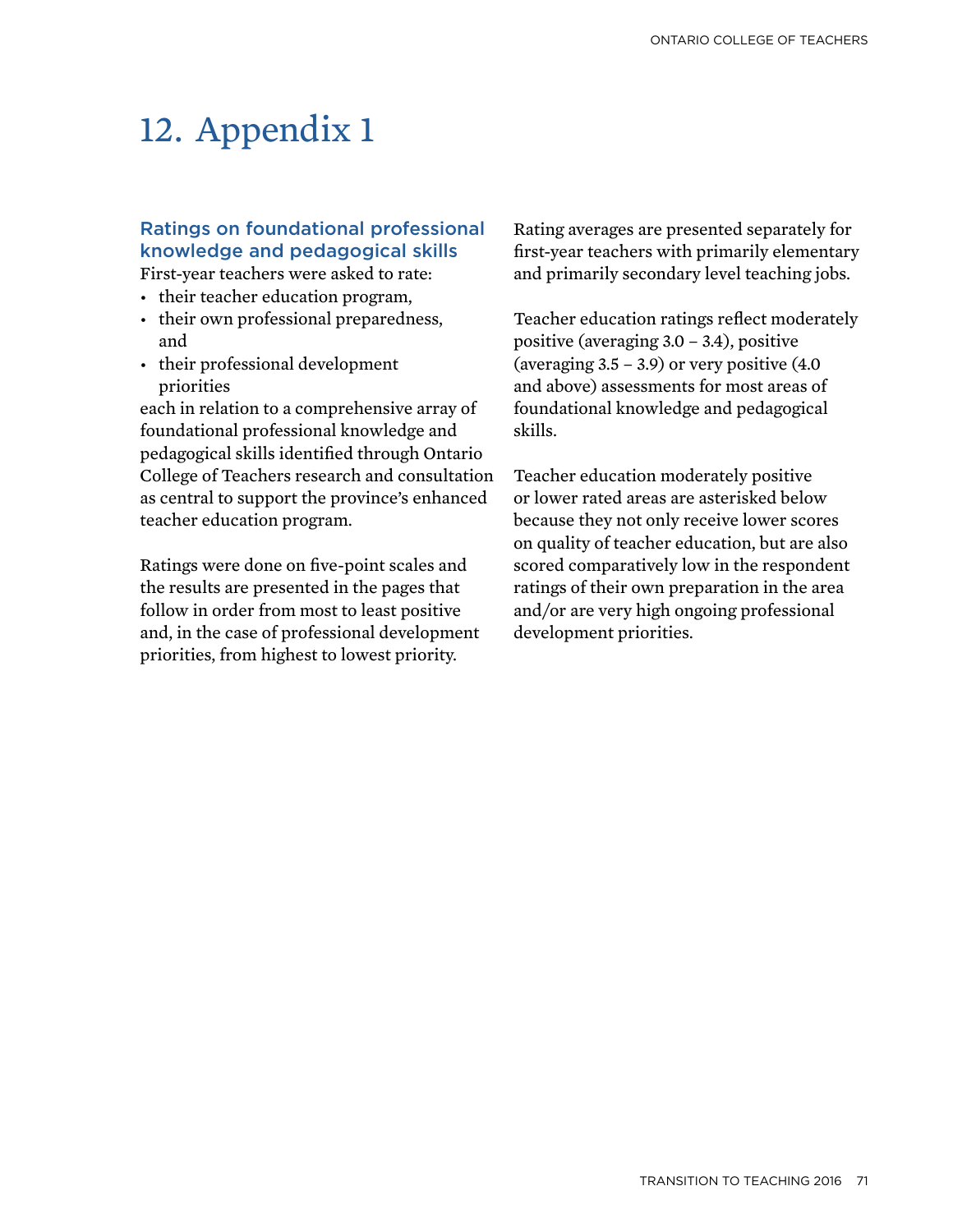## Teacher education ratings on 5-point scale – Elementary teachers

Excellent = 5, Good = 4, Adequate = 3, Insufficient = 2, Inadequate =  $1$ 

## $4.0 - 4.1$

Lesson planning

Professional conduct and ethics, professional boundaries with students and parents

Safe and accepting schools / creating of a positive school climate

Theories of learning and teaching and differentiated instruction

Engaging students

Education law and standards of practise

Coaching and feedback on my teaching

#### $3.5 - 3.9$

Observing experienced teachers

Instructional strategies

Depth and breadth of Ontario curriculum

Addressing equity of access and outcomes for all students

Knowledge of the Ontario context

Adapting teaching to diverse learners

Student observation, assessment and evaluation

Reading and literacy pedagogy

Pedagogy, assessment and evaluation for your specific curriculum areas

Connection of theory and practise in the practice teaching/classroom

Foundations of education courses

Mathematics curriculum and pedagogy

Inquiry-based instruction

## $3.0 - 3.4$

Program planning

Use of technology as a teaching and learning tool\*

Professional relationships with colleagues

Special education\*

Inquiry-based research, data and assessment\*\*

Teaching students with special needs\*

Classroom management and organization\*

Use of educational research and data analysis\*\*

Child and adolescent development and student transitions\*\*

First Nation, Métis and Inuit perspectives, cultures, histories and ways of knowing\*\*

Supporting English language learners\*\*

Parent engagement and communication

Politique d'aménagement linguistique (PAL) de l'Ontario\*\*

Mental health, addictions and well-being\* \*\*

Supporting French language learners\*

Daily occasional or supply teaching

### $2.1 - 2.9$

Teaching combined grades\*\*

Report card preparation\* \*\*

*\*Among highest professional development priorities for elementary teachers*

*\*\*Among lowest own preparation ratings among elementary teachers*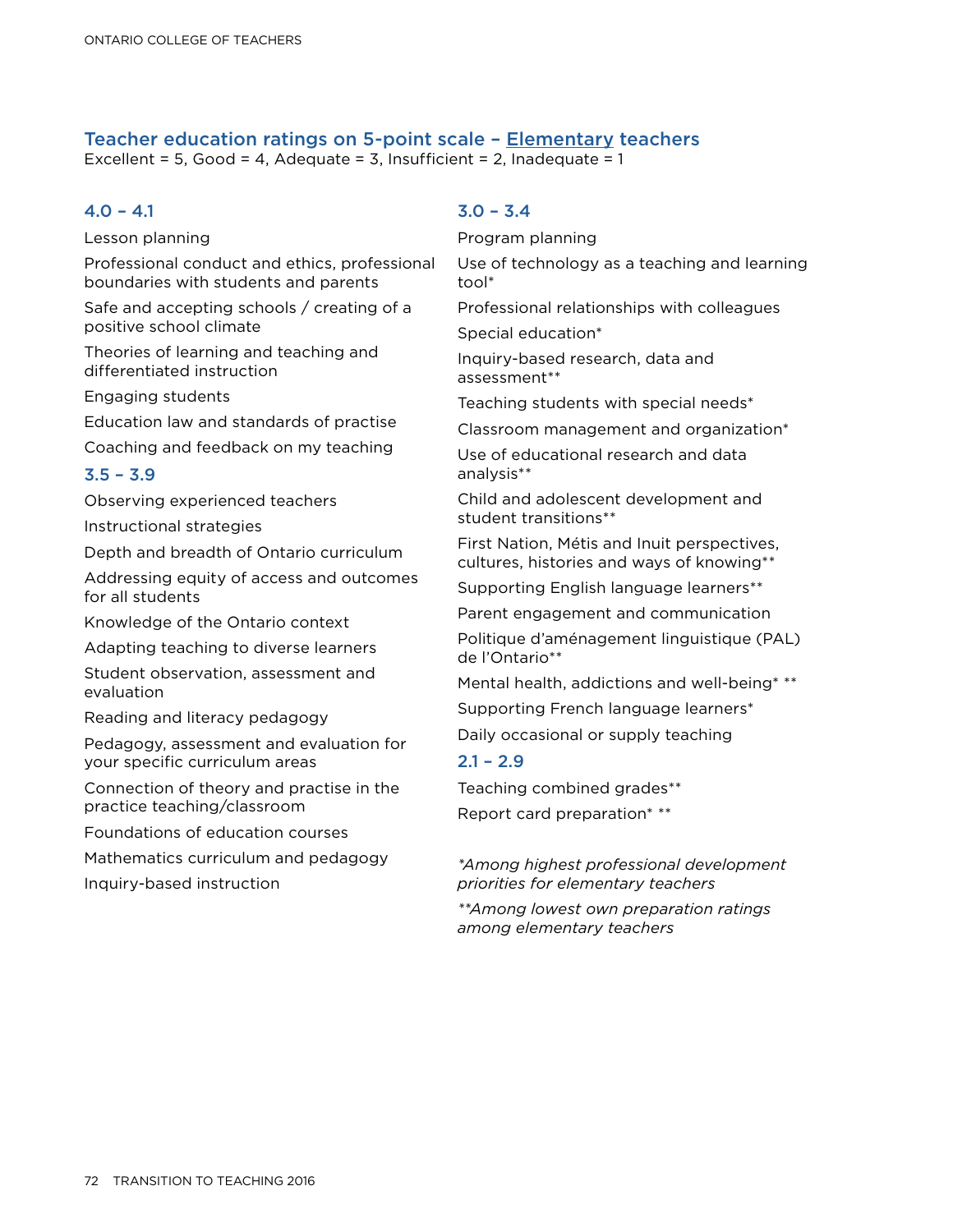## Teacher education ratings on 5-point scale – Secondary teachers

Excellent = 5, Good = 4, Adequate = 3, Insufficient = 2, Inadequate =  $1$ 

## $4.0 - 4.1$

Professional conduct and ethics, professional boundaries with students and parents

Lesson planning

Safe and accepting schools / creating of a positive school climate

Education law and standards of practise

#### $3.5 - 3.9$

Theories of learning and teaching and differentiated instruction

Engaging students

Addressing equity of access and outcomes for all students

Instructional strategies

Pedagogy, assessment and evaluation for your specific curriculum areas

Coaching and feedback on my teaching

Student observation, assessment and evaluation

Adapting teaching to diverse learners

Depth and breadth of Ontario curriculum

Knowledge of the Ontario context

Observing experienced teachers

Use of technology as a teaching and learning tool

Connection of theory and practise in the practice teaching/classroom

Foundations of education courses

Inquiry-based instruction

Reading and literacy pedagogy

## $30 - 34$

Inquiry-based research, data and assessment Professional relationships with colleagues Supporting French language learners\*

Program planning

Teaching students with special needs\*

Use of educational research and data analysis\*\*

Classroom management and organization\*

Child and adolescent development and student transitions

Special education\* \*\*

Mental health, addictions and well-being\*

First Nation, Métis and Inuit perspectives, cultures, histories and ways of knowing\*\*

Politique d'aménagement linguistique (PAL) de l'Ontario\*\*

Supporting English language learners\*\*

Parent engagement and communication\*\*

Mathematics curriculum and pedagogy\*\*

### $2.1 - 2.9$

Daily occasional or supply teaching\*\* Teaching combined grades\*\* Report card preparation\*\*

*\*Among highest professional development priorities for secondary teachers*

*\*\*Among lowest own preparation ratings for secondary teachers*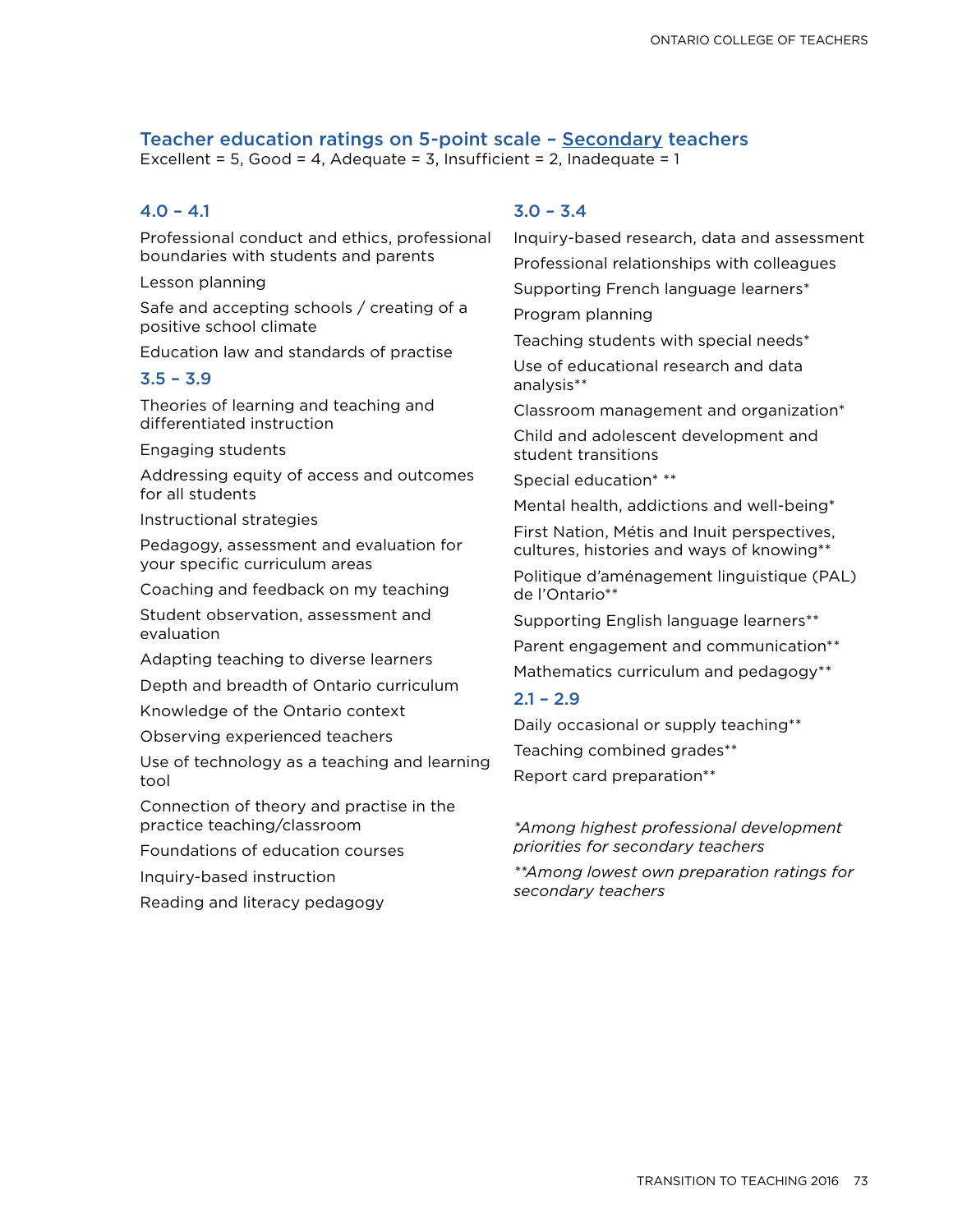## Own preparation ratings on 5-point scale – Elementary teachers

Excellent = 5, Good = 4, Adequate = 3, Insufficient = 2, Inadequate =  $1$ 

## $4.2 - 4.3$

Lesson planning

Professional conduct and ethics, professional boundaries with students and parents

Engaging students

Safe and accepting schools / creating of a positive school climate

Professional relationships with colleagues\*

Observing experienced teachers

Instructional strategies

Coaching and feedback on my teaching

#### $4.0 - 4.1$

Use of technology as a teaching and learning tool\*

Adapting teaching to diverse learners

Classroom management and organization\*

Theories of learning and teaching and differentiated instruction

Depth and breadth of Ontario curriculum

Addressing equity of access and outcomes for all students

Connection of theory and practise in the practise teaching/classroom

Student observation, assessment and evaluation

#### $3.8 - 3.9$

Education law and standards of practise Supporting French language learners\* Pedagogy, assessment and evaluation for your specific curriculum areas Program planning\* Reading and literacy pedagogy Knowledge of the Ontario context Inquiry-based instruction Mathematics curriculum and pedagogy Special education\* Foundations of education courses Teaching students with special needs\* Parent engagement and communication\* Daily occasional or supply teaching\*

## 3.0 – 3.7

Mental health, addictions and well-being\*

Child and adolescent development and student transitions\*

Supporting English language learners\*

Inquiry-based research, data and assessment\*

Use of educational research and data analysis\*

Politique d'aménagement linguistique (PAL) de l'Ontario\*

First Nation, Métis and Inuit perspectives, cultures, histories and ways of knowing\*

Teaching combined grades\*

Report card preparation\*

*\*Among lower ratings for teacher education among elementary teachers*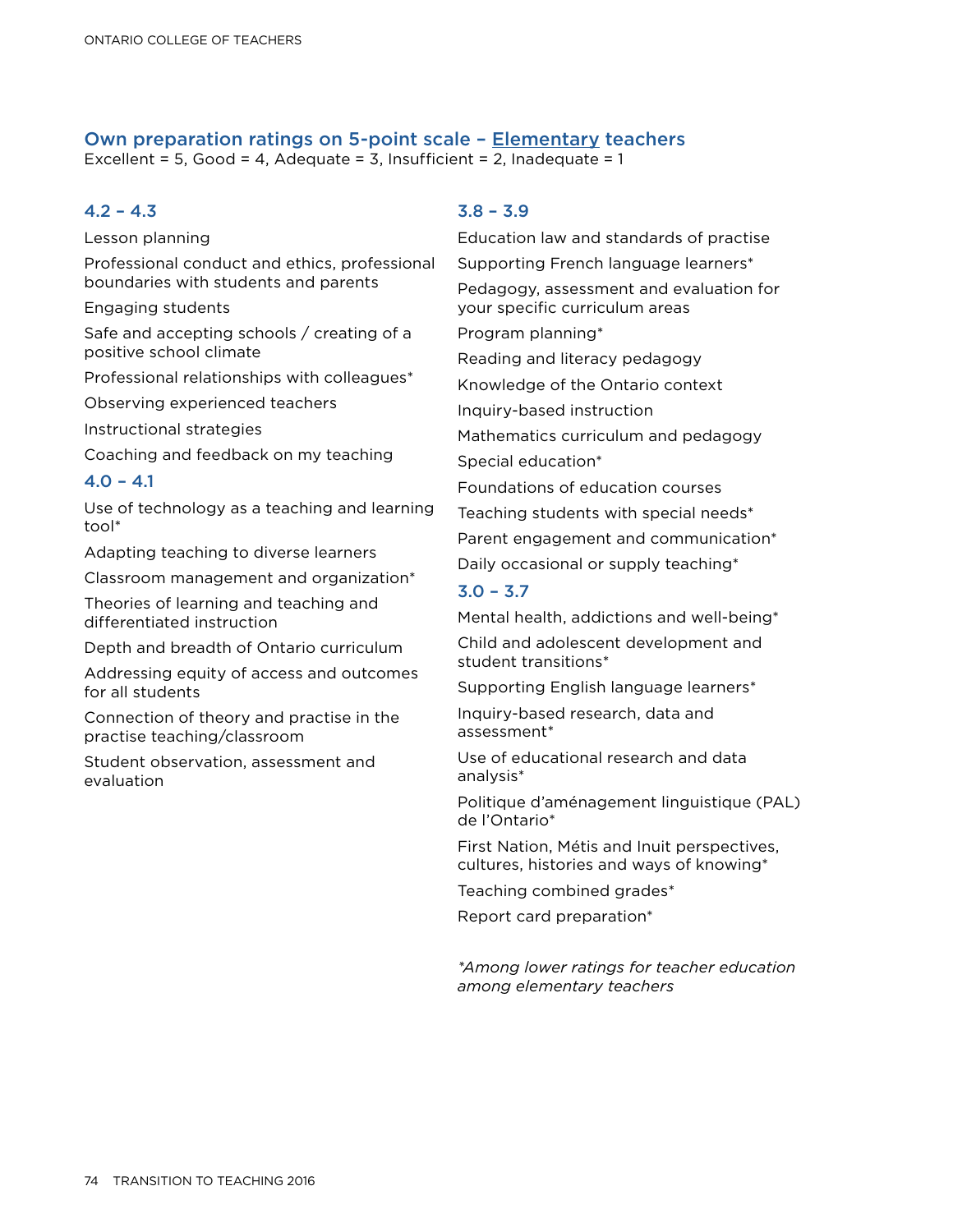## Own preparation ratings on 5-point scale – Secondary teachers

Excellent = 5, Good = 4, Adequate = 3, Insufficient = 2, Inadequate =  $1$ 

## $4.2 - 4.4$

Professional conduct and ethics, professional boundaries with students and parents

Professional relationships with colleagues\*

Lesson planning

Engaging students

Safe and accepting schools / creating of a positive school climate

#### $4.0 - 4.1$

Instructional strategies

Pedagogy, assessment and evaluation for your specific curriculum areas

Use of technology as a teaching and learning tool

Observing experienced teachers

Classroom management and organization\*

Theories of learning and teaching and differentiated instruction

Adapting teaching to diverse learners

Coaching and feedback on my teaching

Student observation, assessment and evaluation

Depth and breadth of Ontario curriculum

Connection of theory and practise in the practice teaching/classroom

Addressing equity of access and outcomes for all students

Supporting French language learners\*

Education law and standards of practise

#### 3.8 – 3.9

Knowledge of the Ontario context Program planning\* Inquiry-based instruction

Reading and literacy pedagogy

Mental health, addictions and well-being\*

Teaching students with special needs\*

Inquiry-based research, data and assessment\*

Child and adolescent development and student transitions\*

### $3.0 - 3.7$

Foundations of education courses

Supporting English language learners\*

Parent engagement and communication\*

Special education\*

Daily occasional or supply teaching\*

Use of educational research and data analysis\*

Politique d'aménagement linguistique (PAL) de l'Ontario\*

Mathematics curriculum and pedagogy\*

Report card preparation\*

First Nation, Métis and Inuit perspectives, cultures, histories and ways of knowing\*

Teaching combined grades\*

*\*Among lower ratings for teacher education among secondary teachers*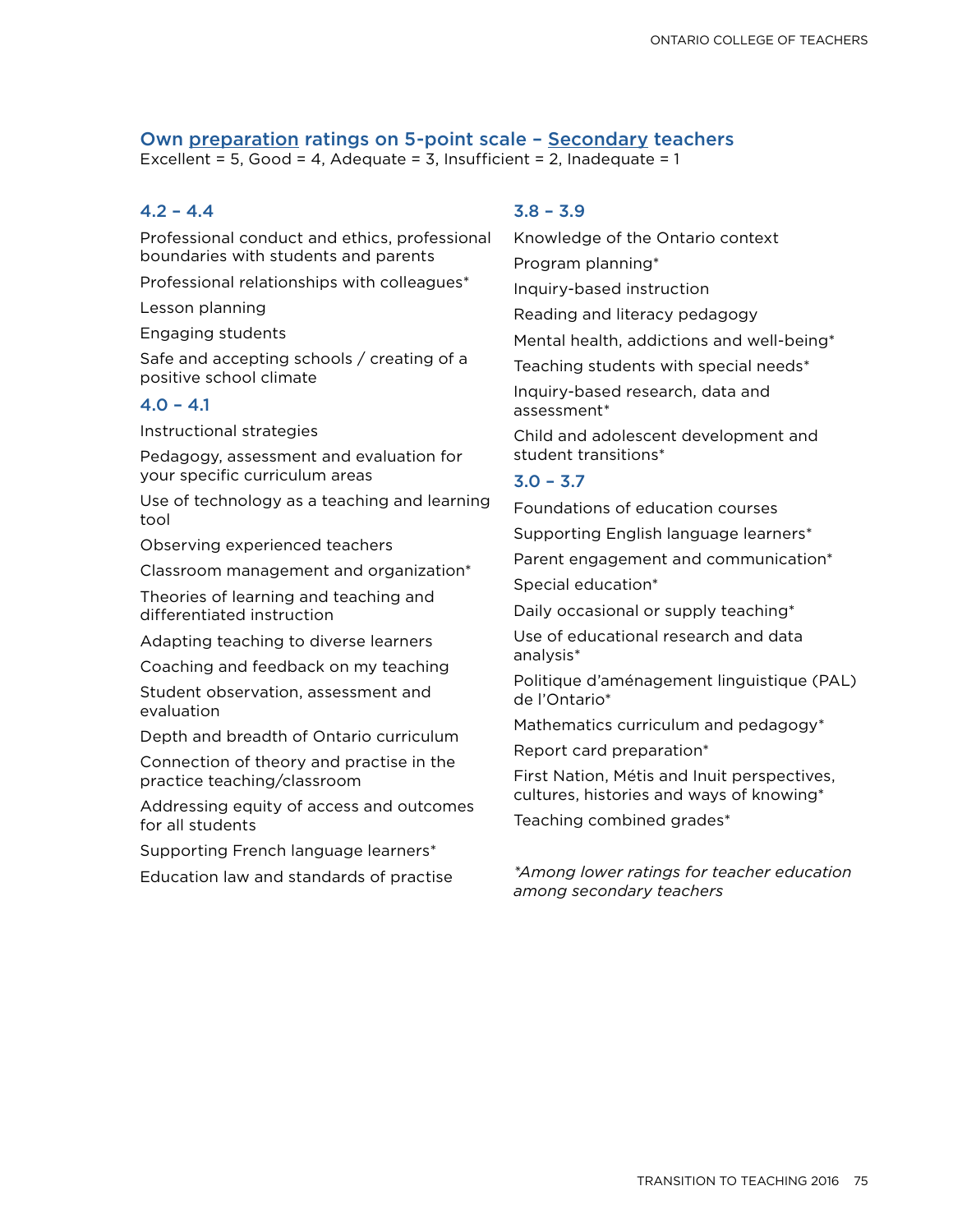### Professional development priorities on 5-point scale – Elementary teachers

Very important = 5, Important = 4, Some importance = 3, Little importance = 2, Not applicable = 1

## $4.2 - 4.4$

Adapting teaching to diverse learners

Teaching students with special needs\*

Engaging students

Classroom management and organization\*

Special education\*

Student observation, assessment and evaluation

Reading and literacy pedagogy

Supporting French language learners\*

Safe and accepting schools / creating of a positive school climate

Instructional strategies

Report card preparation\*

Use of technology as a teaching and learning tool\*

Mental health, addictions and well-being\*

Pedagogy, assessment and evaluation for your specific curriculum areas

#### $4.0 - 4.1$

Inquiry-based instruction\*

Theories of learning and teaching and differentiated instruction

Addressing equity of access and outcomes for all students

Supporting English language learners\*

Mathematics curriculum and pedagogy

Program planning\*

Coaching and feedback on my teaching

Observing experienced teachers

Parent engagement and communication\*

Inquiry-based research, data and assessment

#### 3.8 – 3.9

Depth and breadth of Ontario curriculum

First Nation, Métis and Inuit perspectives, cultures, histories and ways of knowing\*

Teaching combined grades\*

Connection of theory and practise in the practice teaching/classroom

Lesson planning

Child and adolescent development and student transitions\*

#### $3.4 - 3.7$

Professional conduct and ethics, professional boundaries with students and parents\*

Knowledge of the Ontario context

Politique d'aménagement linguistique (PAL) de l'Ontario\*

Education law and standards of practise

Use of educational research and data analysis\*

Professional relationships with colleagues

Daily occasional or supply teaching\*

Foundations of education courses

*\* Among lower ratings for teacher education among elementary teachers*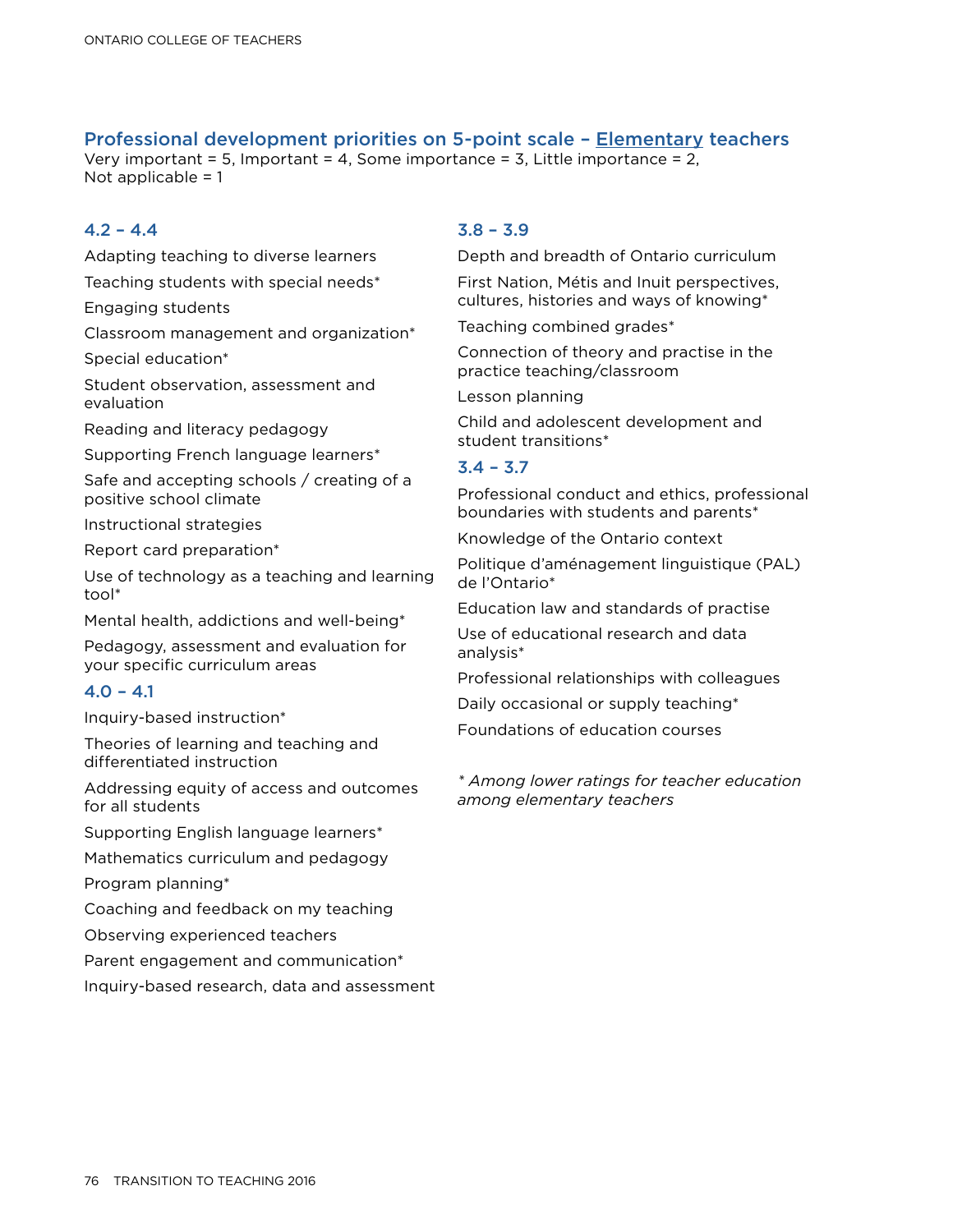## Professional development priorities on 5-point scale – Secondary teachers

Very important = 5, Important = 4, Some importance = 3, Little importance = 2, Not applicable = 1

#### $4.2 - 4.3$

Adapting teaching to diverse learners

Engaging students

Mental health, addictions and well-being\*

Teaching students with special needs\*

Classroom management and organization\*

Special education\*

Instructional strategies

Coaching and feedback on my teaching

Supporting French language learners\*

#### $4.0 - 4.1$

Pedagogy, assessment and evaluation for your specific curriculum areas

Safe and accepting schools / creating of a positive school climate

Student observation, assessment and evaluation

Supporting English language learners\*

Addressing equity of access and outcomes for all students

Theories of learning and teaching and differentiated instruction

Use of technology as a teaching and learning tool

Program planning\*

Inquiry-based instruction

### 3.8 – 3.9

Observing experienced teachers

Reading and literacy pedagogy

Parent engagement and communication\*

Connection of theory and practise in the practice teaching/classroom

Child and adolescent development and student transitions\*

Inquiry-based research, data and assessment\*

Professional conduct and ethics, professional boundaries with students and parents

## $3.3 - 3.7$

Report card preparation\*

Lesson planning

Depth and breadth of Ontario curriculum

First Nation, Métis and Inuit perspectives, cultures, histories and ways of knowing

Professional relationships with colleagues\*

Education law and standards of practise

Use of educational research and data analysis\*

Knowledge of the Ontario context

Teaching combined grades\*

Daily occasional or supply teaching\*

Politique d'aménagement linguistique (PAL) de l'Ontario\*

Mathematics curriculum and pedagogy\*

Foundations of education courses

*\* Among lower ratings for teacher education among secondary teacher*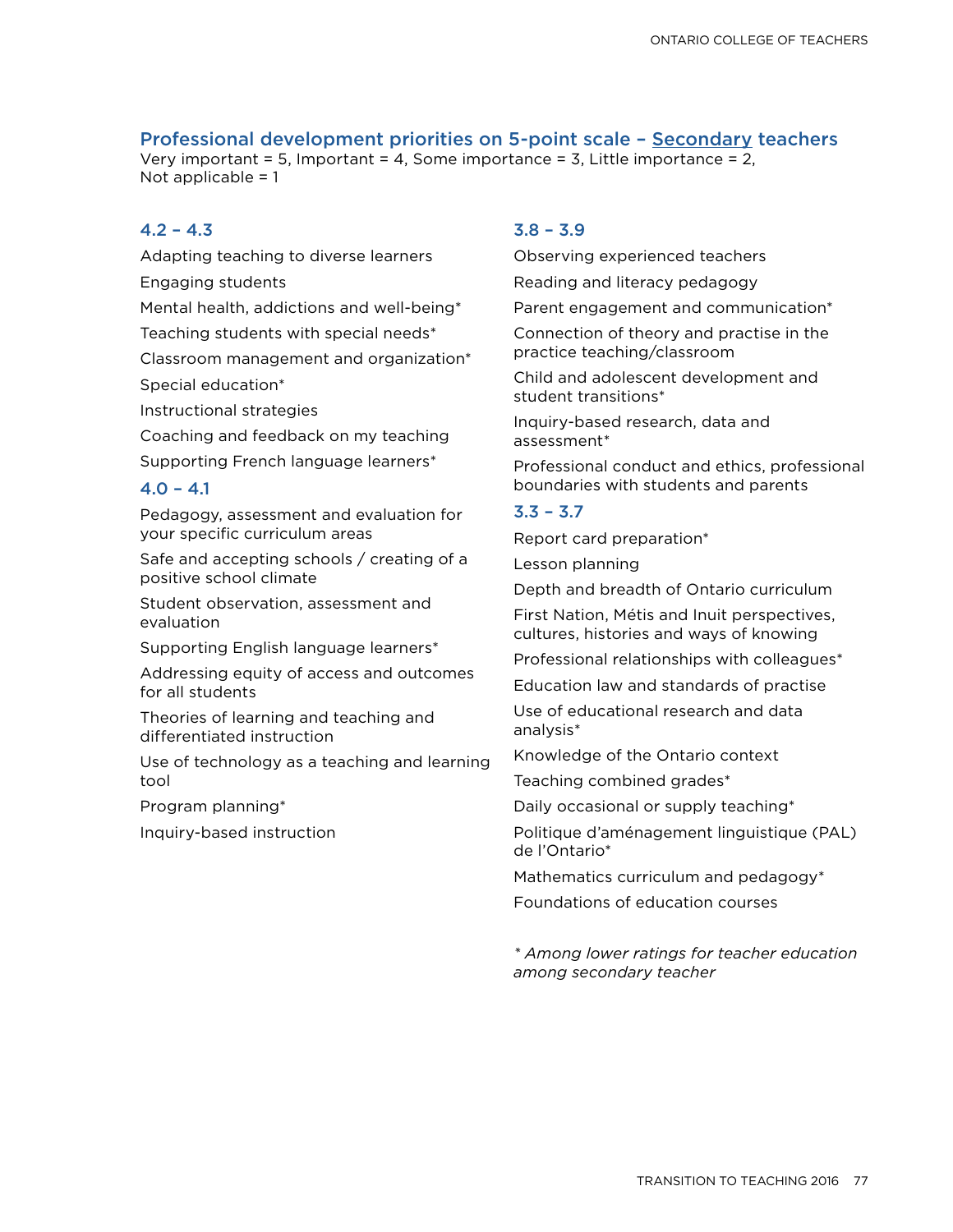ONTARIO COLLEGE OF TEACHERS